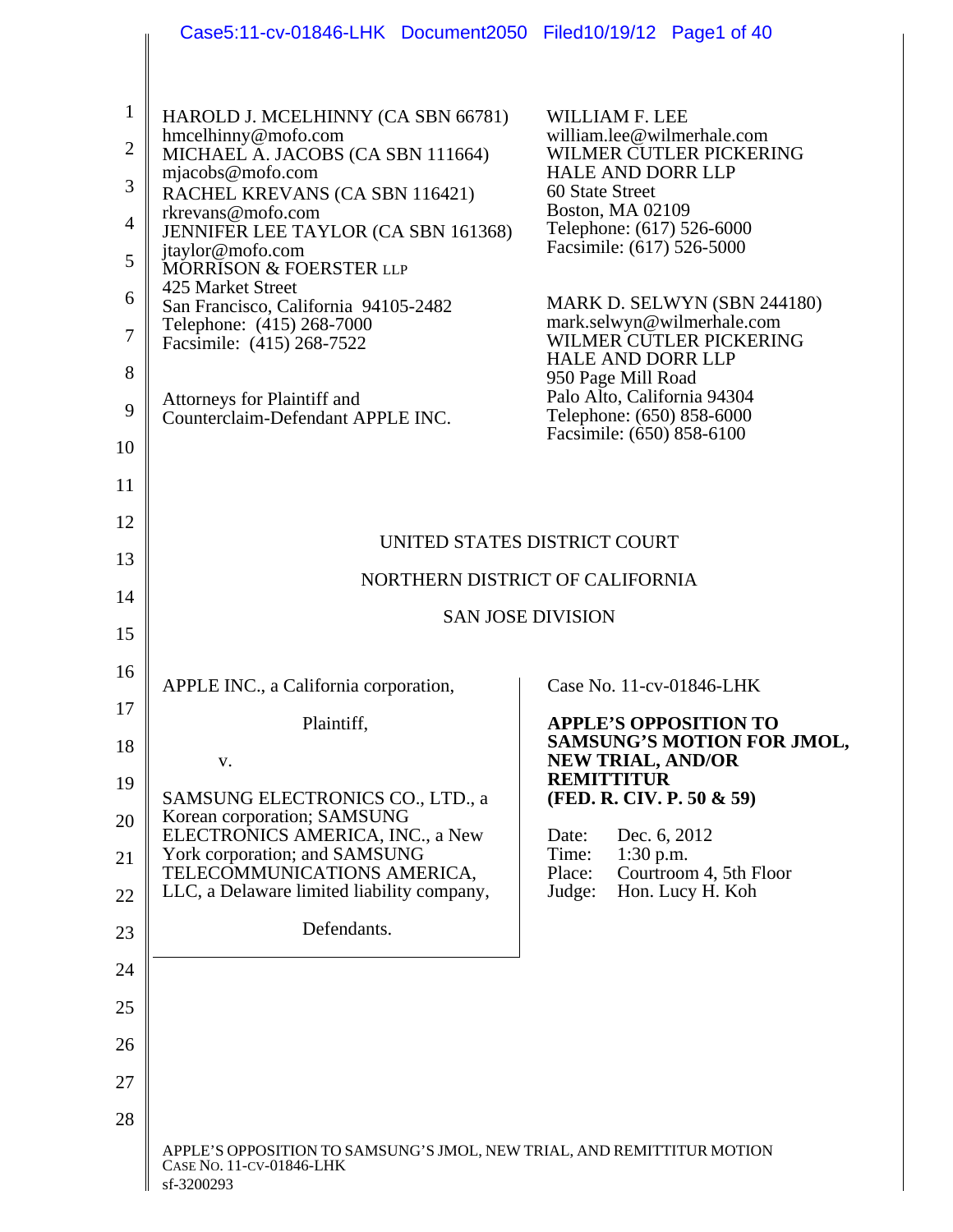|                |            |                 | Case5:11-cv-01846-LHK Document2050 Filed10/19/12 Page2 of 40                                            |
|----------------|------------|-----------------|---------------------------------------------------------------------------------------------------------|
| 1              |            |                 | <b>TABLE OF CONTENTS</b>                                                                                |
| $\overline{2}$ |            |                 | Page(s)                                                                                                 |
| 3              |            |                 |                                                                                                         |
| $\overline{4}$ |            |                 |                                                                                                         |
|                | I.         |                 |                                                                                                         |
| 5              |            | A.              |                                                                                                         |
| 6              |            |                 | 1.                                                                                                      |
| 7              |            |                 | 2.                                                                                                      |
|                |            |                 | Samsung cannot meet the "extraordinary" test for "implied bias"  2<br>3.                                |
| 8<br>9         |            | <b>B.</b>       | Samsung Has Not Shown That The Jury's Verdict Was Affected By Any                                       |
|                |            | $\mathcal{C}$ . | Samsung's Attack On The Jury Does Not Require An Evidentiary Hearing  4                                 |
| 10<br>11       | II.        |                 | SAMSUNG IS NOT ENTITLED TO EITHER JMOL OR A NEW TRIAL ON                                                |
|                |            | A.              | Substantial Evidence Supports The Finding Of Design Patent Infringement 4                               |
| 12             |            |                 | 1.                                                                                                      |
| 13             |            |                 | No claimed features in the patented designs are dictated by function  5<br>2.                           |
| 14             |            | <b>B.</b>       | Substantial Evidence Supports That The Design Patents Are Not Invalid 6                                 |
| 15             | III.       |                 | SAMSUNG IS NOT ENTITLED TO JMOL OR A NEW TRIAL ON APPLE'S                                               |
| 16             |            | A.              | Substantial Evidence Supports That The iPhone Trade Dress Is Protectable 7                              |
|                |            |                 | 1.                                                                                                      |
| 17             |            |                 | 2.<br>Substantial evidence supports a finding of secondary meaning 8                                    |
| 18             |            | <b>B.</b>       |                                                                                                         |
| 19             | IV.        |                 | SAMSUNG IS NOT ENTITLED TO EITHER JMOL OR A NEW TRIAL ON                                                |
| 20             |            | A.              | Substantial Evidence Supports The Validity Of Apple's Utility Patents 10                                |
| 21             |            | <b>B.</b>       | Substantial Evidence Supports The Jury's Determinations Of Infringement 11                              |
| 22             | V.         |                 | SUBSTANTIAL EVIDENCE SUPPORTS THE JURY'S WILLFULNESS                                                    |
| 23             | VI.        |                 | SUBSTANTIAL EVIDENCE SUPPORTS SEC'S DIRECT INFRINGEMENT                                                 |
| 24             | VII.       |                 | SAMSUNG IS NOT ENTITLED TO JMOL, A NEW TRIAL, OR REMITTITUR                                             |
| 25             |            | A.              | The Damages Verdict Must Be Upheld Because It Is Neither Grossly                                        |
| 26             |            | <b>B.</b>       | This Court Should Not Attempt To "Deconstruct" The Verdict 17                                           |
| 27             |            | C.              | Samsung's "Hypothetical Award Components" Do Not Warrant Relief  18                                     |
| 28             |            |                 | The record supports the jury's award of Samsung's profits  18<br>1.                                     |
|                | sf-3200293 |                 | APPLE'S OPPOSITION TO SAMSUNG'S JMOL, NEW TRIAL, AND REMITTITUR MOTION<br>i<br>CASE NO. 11-CV-01846-LHK |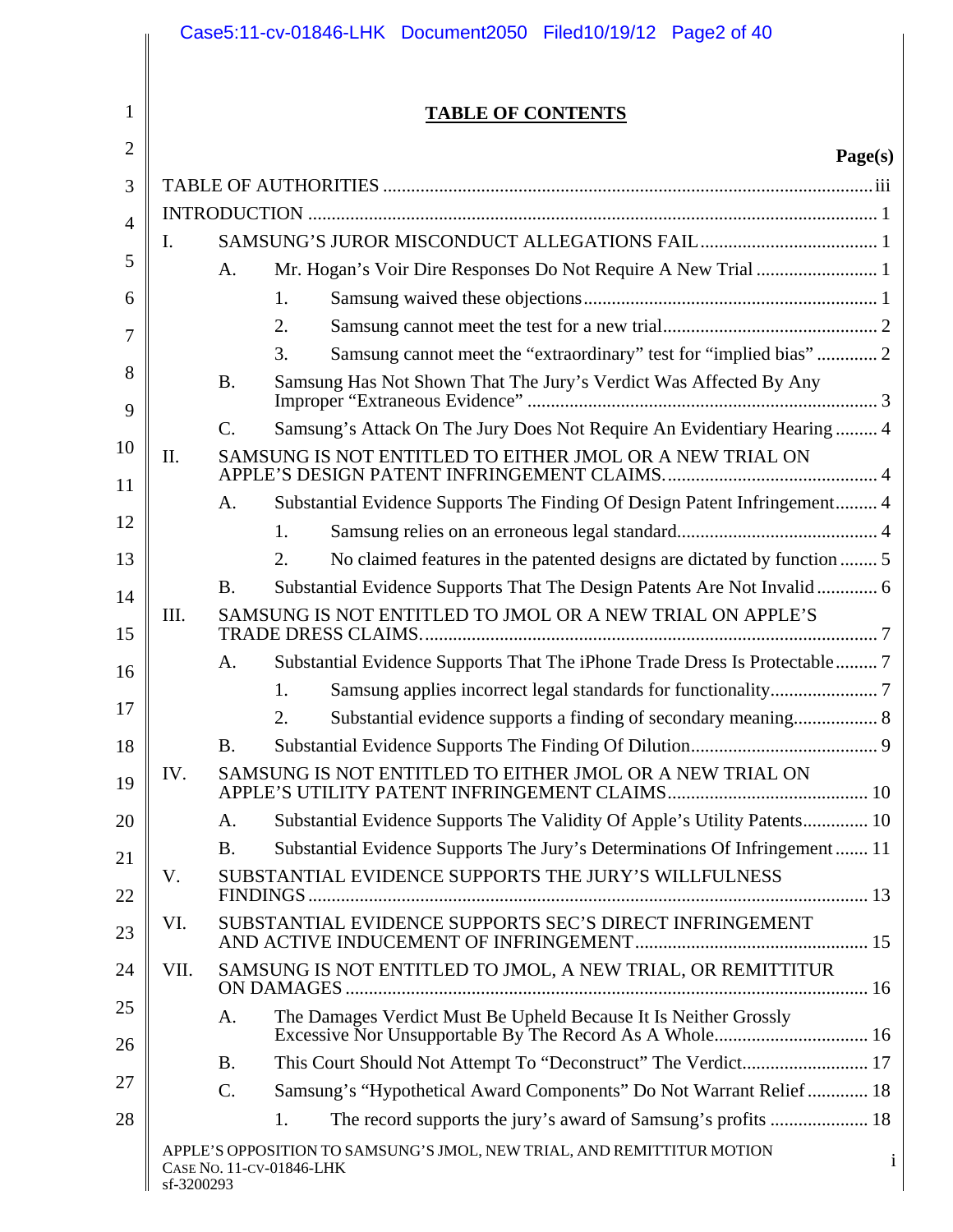|                |            |           | Case5:11-cv-01846-LHK Document2050 Filed10/19/12 Page3 of 40                                       |                         |
|----------------|------------|-----------|----------------------------------------------------------------------------------------------------|-------------------------|
|                |            |           |                                                                                                    |                         |
| 1              |            |           | <b>TABLE OF CONTENTS</b>                                                                           |                         |
| $\overline{2}$ |            |           | (continued)                                                                                        | Page                    |
| 3              |            |           | 2.                                                                                                 |                         |
| 4              |            |           | 3.                                                                                                 |                         |
|                |            | D.        | Samsung's "Incorrect Notice Date" Arguments Are Wrong  22                                          |                         |
| 5              |            | E.        |                                                                                                    |                         |
| 6              |            | F.        |                                                                                                    |                         |
| $\overline{7}$ | VIII.      |           |                                                                                                    |                         |
| 8              |            | A.        | Substantial Evidence Supports The Jury's Non-Infringement And Patent                               |                         |
| 9              |            | <b>B.</b> | Substantial Evidence Supports The Jury's Non-Infringement Findings For                             |                         |
| 10             | IX.        |           | SAMSUNG'S DELIBERATE TRIAL STRATEGY CANNOT IMPLICATE THE                                           |                         |
| 11             |            |           |                                                                                                    |                         |
| 12             |            |           |                                                                                                    |                         |
| 13             |            |           |                                                                                                    |                         |
|                |            |           |                                                                                                    |                         |
| 14             |            |           |                                                                                                    |                         |
| 15             |            |           |                                                                                                    |                         |
| 16             |            |           |                                                                                                    |                         |
| 17             |            |           |                                                                                                    |                         |
| 18             |            |           |                                                                                                    |                         |
| 19             |            |           |                                                                                                    |                         |
| 20             |            |           |                                                                                                    |                         |
| 21             |            |           |                                                                                                    |                         |
| 22             |            |           |                                                                                                    |                         |
| 23             |            |           |                                                                                                    |                         |
| 24             |            |           |                                                                                                    |                         |
| 25             |            |           |                                                                                                    |                         |
| 26             |            |           |                                                                                                    |                         |
| 27             |            |           |                                                                                                    |                         |
| 28             |            |           |                                                                                                    |                         |
|                | sf-3200293 |           | APPLE'S OPPOSITION TO SAMSUNG'S JMOL, NEW TRIAL, AND REMITTITUR MOTION<br>CASE No. 11-CV-01846-LHK | $\overline{\mathbf{u}}$ |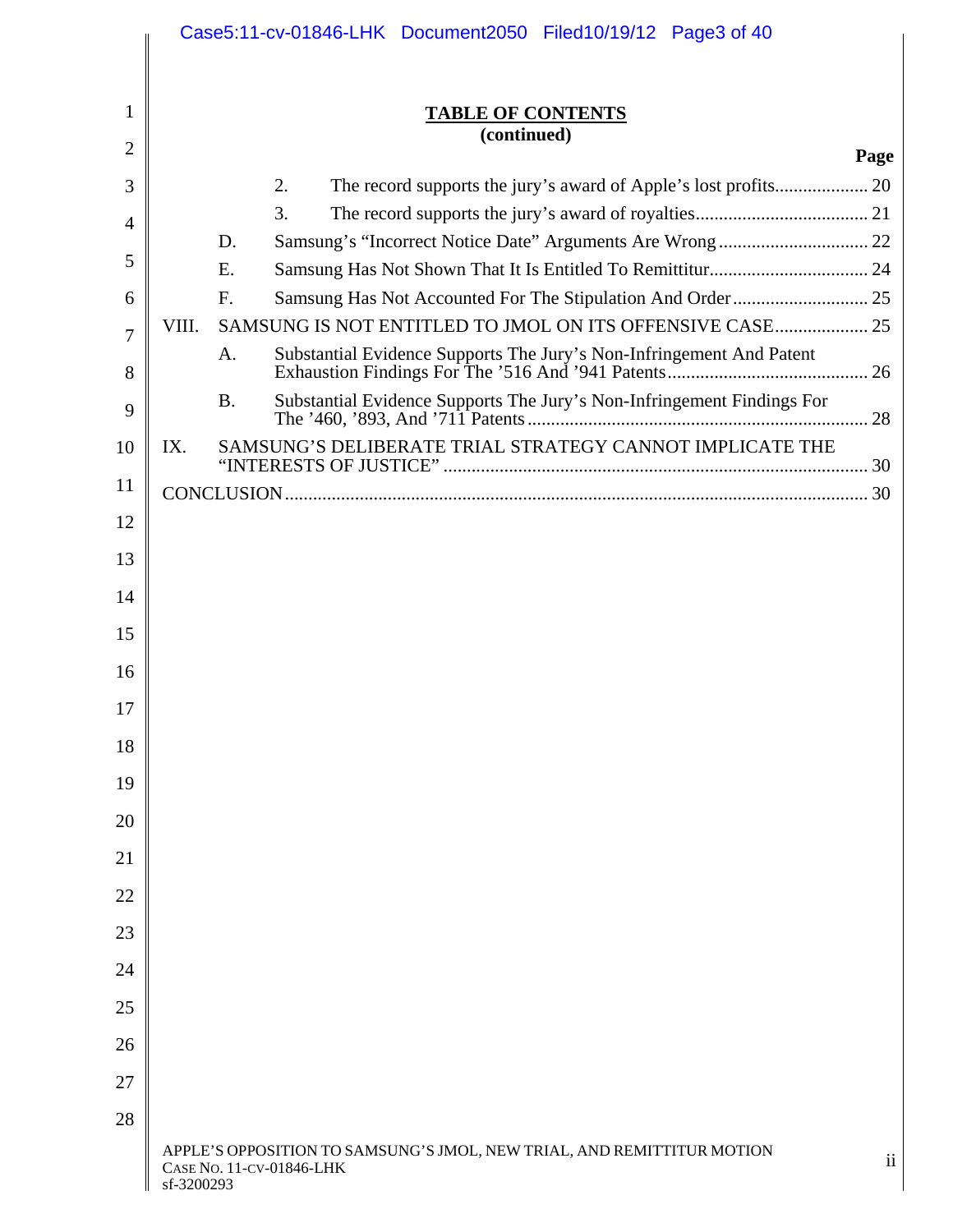|                | Case5:11-cv-01846-LHK Document2050 Filed10/19/12 Page4 of 40                                                            |
|----------------|-------------------------------------------------------------------------------------------------------------------------|
| $\mathbf 1$    | <b>TABLE OF AUTHORITIES</b>                                                                                             |
| $\overline{2}$ |                                                                                                                         |
| 3              | Page(s)<br><b>CASES</b>                                                                                                 |
| $\overline{4}$ |                                                                                                                         |
| 5              | Alpex Computer Corp. v. Nintendo Co.,                                                                                   |
| 6              | Apple Inc. v. Samsung Elecs. Co.,                                                                                       |
| 7<br>8         | Au-Tomotive Gold, Inc. v. Volkswagen of Am., Inc.,                                                                      |
| 9              |                                                                                                                         |
| 10             | $B \& H Mfg.$ Co., Inc. v. Bright,<br>No. CVF01-6619,                                                                   |
| 11             | Best Lock Corp. v. Ilco Unican Corp.,                                                                                   |
| 12             |                                                                                                                         |
| 13             | Braun, Inc. v. Dynamics Corp. of Am.,                                                                                   |
| 14<br>15       | Brocklesby v. United States,                                                                                            |
| 16             | Burberry Ltd. v. Euro Moda, Inc.,                                                                                       |
| 17             | No. 08 Civ. 5781,                                                                                                       |
| 18<br>19       | Carbice Corp. v. Am. Patents Dev. Corp.,                                                                                |
| 20             | Ceeco Mach. Mfg., Ltd. v. Intercole, Inc.,                                                                              |
| 21             |                                                                                                                         |
| 22             | Chuy v. The Philadelphia Eagles Football Club,                                                                          |
| 23             | Clamp Mfg. Co. v. Enco Mfg. Co.,                                                                                        |
| 24             |                                                                                                                         |
| 25             | Conoco, Inc. v. Energy & Envtl. Int'l, L.C.,                                                                            |
| 26             |                                                                                                                         |
| 27             | Contessa Food Products, Inc. v. Conagra, Inc.,                                                                          |
| 28             |                                                                                                                         |
|                | APPLE'S OPPOSITION TO SAMSUNG'S JMOL, NEW TRIAL, AND REMITTITUR MOTION<br>iii<br>CASE NO. 11-CV-01846-LHK<br>sf-3200293 |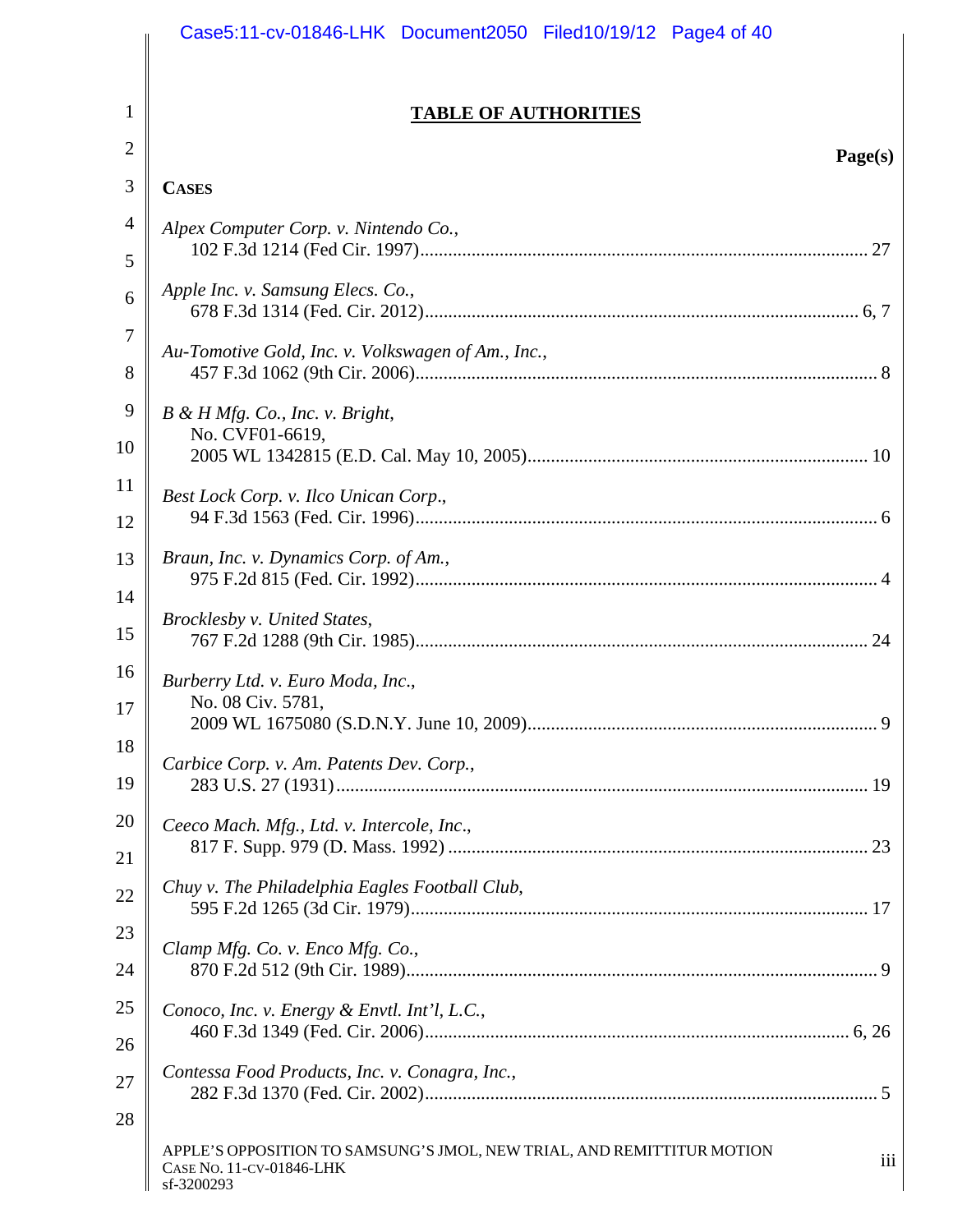|          | Case5:11-cv-01846-LHK Document2050 Filed10/19/12 Page5 of 40                                                           |
|----------|------------------------------------------------------------------------------------------------------------------------|
| 1        | <b>TABLE OF AUTHORITIES</b>                                                                                            |
| 2        | (continued)                                                                                                            |
| 3        | Page                                                                                                                   |
| 4        | Crocs, Inc. v. ITC,                                                                                                    |
| 5        | D&S Redi-Mix v. Sierra Redi-Mix & Contracting Co.,                                                                     |
| 6        |                                                                                                                        |
| 7        | Disc Golf Ass'n v. Champion Discs, Inc.,                                                                               |
| 8<br>9   | DSPT Int'l, Inc. v. Nahum,                                                                                             |
| 10       | Dyer v. Calderon,                                                                                                      |
| 11<br>12 | Egyptian Goddess, Inc. v. Swisa, Inc.,                                                                                 |
| 13       | Energy Transp. Grp., Inc., v. William Demant Holding A/S,<br>No. 2011-1487,                                            |
| 14       |                                                                                                                        |
| 15<br>16 | Festo Corp. v. Shoketsu Kinzoku Kogyo Kabushiki Co.,<br>29                                                             |
| 17       | Global-Tech Appliances, Inc., v. SEB S.A.,                                                                             |
| 18<br>19 | GTFM, Inc. v. Solid Clothing, Inc.,                                                                                    |
| 20       | Hard v. Burlington N. Railroad,                                                                                        |
| 21       |                                                                                                                        |
| 22       | Hatcher v. County of Alameda,<br>No. C09-01650,                                                                        |
| 23       |                                                                                                                        |
| 24       | Highmark, Inc. v. Allcare Health Mgmt. Sys.,                                                                           |
| 25       |                                                                                                                        |
| 26       | i4i Ltd. P'ship v. Microsoft Corp.,                                                                                    |
| 27<br>28 | Image Tech. Servs. Inc. v. Eastman Kodak Co.,                                                                          |
|          | APPLE'S OPPOSITION TO SAMSUNG'S JMOL, NEW TRIAL, AND REMITTITUR MOTION<br>iv<br>CASE No. 11-CV-01846-LHK<br>sf-3200293 |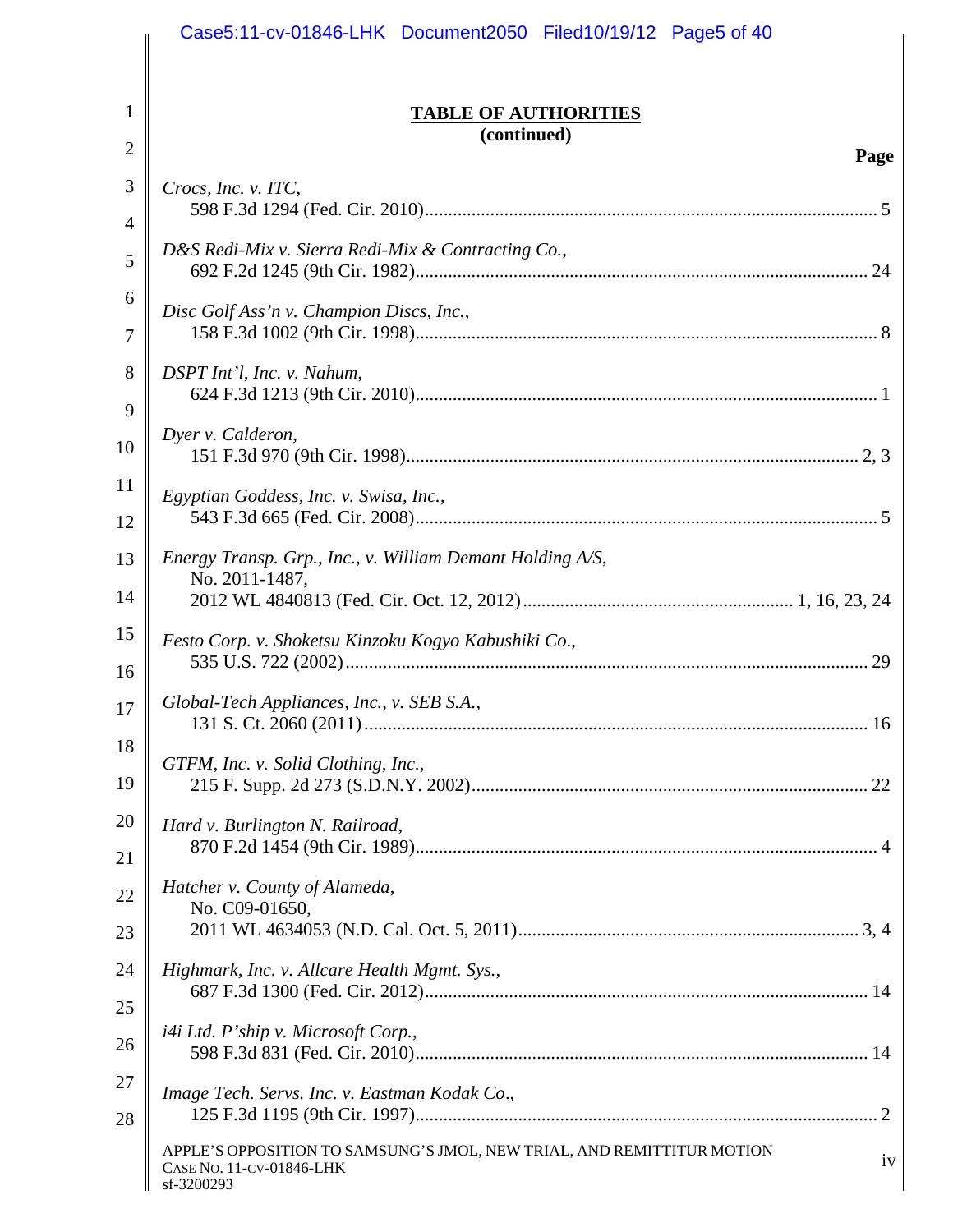|                     | Case5:11-cv-01846-LHK Document2050 Filed10/19/12 Page6 of 40                                                          |
|---------------------|-----------------------------------------------------------------------------------------------------------------------|
|                     |                                                                                                                       |
| 1                   | <b>TABLE OF AUTHORITIES</b><br>(continued)                                                                            |
| $\overline{2}$      | Page                                                                                                                  |
| 3<br>$\overline{4}$ | In re First Alliance Mortgage Co.,                                                                                    |
|                     | In re Geiger,                                                                                                         |
| 5                   |                                                                                                                       |
| 6<br>7              | Inwood Labs., Inc. v. Ives Labs., Inc.,                                                                               |
|                     |                                                                                                                       |
| 8<br>9              | Junker v. HDC Corp.,<br>No. C-07-05094,                                                                               |
| 10                  |                                                                                                                       |
|                     | Kamar Int'l, Inc. v. Russ Berrie & Co.,                                                                               |
| 11<br>12            | Keystone Mfg. Co. v. Jaccard Corp.,                                                                                   |
| 13                  | No. 03-CV-648S,                                                                                                       |
| 14                  | Kohler Co. v. Moen Inc.,                                                                                              |
| 15                  |                                                                                                                       |
| 16                  | Krause v. Dresser Indus., Inc.,                                                                                       |
| 17                  | L.A. Gear, Inc. v. Thom McAn Shoe Co.,                                                                                |
| 18                  |                                                                                                                       |
| 19                  | Landes Constr. Co. v. Royal Bank of Canada,                                                                           |
| 20                  |                                                                                                                       |
| 21                  | LaserDynamics, Inc. v. Quanta Computer, Inc.,                                                                         |
| 22                  | Lindy Pen Co. Inc. v. Bic Pen Corp.,                                                                                  |
| 23                  |                                                                                                                       |
| 24                  | Litecubes, LLC v. N. Light Prods.,                                                                                    |
| 25                  |                                                                                                                       |
| 26                  | Los Angeles Mem'l Coliseum Comm'n v. NFL,                                                                             |
| 27                  | Los Angeles Nut House v. Holiday Hardware Corp.,                                                                      |
| 28                  |                                                                                                                       |
|                     | APPLE'S OPPOSITION TO SAMSUNG'S JMOL, NEW TRIAL, AND REMITTITUR MOTION<br>V<br>CASE No. 11-CV-01846-LHK<br>sf-3200293 |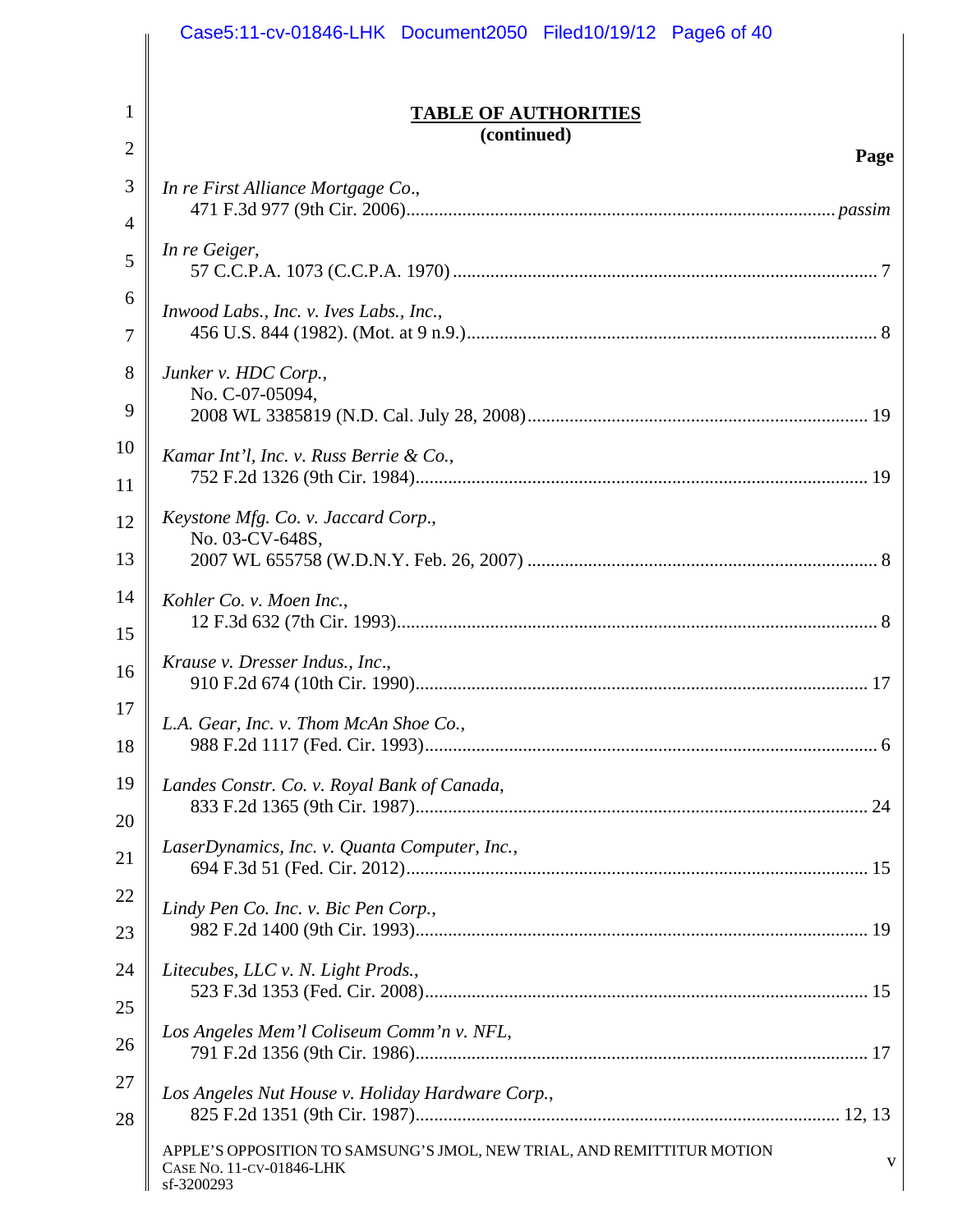|                | Case5:11-cv-01846-LHK Document2050 Filed10/19/12 Page7 of 40                                                                       |
|----------------|------------------------------------------------------------------------------------------------------------------------------------|
|                |                                                                                                                                    |
| $\mathbf 1$    | <b>TABLE OF AUTHORITIES</b><br>(continued)                                                                                         |
| $\overline{2}$ | Page                                                                                                                               |
| 3<br>4         | Lucent Techs., Inc. v. Gateway, Inc.,                                                                                              |
| 5              | Mgmt. Sys. Associates, Inc. v. McDonnell Douglas Corp.,                                                                            |
| 6<br>7         | McDonough Power Equip., Inc. v. Greenwood,                                                                                         |
| 8<br>9         | MEMC Elec. Materials, Inc. v. Mitsubishi Materials Silicon Corp.,                                                                  |
| 10             | Mid-west Underground Storage, Inc. v. Porter,                                                                                      |
| 11<br>12       | Minks v. Polaris Indus., Inc.,                                                                                                     |
| 13             | Molski v. M.J. Cable, Inc.,                                                                                                        |
| 14<br>15       | Morgan v. Woessner,                                                                                                                |
| 16<br>17       | N. Am. Philips Corp. v. Am. Vending Sales, Inc.,                                                                                   |
| 18<br>19       | Nike Inc. v. Wal-Mart Stores,                                                                                                      |
| 20             | Nintendo of Am., Inc. v. Dragon Pac. Int'l,                                                                                        |
| 21<br>22       | Oiness v. Walgreen Co.,                                                                                                            |
| 23             | Powell v. Home Depot U.S.A., Inc.,                                                                                                 |
| 24<br>25       | Quanta Computer, Inc. v. LG Elecs., Inc.,                                                                                          |
| 26<br>27       | ResQNet.com, Inc. v. Lansa, Inc.,                                                                                                  |
| 28             |                                                                                                                                    |
|                | APPLE'S OPPOSITION TO SAMSUNG'S JMOL, NEW TRIAL, AND REMITTITUR MOTION<br>V <sub>1</sub><br>CASE NO. 11-CV-01846-LHK<br>sf-3200293 |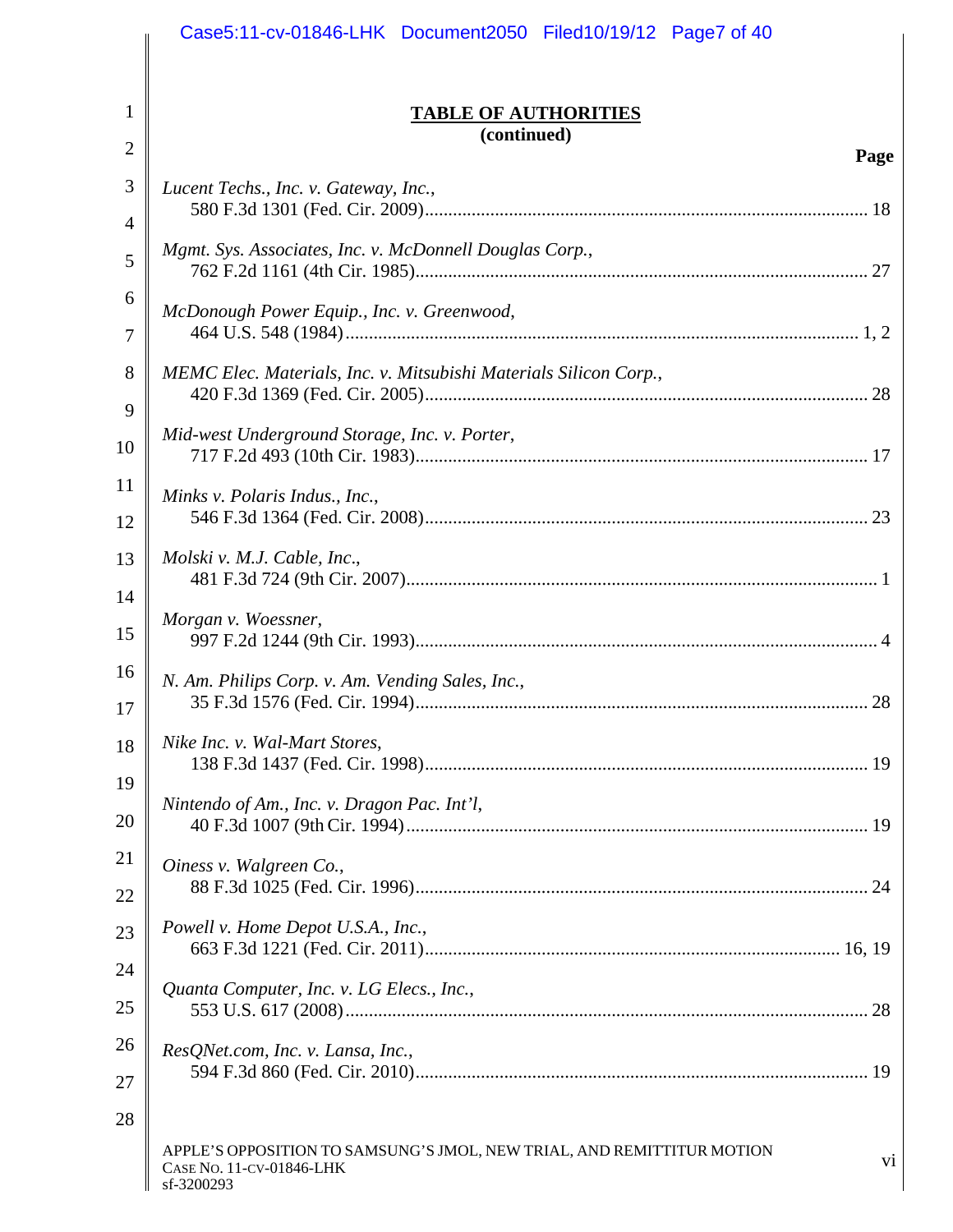|        | Case5:11-cv-01846-LHK Document2050 Filed10/19/12 Page8 of 40                                                            |
|--------|-------------------------------------------------------------------------------------------------------------------------|
|        |                                                                                                                         |
| 1      | <b>TABLE OF AUTHORITIES</b>                                                                                             |
| 2      | (continued)<br>Page                                                                                                     |
| 3      | Revolution Eyewear, Inc. v. Aspex Eyewear, Inc.,                                                                        |
| 4      |                                                                                                                         |
| 5      | Richardson v. Stanley Works, Inc.,                                                                                      |
| 6      | Robinson v. Monsanto Co.,                                                                                               |
| 7      |                                                                                                                         |
| 8<br>9 | Sea Hawk Seafoods, Inc. v. Alyeska Pipeline Serv. Co.,                                                                  |
| 10     | Spectralytics, Inc. v. Cordis Corp.,                                                                                    |
| 11     |                                                                                                                         |
| 12     | Telcordia Techs., Inc. v. Cisco Systems, Inc.,                                                                          |
| 13     | The Home Indem. Co. v. Lane Powell,                                                                                     |
| 14     |                                                                                                                         |
| 15     | TrafFix Devices, Inc. v. Mktg. Displays, Inc.,                                                                          |
| 16     | United States v. Bolinger,                                                                                              |
| 17     |                                                                                                                         |
| 18     | United States v. Budziak,<br>No. 11-10223,                                                                              |
| 19     |                                                                                                                         |
| 20     | United States v. Smith,                                                                                                 |
| 21     |                                                                                                                         |
| 22     | United States v. Span,                                                                                                  |
| 23     | United States v. Stacey,                                                                                                |
| 24     |                                                                                                                         |
| 25     | Wechsler v. Macke Int'l Trade, Inc.,                                                                                    |
| 26     |                                                                                                                         |
| 27     | Winarto v. Toshiba Am. Elecs. Components, Inc.,                                                                         |
| 28     |                                                                                                                         |
|        | APPLE'S OPPOSITION TO SAMSUNG'S JMOL, NEW TRIAL, AND REMITTITUR MOTION<br>vii<br>CASE NO. 11-CV-01846-LHK<br>sf-3200293 |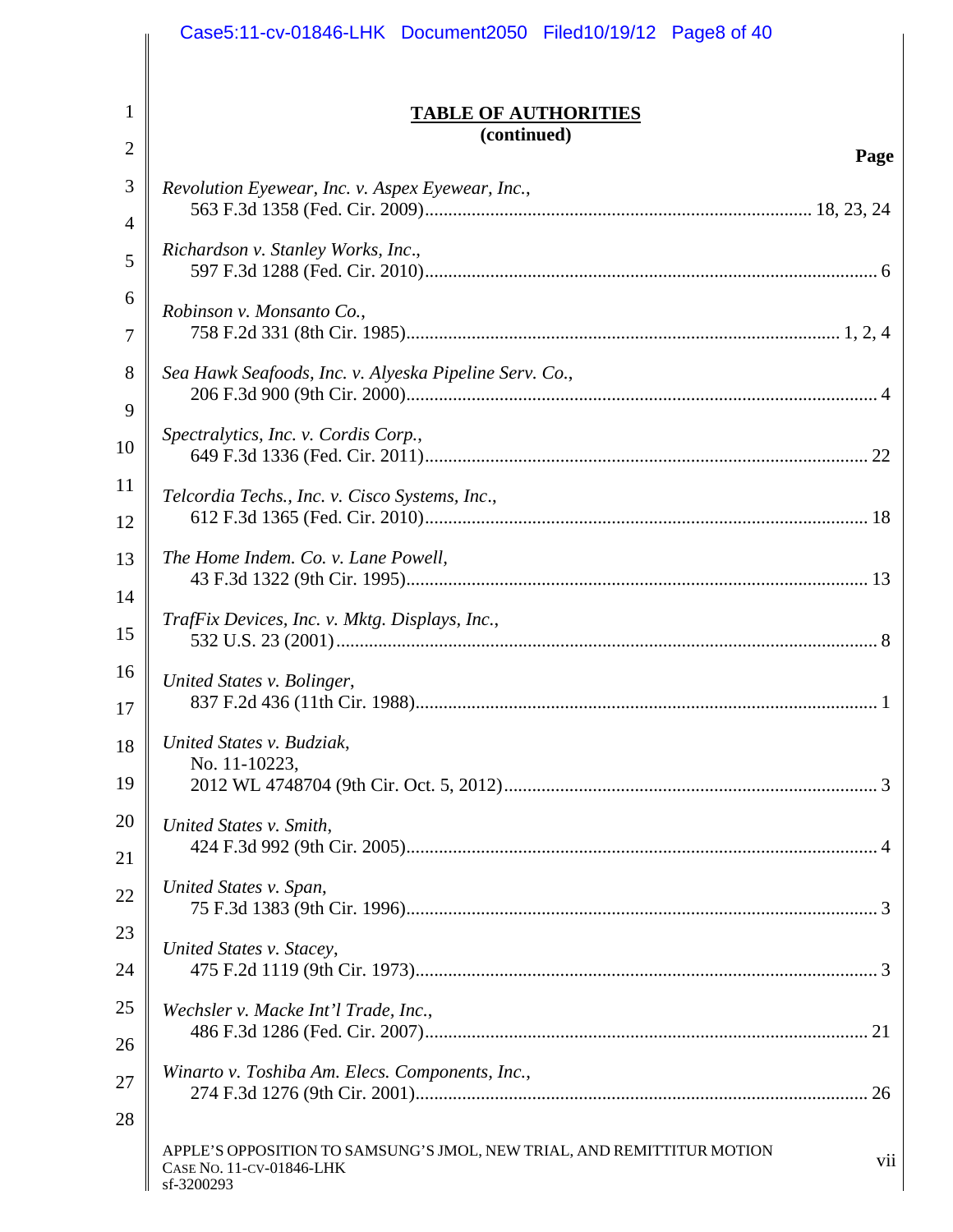|                | Case5:11-cv-01846-LHK Document2050 Filed10/19/12 Page9 of 40                                                     |                             |  |      |
|----------------|------------------------------------------------------------------------------------------------------------------|-----------------------------|--|------|
|                |                                                                                                                  |                             |  |      |
| 1              |                                                                                                                  | <b>TABLE OF AUTHORITIES</b> |  |      |
| $\overline{2}$ |                                                                                                                  | (continued)                 |  | Page |
| 3              | <b>STATUTES</b>                                                                                                  |                             |  |      |
| 4              | 15 U.S.C.                                                                                                        |                             |  |      |
| 5              |                                                                                                                  |                             |  |      |
| 6              |                                                                                                                  |                             |  |      |
| 7              |                                                                                                                  |                             |  |      |
| 8              | 35 U.S.C.                                                                                                        |                             |  |      |
| 9              |                                                                                                                  |                             |  |      |
| 10             |                                                                                                                  |                             |  |      |
| 11             |                                                                                                                  |                             |  |      |
| 12             |                                                                                                                  |                             |  |      |
| 13             |                                                                                                                  |                             |  |      |
| 14             |                                                                                                                  |                             |  |      |
| 15             |                                                                                                                  |                             |  |      |
| 16             |                                                                                                                  |                             |  |      |
| 17             |                                                                                                                  |                             |  |      |
| 18             |                                                                                                                  |                             |  |      |
| 19             |                                                                                                                  |                             |  |      |
| 20             |                                                                                                                  |                             |  |      |
| 21             |                                                                                                                  |                             |  |      |
| 22             |                                                                                                                  |                             |  |      |
| 23             |                                                                                                                  |                             |  |      |
| 24             |                                                                                                                  |                             |  |      |
| 25             |                                                                                                                  |                             |  |      |
| 26             |                                                                                                                  |                             |  |      |
| 27             |                                                                                                                  |                             |  |      |
| 28             |                                                                                                                  |                             |  |      |
|                | APPLE'S OPPOSITION TO SAMSUNG'S JMOL, NEW TRIAL, AND REMITTITUR MOTION<br>CASE NO. 11-CV-01846-LHK<br>sf-3200293 |                             |  | viii |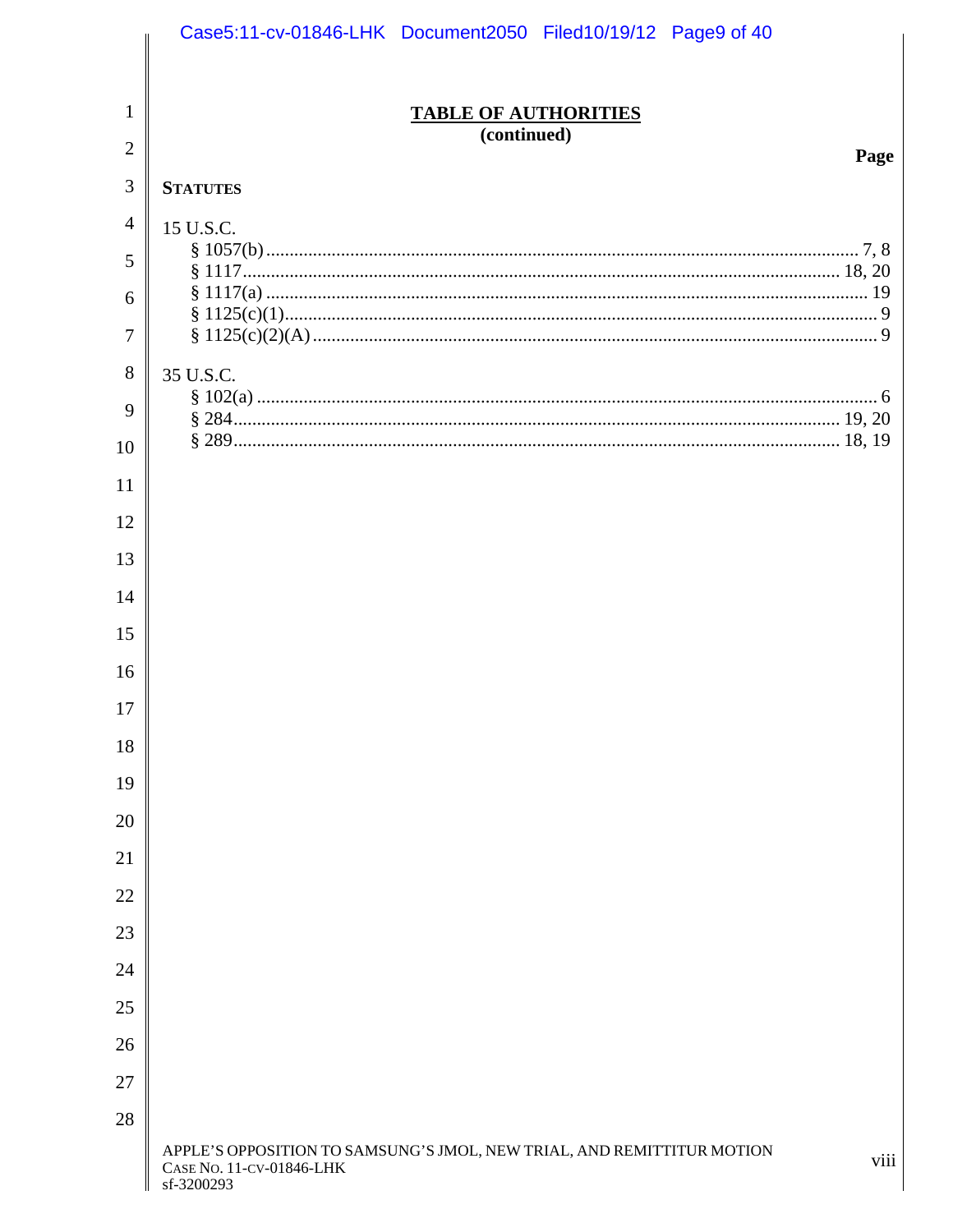1

#### **INTRODUCTION**

2 3 4 5 6 7 8 9 10 11 12 13 14 15 16 17 18 19 20 21 22 23 24 25 Samsung fails to meet the high bar to obtain judgment or new trial on any claim. *DSPT Int'l, Inc. v. Nahum*, 624 F.3d 1213, 1218 (9th Cir. 2010) ("verdict must be upheld if it is supported by substantial evidence" and disturbed only if "evidence permits only one reasonable conclusion," which is "contrary to the jury's verdict"); *Molski v. M.J. Cable, Inc*., 481 F.3d 724, 729 (9th Cir. 2007) (new trial permissible only if "verdict is contrary to the clear weight of the evidence" or "to prevent a miscarriage of justice"). Samsung also falls far short of showing the "grossly excessive or monstrous" damages "clearly not supported by the evidence, or based only on speculation or guesswork" required to disturb the jury's award. *Energy Transp. Grp., Inc., v. William Demant Holding A/S*, No. 2011-1487, 2012 WL 4840813, at \*11 (Fed. Cir. Oct. 12, 2012) (internal quotation marks omitted). **I. SAMSUNG'S JUROR MISCONDUCT ALLEGATIONS FAIL A. Mr. Hogan's Voir Dire Responses Do Not Require A New Trial 1. Samsung waived these objections**  Samsung accuses Mr. Hogan of "fail[ing] to answer truthfully during voir dire" by not mentioning a dispute with Seagate in 1993 and a related bankruptcy. (Mot. at 2.) Samsung waived these objections because it knew of or could have discovered the alleged "lies" before the verdict. "'[A] defendant cannot learn of juror misconduct during the trial, gamble on a favorable verdict by remaining silent, and then complain in a post-verdict motion that the verdict was prejudicially influenced by that misconduct.'" *United States v. Bolinger*, 837 F.2d 436, 438-39 (11th Cir. 1988); *Robinson v. Monsanto Co.*, 758 F.2d 331, 335 (8th Cir. 1985) (objection waived if basis "might have been discovered during voir dire"); *see McDonough Power Equip., Inc. v. Greenwood*, 464 U.S. 548, 550 n.2 (1984) (party cannot attack verdict based on unchallenged voir dire answer that it "thought to be factually incorrect"). Mr. Hogan disclosed during voir dire that he had "worked for Seagate" (Tr. 191:20-

- 26 192:2), and Samsung also knew that day that Mr. Hogan failed to disclose that he "declared
- 27 bankruptcy in 1993." (Dkt. No. 2022 ¶ 9.) If Samsung's recent acquisition of a 9.6% stake in
- 28 APPLE'S OPPOSITION TO SAMSUNG'S JMOL, NEW TRIAL, AND REMITTITUR MOTION CASE NO. 11-CV-01846-LHK 1 sf-3200293 Seagate (Dkt. No. 2013-4) were so important that bias toward Seagate could create bias against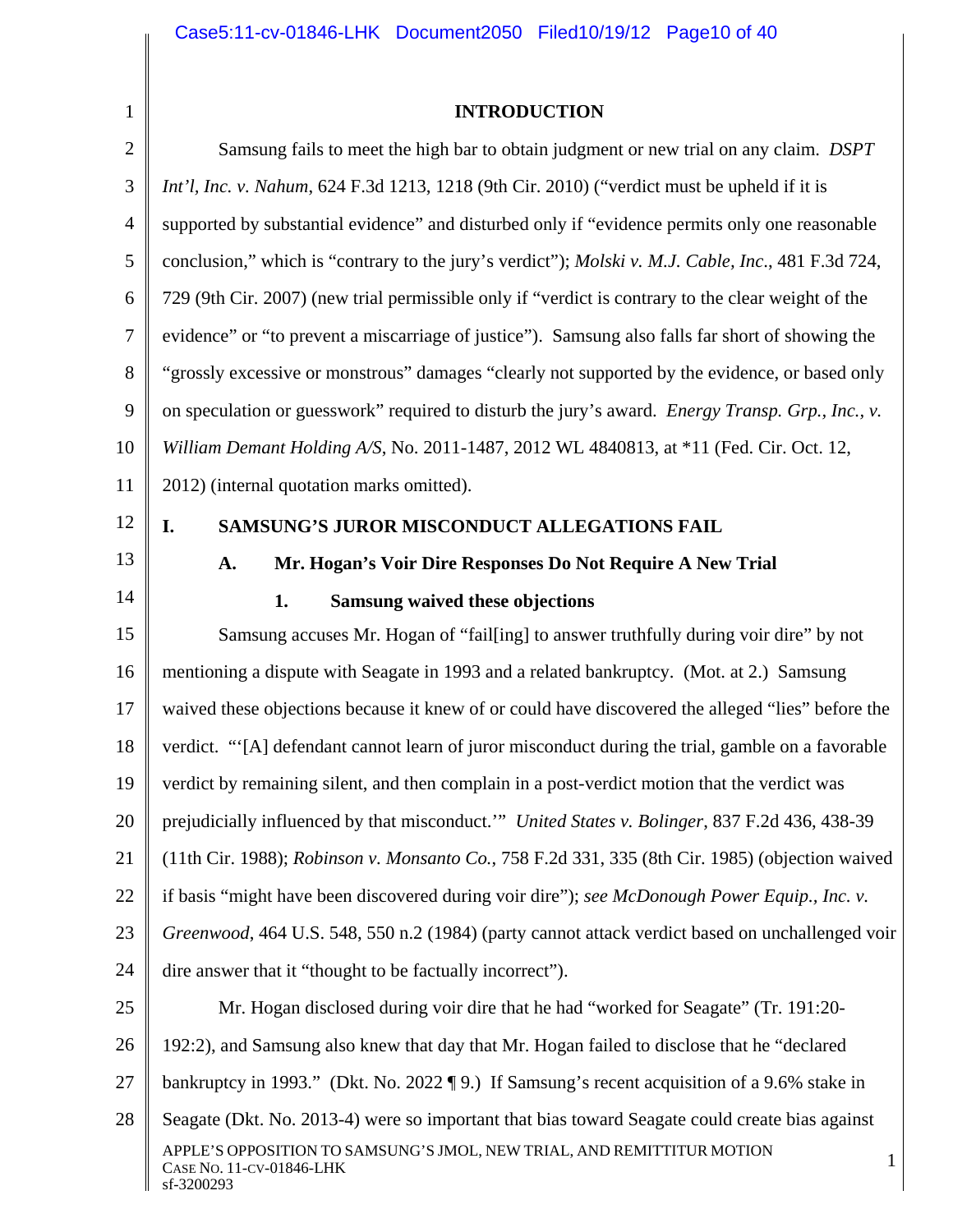#### Case5:11-cv-01846-LHK Document2050 Filed10/19/12 Page11 of 40

1 2 3 4 5 Samsung, it should have asked Mr. Hogan about Seagate. Had Samsung done so, or ordered the bankruptcy file—the exact step it took *only after* it received the unfavorable jury verdict—it could have discovered the Seagate complaint. (Dkt. No. 2022 ¶ 4.) By doing nothing, Samsung waived its objections. *Robinson*, 758 F.2d at 334-35 (no new trial where juror disclosed employer and plaintiff failed to ask about dealings between employer and defendant).

6

#### **2. Samsung cannot meet the test for a new trial**

7 8 9 10 11 12 13 14 15 To obtain a new trial, Samsung "must first demonstrate that a juror failed to answer honestly a material question on voir dire, and then further show that a correct response would have provided a valid basis for a challenge for cause." *McDonough*, 464 U.S. at 556; *see id*. at 555-56 (prejudice to "peremptory strike" insufficient). Samsung cannot meet this high bar. Its theory is that, due to a decades-old dispute with *Seagate*, Mr. Hogan lied to serve on the jury in a case *where Seagate is not a party* in order to exact revenge by harming a Seagate *shareholder*. This falls far short of establishing challenge for cause. *See Image Tech. Servs. Inc. v. Eastman Kodak Co*., 125 F.3d 1195, 1220-21 (9th Cir. 1997) (no cause to challenge juror with "sometimes adversarial relationship" with defendant).

16 17 18 19 20 21 22 23 Samsung also cannot show that Mr. Hogan's responses were "dishonest." "Dishonest" means more than a mistake: "[A]n honest yet mistaken answer to a *voir dire* question rarely amounts to a constitutional violation; even an intentionally dishonest answer is not fatal, so long as the falsehood does not bespeak a lack of impartiality." *Dyer v. Calderon*, 151 F.3d 970, 973 (9th Cir. 1998) (en banc). When asked, "[h]ave you . . . ever been involved in a lawsuit, either as a plaintiff, a defendant, or as a witness," Mr. Hogan described a 2008 technology ownership lawsuit. (Tr. 148:18-150:11.) He was never asked if there were other lawsuits or a bankruptcy, and hence never failed to answer a question truthfully.

24

#### **3. Samsung cannot meet the "extraordinary" test for "implied bias"**

25 26 27 28 APPLE'S OPPOSITION TO SAMSUNG'S JMOL, NEW TRIAL, AND REMITTITUR MOTION 2<br>Case No. 11-cv-01846-LHK sf-3200293 Samsung asserts that "implied bias" requires a new trial when a juror "'lies materially and repeatedly'" to "'secure a seat on the jury.'" (Mot. at 2.) Samsung cites *Dyer*, but that case limited implied bias to "extraordinary" cases, 151 F.3d at 981, and involved extraordinary facts: a juror who concealed "the killing of her brother in a way that she knew was very similar to the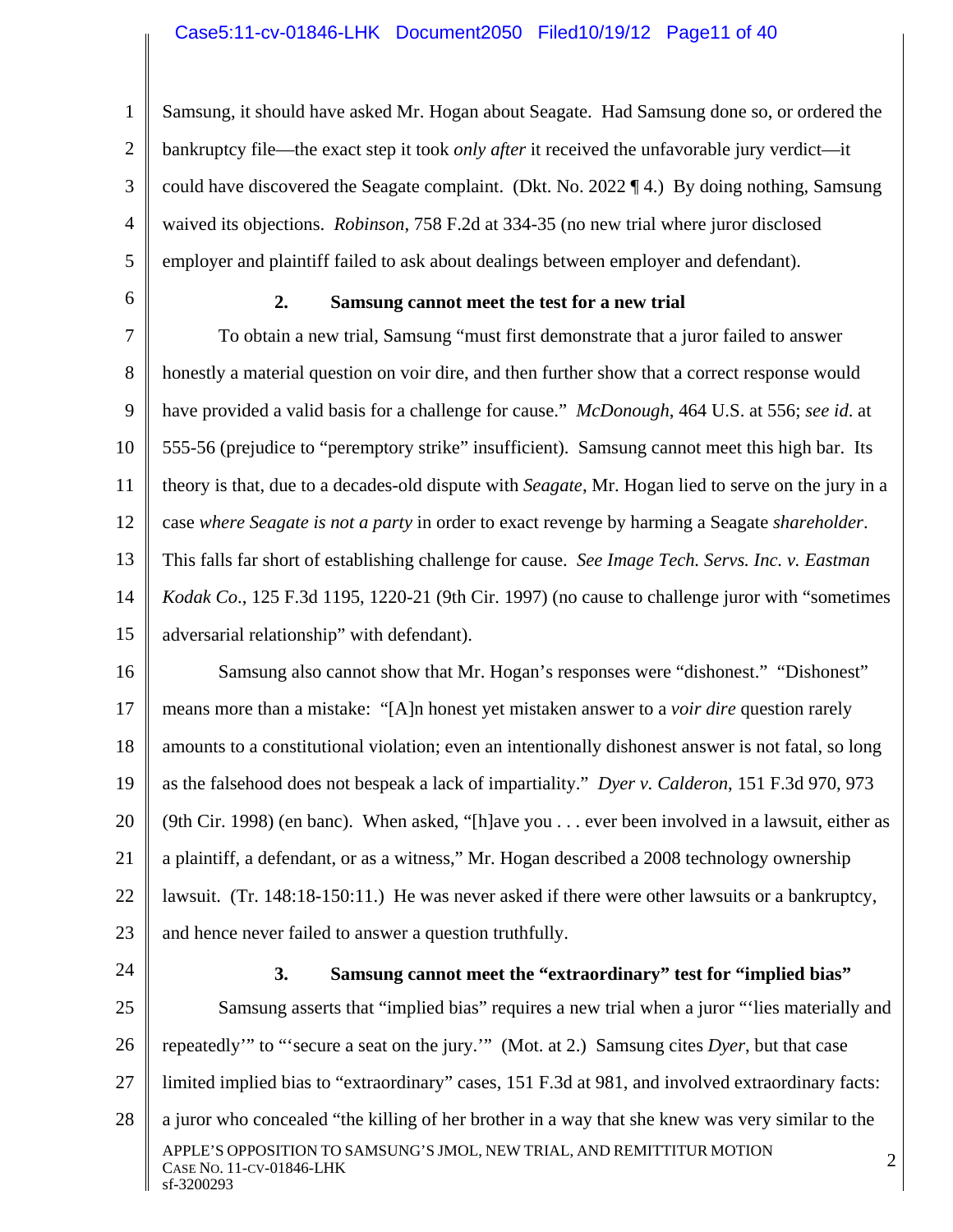# Case5:11-cv-01846-LHK Document2050 Filed10/19/12 Page12 of 40

| $\mathbf{1}$   | way Dyer was accused of killing his victims" and hid "many other facts that would have                                  |
|----------------|-------------------------------------------------------------------------------------------------------------------------|
| $\overline{2}$ | jeopardized her chances of serving on the Dyer jury." Id. at 982. Mr. Hogan's post-verdict                              |
| 3              | comments about serving on a jury in an important case (Mot. at 2) are not remotely similar. Mr.                         |
| $\overline{4}$ | Hogan said that he had "expected to be dismissed" (Mot. at 2-3) because he "had a tech patent                           |
| 5              | to his name" (Dkt. No. 2013-9 at 1)—a fact he disclosed during voir dire (Tr. 163:19-24). These                         |
| 6              | comments do not show an attempt to hide facts to get on the jury. Samsung points to Mr.                                 |
| $\overline{7}$ | Hogan's comments about intellectual property, but his comments were balanced, not biased.                               |
| 8              | "[N]o matter who you are—whether you are Apple, whether you are Samsung, or anybody—if                                  |
| 9              | you will lift ully take the risk to cross the line and start infringing and you get caught, and again I                 |
| 10             | emphasi[z]e wil[1]fully, you need to be prepared to pay the cost for that." (Dkt. No. 2013-13 at 2;                     |
| 11             | see also Dkt. No. 2013-10 at 1 ("I wanted to be satisfied from my own perspective that this trial                       |
| 12             | was fair and protected copyrights and intellectual property rights, no matter who they belonged                         |
| 13             | to" (emphasis added)); Dkt. No. 2013-12 at 1 (Apple's damages claim "extraordinarily high" and                          |
| 14             | damages should be neither "unreasonable" nor "just a slap on the wrist.").)                                             |
| 15             | <b>B.</b><br>Samsung Has Not Shown That The Jury's Verdict Was Affected By Any<br><b>Improper "Extraneous Evidence"</b> |
| 16             | Samsung contends media interviews show Mr. Hogan "told his fellow jurors" about                                         |
| 17             | "incorrect and extraneous legal standards." (Mot. at 3.) Samsung is barred from attacking the                           |
| 18             | verdict based on evidence of "the jury's deliberations," Fed. R. Evid. 606(b), including evidence                       |
| 19             | that "jurors misunderstood the applicable law," United States v. Span, 75 F.3d 1383, 1390 n.8                           |
| 20             | (9th Cir. 1996). This rule is so fundamental that the Ninth Circuit has denied new trials even                          |
| 21             | where, for example, a jury would have acquitted a criminal defendant had it properly understood                         |
| 22             | the law. United States v. Stacey, 475 F.2d 1119, 1120 (9th Cir. 1973). Because Mr. Hogan's                              |
| 23             | comments involve "legal standards" (Mot. at 3), they do "not constitute extraneous evidence and                         |
| 24             | [are] not eligible for consideration under 606(b)." <i>Hatcher v. County of Alameda</i> , No. C09-01650,                |
| 25             | 2011 WL 4634053, at *3 (N.D. Cal. Oct. 5, 2011). Samsung suggests Mr. Hogan improperly                                  |
| 26             | relied on his general technical experience, but such reliance is allowed. United States v. Budziak,                     |
| 27<br>28       | No. 11-10223, 2012 WL 4748704, at *5 (9th Cir. Oct. 5, 2012) ("computer savvy" jurors"                                  |
|                | APPLE'S OPPOSITION TO SAMSUNG'S JMOL, NEW TRIAL, AND REMITTITUR MOTION<br>3<br>CASE NO. 11-CV-01846-LHK<br>sf-3200293   |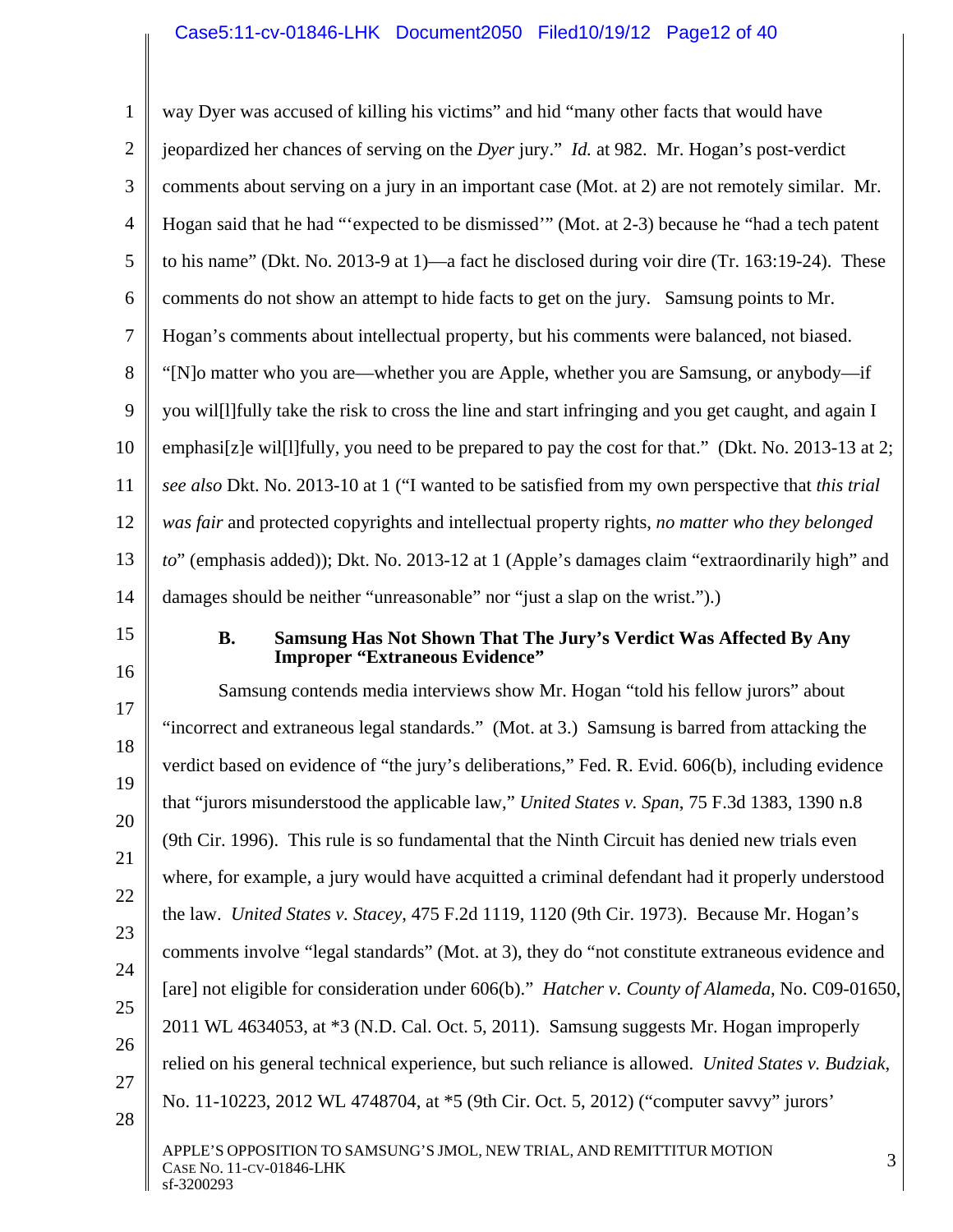# Case5:11-cv-01846-LHK Document2050 Filed10/19/12 Page13 of 40

| 1              | remarks about software "not a legitimate subject of inquiry" under Rule 606(b)). Unlike Casanas                                                                                                                                                                                                                                                                                        |
|----------------|----------------------------------------------------------------------------------------------------------------------------------------------------------------------------------------------------------------------------------------------------------------------------------------------------------------------------------------------------------------------------------------|
| $\overline{2}$ | v. Yates, Mr. Hogan did not "apply[] his experience to question the law." No. 08-02991, 2010                                                                                                                                                                                                                                                                                           |
| 3              | WL 3987333, at *6 (N.D. Cal. Oct. 12, 2010) (dismissal for cause before Rule 606(b) attached).                                                                                                                                                                                                                                                                                         |
| 4              | He stated: "My opinion does not matter the current law is what it is today and I swore and oath                                                                                                                                                                                                                                                                                        |
| 5              | to abide by it and I did just that." (Dkt. No. 2013-16 at 12.)                                                                                                                                                                                                                                                                                                                         |
| 6              | Samsung also cannot meet its burden of showing "by a preponderance of the evidence that                                                                                                                                                                                                                                                                                                |
| 7              | the outcome would have been different" but for Mr. Hogan's alleged reliance on his personal                                                                                                                                                                                                                                                                                            |
| 8              | experience, Hard v. Burlington Northern Railroad, 870 F.2d 1454, 1461 (9th Cir. 1989), <sup>1</sup> because                                                                                                                                                                                                                                                                            |
| 9              | substantial evidence supports the verdict, as shown below in Sections II to VI.                                                                                                                                                                                                                                                                                                        |
| 10             | C.<br>Samsung's Attack On The Jury Does Not Require An Evidentiary Hearing                                                                                                                                                                                                                                                                                                             |
| 11             | Samsung's request for a hearing "with all jurors" should be denied because its attack on                                                                                                                                                                                                                                                                                               |
| 12             | the jury is clearly unfounded and inadmissible evidence about jury deliberations "cannot serve to                                                                                                                                                                                                                                                                                      |
| 13             | require an evidentiary hearing." <i>Hatcher</i> , 2011 WL 4634053, at *6; see Morgan v. Woessner,                                                                                                                                                                                                                                                                                      |
| 14             | 997 F.2d 1244, 1261-62 (9th Cir. 1993) (no hearing because remark about "send[ing] a message"                                                                                                                                                                                                                                                                                          |
| 15             | inadmissible under Rule 606(b)); <i>Robinson</i> , 758 F.2d at 333 (no hearing because no evidence of                                                                                                                                                                                                                                                                                  |
| 16             | deliberate concealment or probable bias); United States v. Smith, 424 F.3d 992, 1011-13 (9th Cir.                                                                                                                                                                                                                                                                                      |
| 17             | 2005) (no hearing because record sufficient to find no bias).                                                                                                                                                                                                                                                                                                                          |
| 18             | SAMSUNG IS NOT ENTITLED TO EITHER JMOL OR A NEW TRIAL ON<br>II.<br>APPLE'S DESIGN PATENT INFRINGEMENT CLAIMS.                                                                                                                                                                                                                                                                          |
| 19             | <b>Substantial Evidence Supports The Finding Of Design Patent Infringement</b><br>A.                                                                                                                                                                                                                                                                                                   |
| 20             | 1.<br>Samsung relies on an erroneous legal standard                                                                                                                                                                                                                                                                                                                                    |
| 21             | Samsung's arguments rest on the false premise that design patent infringement requires                                                                                                                                                                                                                                                                                                 |
| 22             | purchaser deception (Mot. at 4-5), but no case so holds. See, e.g., Braun, Inc. v. Dynamics Corp.                                                                                                                                                                                                                                                                                      |
| 23             | of Am., 975 F.2d 815, 821 (Fed. Cir. 1992). Samsung's straw man regarding "general design                                                                                                                                                                                                                                                                                              |
| 24<br>25       | concepts" also fails, as the Court specifically instructed the jury that a design patent "does not                                                                                                                                                                                                                                                                                     |
| 26<br>27<br>28 | Hard is the controlling Ninth Circuit test for civil cases. No "extraneous information" was at<br>issue in Sea Hawk Seafoods, Inc. v. Alyeska Pipeline Serv. Co., 206 F.3d 900, 906 (9th Cir. 2000),<br>so its formulation of the test (citing criminal cases) was dictum that did not overrule the earlier<br><i>Hard</i> case, which <i>Hatcher</i> applied. 2011 WL 4634053, at *5. |
|                | APPLE'S OPPOSITION TO SAMSUNG'S JMOL, NEW TRIAL, AND REMITTITUR MOTION<br>$\overline{4}$<br>CASE NO. 11-CV-01846-LHK                                                                                                                                                                                                                                                                   |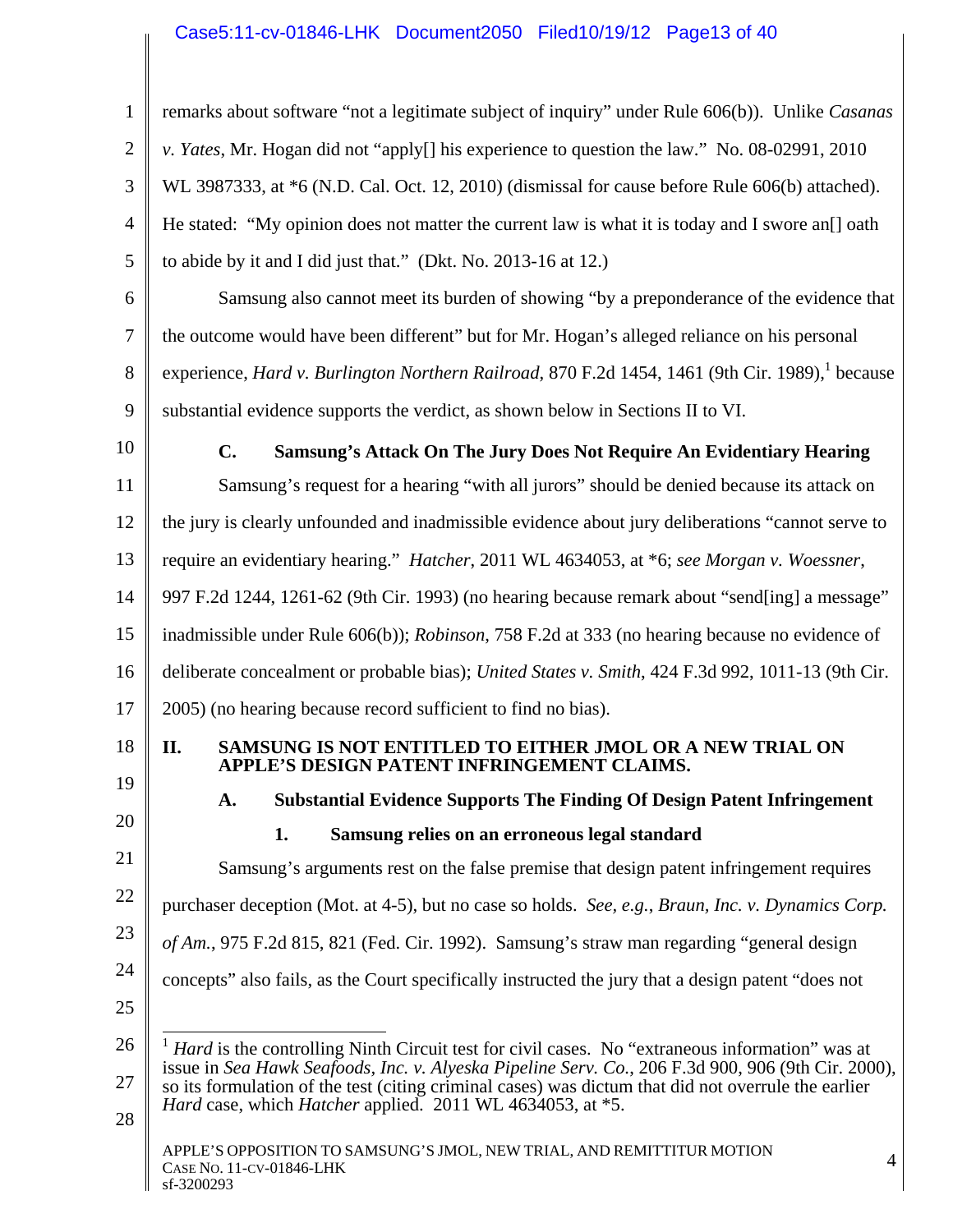## Case5:11-cv-01846-LHK Document2050 Filed10/19/12 Page14 of 40

cover a general design concept." (Dkt. No. 1903 (JI 43).)

1

| $\overline{2}$                                                             | The test for design patent infringement is whether, in the eye of an ordinary observer                                                                                                                         |
|----------------------------------------------------------------------------|----------------------------------------------------------------------------------------------------------------------------------------------------------------------------------------------------------------|
| 3                                                                          | familiar with the prior art and giving such attention as a purchaser usually gives, the patented and                                                                                                           |
| $\overline{4}$                                                             | accused designs are substantially the same. See, e.g., Egyptian Goddess, Inc. v. Swisa, Inc., 543                                                                                                              |
| 5                                                                          | F.3d 665, 677-78 (Fed. Cir. 2008). <sup>2</sup> Under the Court's correct construction of the D'305, D'677,                                                                                                    |
| 6                                                                          | and D'087 patents, substantial evidence supports infringement. Taking the prior art into                                                                                                                       |
| 7                                                                          | consideration, Mr. Bressler and Dr. Kare testified that the infringing phones' designs are                                                                                                                     |
| 8                                                                          | substantially similar to Apple's patented designs. (Tr. 1049:6-1064:11 (Bressler on substantial                                                                                                                |
| 9                                                                          | similarity of Samsung phones and D'677/D'087); Tr. 1371:18-1381:23 (Kare, same re D'305).)                                                                                                                     |
| 10                                                                         | Samsung's argument relies on features in isolation. (Mot. at 5-7.) But the law requires an                                                                                                                     |
| 11                                                                         | analysis of "the <i>overall</i> design, not of similarities in ornamental features in isolation." Crocs, Inc.                                                                                                  |
| 12                                                                         | v. ITC, 598 F.3d 1294, 1303 (Fed. Cir. 2010). Samsung recycles its "home screen" argument                                                                                                                      |
| 13                                                                         | (Mot. at 6-7), but Apple did not accuse Samsung's home screen and infringement requires no                                                                                                                     |
| 14                                                                         | proof of actual deception. Samsung cites Contessa Food Products, Inc. v. Conagra, Inc., 282                                                                                                                    |
|                                                                            | F.3d 1370 (Fed. Cir. 2002), but <i>Contessa</i> held that the comparison of patent to product is based                                                                                                         |
|                                                                            |                                                                                                                                                                                                                |
|                                                                            | on "normal use of the product," and not only on what appears at time of sale. <i>Id.</i> at 1381.                                                                                                              |
|                                                                            | 2.<br>No claimed features in the patented designs are dictated by function                                                                                                                                     |
|                                                                            | Samsung waived many of its functionality contentions-the "rectangular" shape, "curved                                                                                                                          |
|                                                                            | corners," "black" color, "opaque borders," and "bezel" of the D'087 and D'677, and the                                                                                                                         |
|                                                                            | "sufficient space between icons," "color green," "images of clock," the "colorful" aspect of the                                                                                                               |
|                                                                            | "matrix of icons in a grid," and "square shapes with rounded corners" of the D'305—by not                                                                                                                      |
|                                                                            | presenting them as claim construction issues before trial. They were not raised in Samsung's                                                                                                                   |
|                                                                            | claim construction brief (Dkt. No. 1090), in its Rule 50(a) brief (Dkt. No. 1819), in its High                                                                                                                 |
|                                                                            |                                                                                                                                                                                                                |
|                                                                            | <sup>2</sup> Contrary to Samsung's footnote 1, the Court correctly instructed that: "[m]inor differences<br>should not prevent a finding of infringement" (Dkt. No. 1903 (JI 46)); see Crocs, Inc. v. ITC, 598 |
|                                                                            | F.3d 1294, 1303 (Fed. Cir. 2010); the jury should "consider perceived similarities or differences<br>between the patented and accused designs"; "[w]hen the claimed design is visually close to prior          |
| 15<br>16<br>17<br>18<br>19<br>20<br>21<br>22<br>23<br>24<br>25<br>26<br>27 | art design, small differences may be important"; the infringement test takes prior art into<br>account; and the jury "must familiarize yourself with the prior art" in determining "whether there              |
| 28                                                                         | has been direct infringement." (Dkt. No. 1903 (JI 46).)                                                                                                                                                        |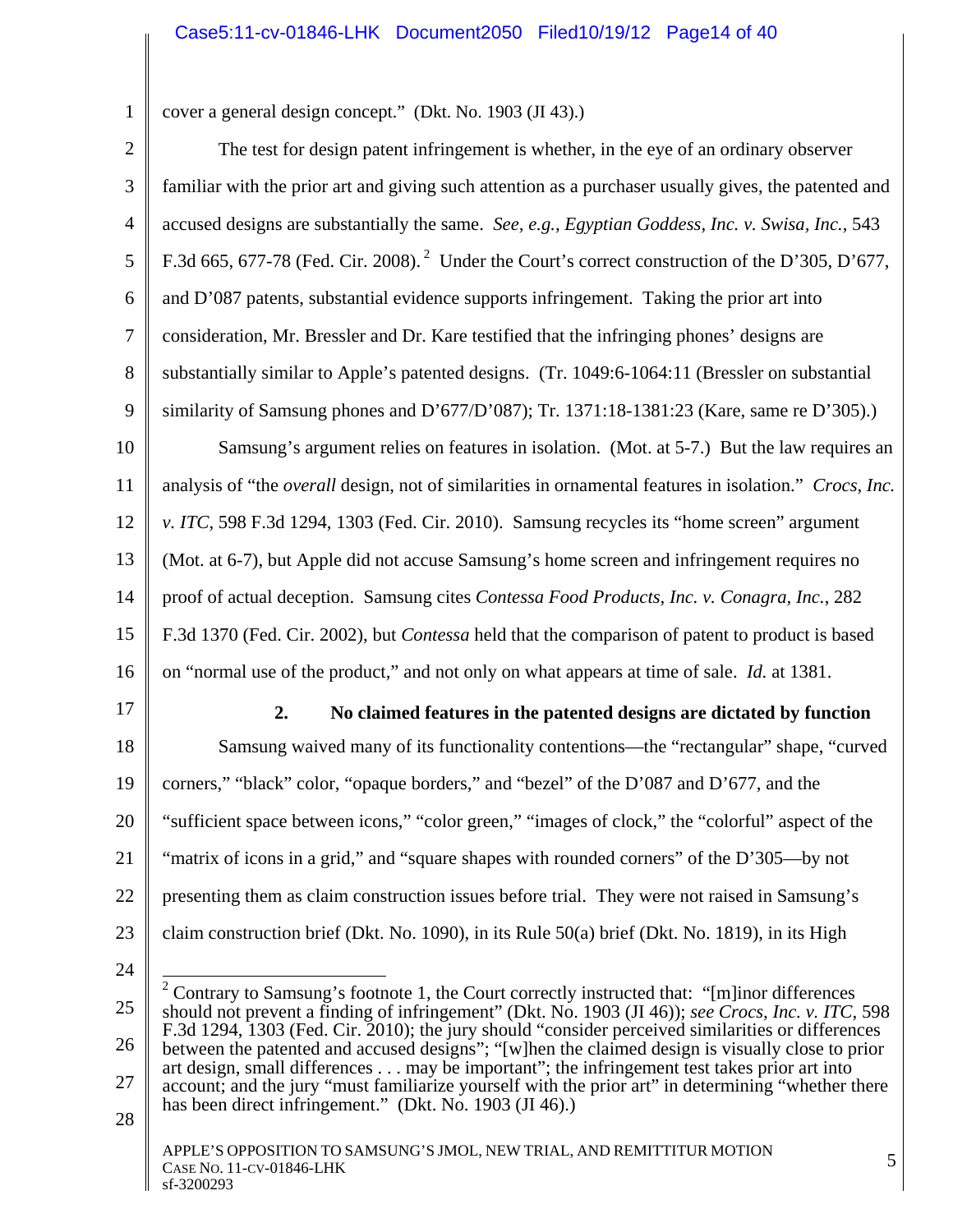#### Case5:11-cv-01846-LHK Document2050 Filed10/19/12 Page15 of 40

1 2 3 4 5 Priority Objections to the jury instructions (Dkt. No. 1859-1860), or at the charging conference (*see* Tr. 3769:11-3770:14; 3904:3-5; 3906:14-23 (Samsung referring only to prior claim construction positions). It is too late for Samsung to raise these contentions. *Conoco, Inc. v. Energy & Envtl. Int'l, L.C.*, 460 F.3d 1349, 1359 (Fed. Cir. 2006) ("new claim construction disputes" waived "if they are raised for the first time after trial").

6 7 8 9 10 11 12 13 14 15 16 17 18 19 Samsung's arguments also fail on the merits. First, the Court was correct not to instruct the jury to factor out functional elements because that is a legal issue for the Court. *Richardson v. Stanley Works, Inc*., 597 F.3d 1288, 1293 (Fed. Cir. 2010). Second, Samsung's entire "functionality" argument is based on an incorrect legal standard: that if an element of a design patent has a function, it is "functional." But the law requires more: the element must be "dictated by" function. *See id*. A "design is not dictated solely by its function when alternative designs for the article of manufacture are available." *Best Lock Corp. v. Ilco Unican Corp*., 94 F.3d 1563, 1566 (Fed. Cir. 1996). The evidence at trial, including extensive evidence of alternative designs, supports the Court's conclusion that none of the elements Samsung cited is dictated by function. (Tr. 1090:12-1091:8, 3605:5-19 (Bressler on non-functionality of D'087/D'677); Tr. 1404:16- 1405:12, 3465:21-3474:11 (Kare, same re D'305); PX10, PX148, PX150, PX2277, PX2278 (third party alternative designs); PX163-PX168 (Apple internal alternative phone designs).) Samsung's sole design expert, Mr. Sherman, conceded that there were plenty of alternative designs. (Tr. 2621:19-24 ("[i]n no way did I say that there aren't alternative designs").)

20

#### **B. Substantial Evidence Supports That The Design Patents Are Not Invalid**

21 22 23 24 25 26 27 28 APPLE'S OPPOSITION TO SAMSUNG'S JMOL, NEW TRIAL, AND REMITTITUR MOTION 6<br>Case No. 11-cv-01846-LHK Samsung argues the functionality of *individual elements of* the designs, but the law requires proof that the "overall" designs are "dictated by" function, a test Samsung does not even attempt to meet. *L.A. Gear, Inc. v. Thom McAn Shoe Co.*, 988 F.2d 1117, 1123 (Fed. Cir. 1993). Samsung's obviousness arguments ignore the requirement for primary and secondary references, which Samsung failed to identify. *Apple Inc. v. Samsung Elecs. Co.*, 678 F.3d 1314, 1329-30 (Fed. Cir. 2012). And Samsung cannot rely on the LG Prada phone, as Samsung offered no evidence that it was released in the U.S. before the patents' critical date. *See* 35 U.S.C. § 102(a). Under the correct test, substantial evidence supports the jury's finding that the design

sf-3200293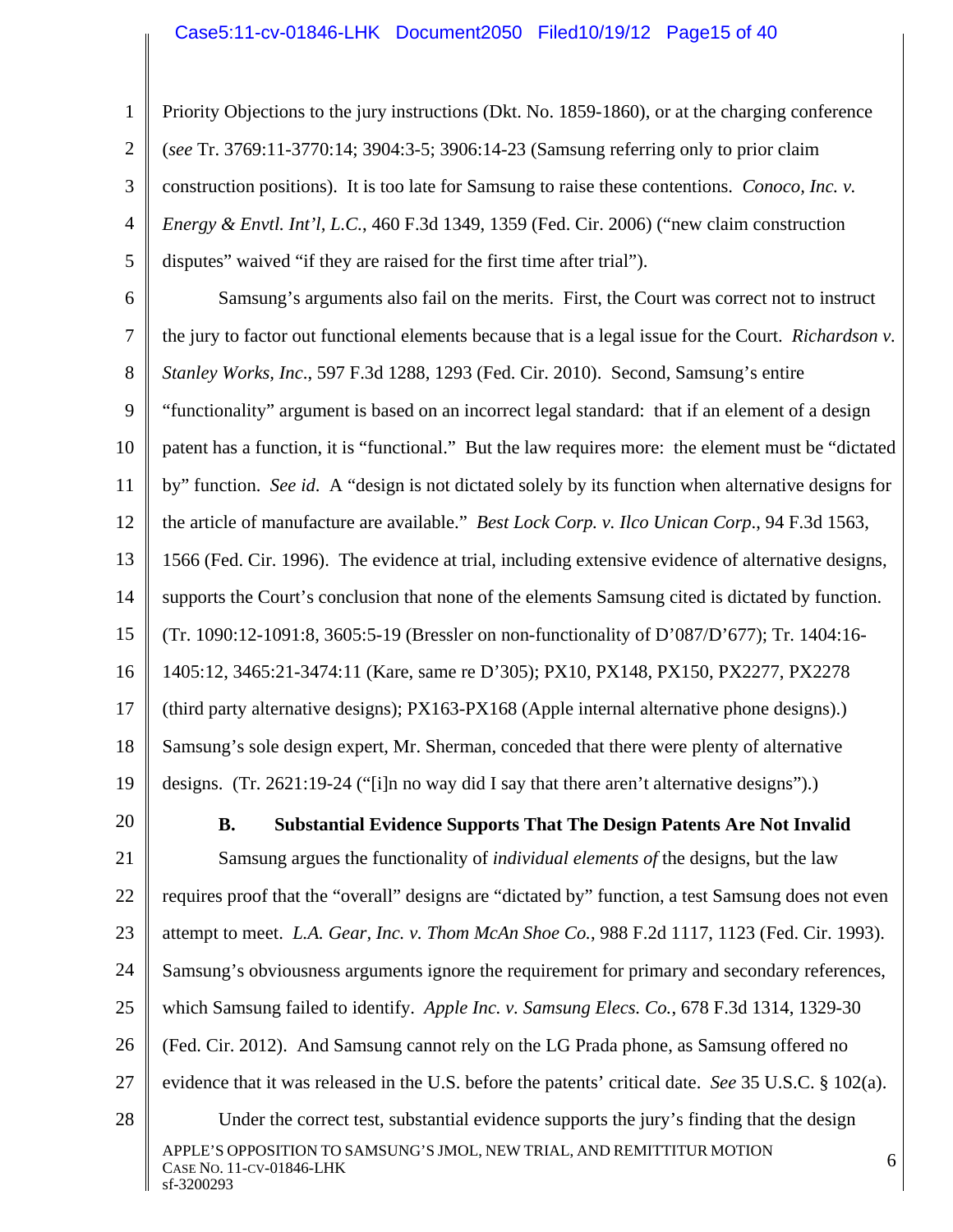# Case5:11-cv-01846-LHK Document2050 Filed10/19/12 Page16 of 40

| $\mathbf{1}$   | patents are not obvious. (Tr. 1340:16-1347:17, 1352:5-10, 3590:15-3606:4 (Bressler                                    |  |  |  |  |  |  |
|----------------|-----------------------------------------------------------------------------------------------------------------------|--|--|--|--|--|--|
| $\overline{2}$ | distinguishing prior art).) The Federal Circuit has already rejected the argument that the TC1000                     |  |  |  |  |  |  |
| 3              | and the Fidler mock-up render the D'889 patent obvious. Apple, 678 F.3d at 1330-32. Samsung                           |  |  |  |  |  |  |
| 4              | also ignores the substantial evidence of objective indicia of nonobviousness: initial skepticism,                     |  |  |  |  |  |  |
| 5              | acclaim, commercial success, and copying by Samsung. (E.g., Tr. 508:4-509:4 (design awards);                          |  |  |  |  |  |  |
| 6              | PX36.20-.32 ("revolutionary"; "strong, screen-centric design"); PX134.1 ("beautiful"; "initial"                       |  |  |  |  |  |  |
| 7              | skepticism" of lack of keyboard); PX135.1 ("iPhone is pretty" was number one reason for                               |  |  |  |  |  |  |
| 8              | invention of the year award); Tr. 611:6-613:12 (iPhone sold "extremely well"); Tr. 625:1-636:19                       |  |  |  |  |  |  |
| 9              | (design is reason for success); PX146.7 (design important to iPhone purchasers); PX3 & PX4                            |  |  |  |  |  |  |
| 10             | (timelines showing Samsung's copying); PX40 (Samsung "hear[s] things like this: 'Let's make                           |  |  |  |  |  |  |
| 11             | something like the iPhone"'); PX44.122, .127, .131 (Samsung copying iPhone UI and icons).)                            |  |  |  |  |  |  |
| 12             | Finally, Samsung waived its argument that the D'677 is invalid for double-patenting over                              |  |  |  |  |  |  |
| 13             | the D'087 as it failed to make the argument in its Rule $50(a)$ motion. (Dkt. No. 1819.)                              |  |  |  |  |  |  |
| 14             | Furthermore, Samsung never sufficiently disclosed this defense, merely asserting without                              |  |  |  |  |  |  |
| 15             | explanation that every Apple design patent was invalid for double patenting. (Dkt. No. 949-2 Ex.                      |  |  |  |  |  |  |
| 16             | 25 at 10-11.) Even if not waived, the D'677 patent is not invalid for double-patenting because the                    |  |  |  |  |  |  |
| 17             | D'087 and D'677 do not claim identical designs. See In re Geiger, 57 C.C.P.A. 1073, 1078                              |  |  |  |  |  |  |
| 18             | (C.C.P.A. 1970) (no double-patenting because "the subject matter claimed in the application                           |  |  |  |  |  |  |
| 19             | before us is not identical to the subject matter claimed in the patent").                                             |  |  |  |  |  |  |
| 20             | SAMSUNG IS NOT ENTITLED TO JMOL OR A NEW TRIAL ON APPLE'S<br>III.<br><b>TRADE DRESS CLAIMS.</b>                       |  |  |  |  |  |  |
| 21             | <b>Substantial Evidence Supports That The iPhone Trade Dress Is Protectable</b><br>A.                                 |  |  |  |  |  |  |
| 22<br>23       | Samsung applies incorrect legal standards for functionality<br>1.                                                     |  |  |  |  |  |  |
|                | Apple's registered iPhone 3G Trade Dress is presumed non-functional and valid. 15                                     |  |  |  |  |  |  |
| 24             | U.S.C. § 1057(b). Samsung fails to address this presumption or identify evidence to rebut it. As                      |  |  |  |  |  |  |
| 25             | for Apple's unregistered trade dress, there was substantial evidence supporting the jury's decision                   |  |  |  |  |  |  |
| 26             | that it is non-functional. As this Court previously recognized, under the "'traditional rule," a                      |  |  |  |  |  |  |
| 27<br>28       | trade dress is functional if it is "essential to the use or purpose of the article or if it affects the               |  |  |  |  |  |  |
|                | APPLE'S OPPOSITION TO SAMSUNG'S JMOL, NEW TRIAL, AND REMITTITUR MOTION<br>7<br>CASE NO. 11-CV-01846-LHK<br>sf-3200293 |  |  |  |  |  |  |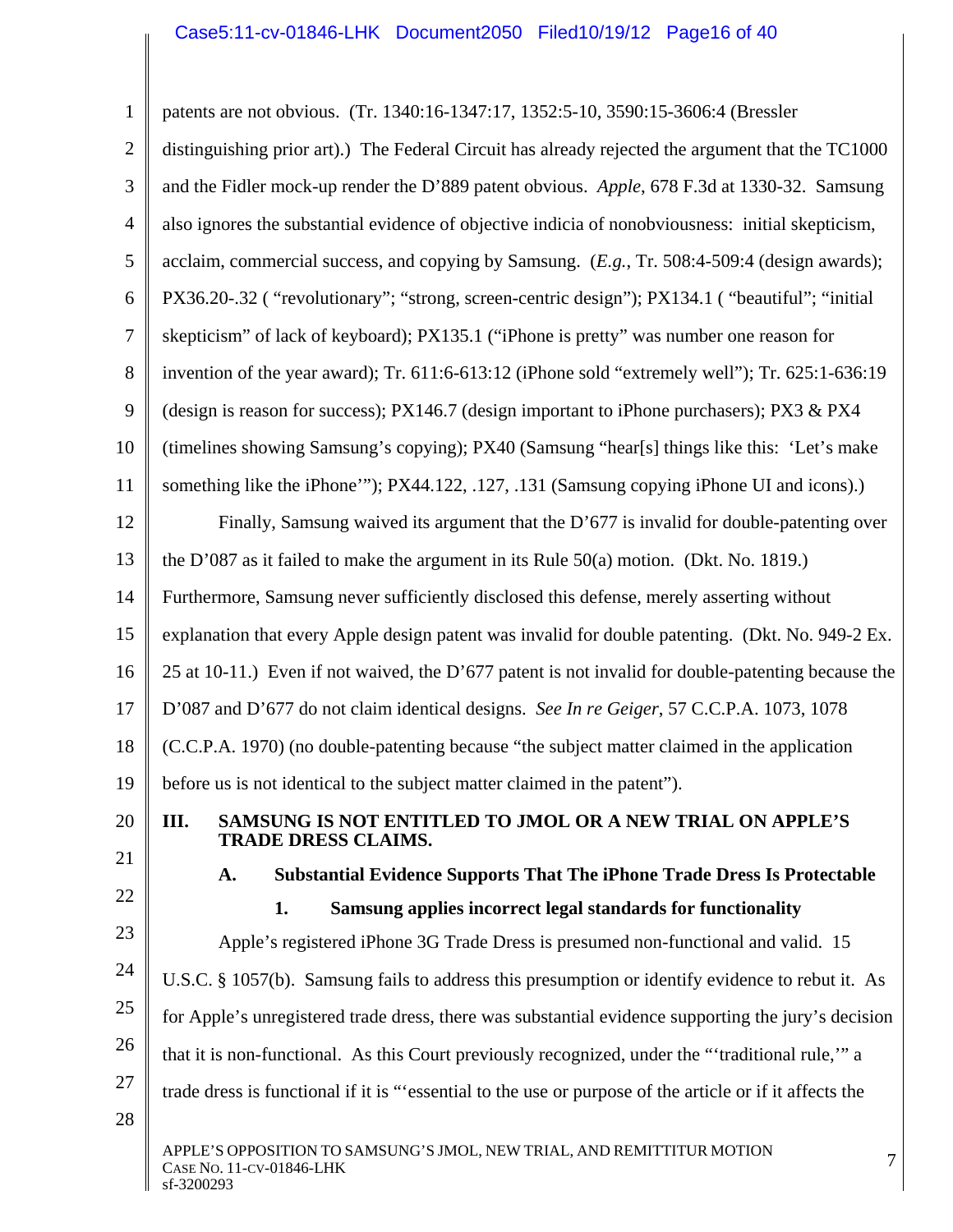| $\mathbf{1}$   | cost or quality of the article." (Dkt. No. 1159 at 4 (quoting TrafFix Devices, Inc. v. Mktg.                                                                                                                       |
|----------------|--------------------------------------------------------------------------------------------------------------------------------------------------------------------------------------------------------------------|
| $\overline{2}$ | Displays, Inc., 532 U.S. 23, 33 (2001)).) TrafFix looks to four factors in assessing functionality,                                                                                                                |
| $\mathfrak{Z}$ | id., and the evidence on each supported non-functionality. First, does advertising tout the                                                                                                                        |
| $\overline{4}$ | utilitarian advantages of the design? Apple's did not. (Tr. 654:24-655:1 (Schiller) ("product as                                                                                                                   |
| 5              | hero" ads show "visual impact" and do not tout utility).) Second, does the design result from a                                                                                                                    |
| 6              | comparatively simple or inexpensive method of manufacture? Apple's did not. (Tr. at 494:15-                                                                                                                        |
| $\tau$         | 495:21 (Stringer) (detailing "many" "[p]roduction problems" in manufacturing iPhone).) Third,                                                                                                                      |
| 8              | does the design yield a utilitarian advantage? Apple's did not. (Id. at 493:14-15 (Apple chose                                                                                                                     |
| 9              | design because "[i]t was the most beautiful").) Fourth, were alternative designs available? Dr.                                                                                                                    |
| 10             | Kare and Mr. Bressler testified that there were. (PX10 (alternative designs); Tr. 1400:6-1401:1                                                                                                                    |
| 11             | (Kare on alternative designs).) <sup>3</sup> "[I]n evaluating functionality, the trade dress should be                                                                                                             |
| 12             | considered as a whole rather than as a collection of individual elements," (Dkt. No. 1159 at 5),                                                                                                                   |
| 13             | yet Samsung attempts only to show that individual elements are functional. Samsung argues that                                                                                                                     |
| 14             | the iPhone trade dress is unprotectable because it is "beautiful" (Mot. at 9), but the Ninth Circuit                                                                                                               |
| 15             | has squarely rejected this notion. Au-Tomotive Gold, Inc. v. Volkswagen of Am., Inc., 457 F.3d                                                                                                                     |
| 16             | 1062, 1072 (9th Cir. 2006). Nor can the iPhone's beauty support a finding of aesthetic                                                                                                                             |
| 17             | functionality, as there is no evidence that protection for the iPhone trade tress would put                                                                                                                        |
| 18             | competitors at a "significant non-reputation-related disadvantage." TrafFix, 532 U.S. at 33. <sup>4</sup>                                                                                                          |
| 19             | 2. Substantial evidence supports a finding of secondary meaning                                                                                                                                                    |
| 20             | Courts consider various factors in assessing secondary meaning, including: (1) whether                                                                                                                             |
| 21             | Samsung wrongly argues that evidence of alternative designs is irrelevant under the "essential to                                                                                                                  |
| 22             | the use or purpose" or "affects the cost or quality" test of <i>Inwood Laboratories</i> , <i>Inc. v. Ives</i><br>Laboratories, Inc., 456 U.S. 844 (1982). (Mot. at 9 n.9.) In fact, the Ninth Circuit specifically |
| 23             | identified alternative designs as a factor to be considered in applying the <i>Inwood</i> test. See Disc<br>Golf Ass'n v. Champion Discs, Inc., 158 F.3d 1002, 1006 (9th Cir. 1998) (citing Qualitex Co. v.        |
| 24             | Jacobson Prods. Co., 514 U.S. 159, 165 (1995), which in turn cites Inwood).<br>Samsung's argument that Apple cannot obtain protection for the same designs under both design                                       |
| 25             | patent and trade dress law (Mot. at 9) is incorrect. See Kohler Co. v. Moen Inc., 12 F.3d 632, 640<br>n.10 (7th Cir. 1993) ("federal trademark protection does not transform the durationally limited              |
| 26             | monopoly of a design patent into a perpetual right" as it "does not create a monopoly in the use of<br>the product's shape"). Far from voiding trade dress protection, design patents may be evidence of           |
| 27             | a corresponding trade dress's non-functionality. See Keystone Mfg. Co. v. Jaccard Corp., No. 03-<br>CV-648S, 2007 WL 655758, at *7-8 (W.D.N.Y. Feb. 26, 2007).                                                     |
| 28             |                                                                                                                                                                                                                    |
|                | APPLE'S OPPOSITION TO SAMSUNG'S JMOL, NEW TRIAL, AND REMITTITUR MOTION<br>8<br>CASE NO. 11-CV-01846-LHK<br>sf-3200293                                                                                              |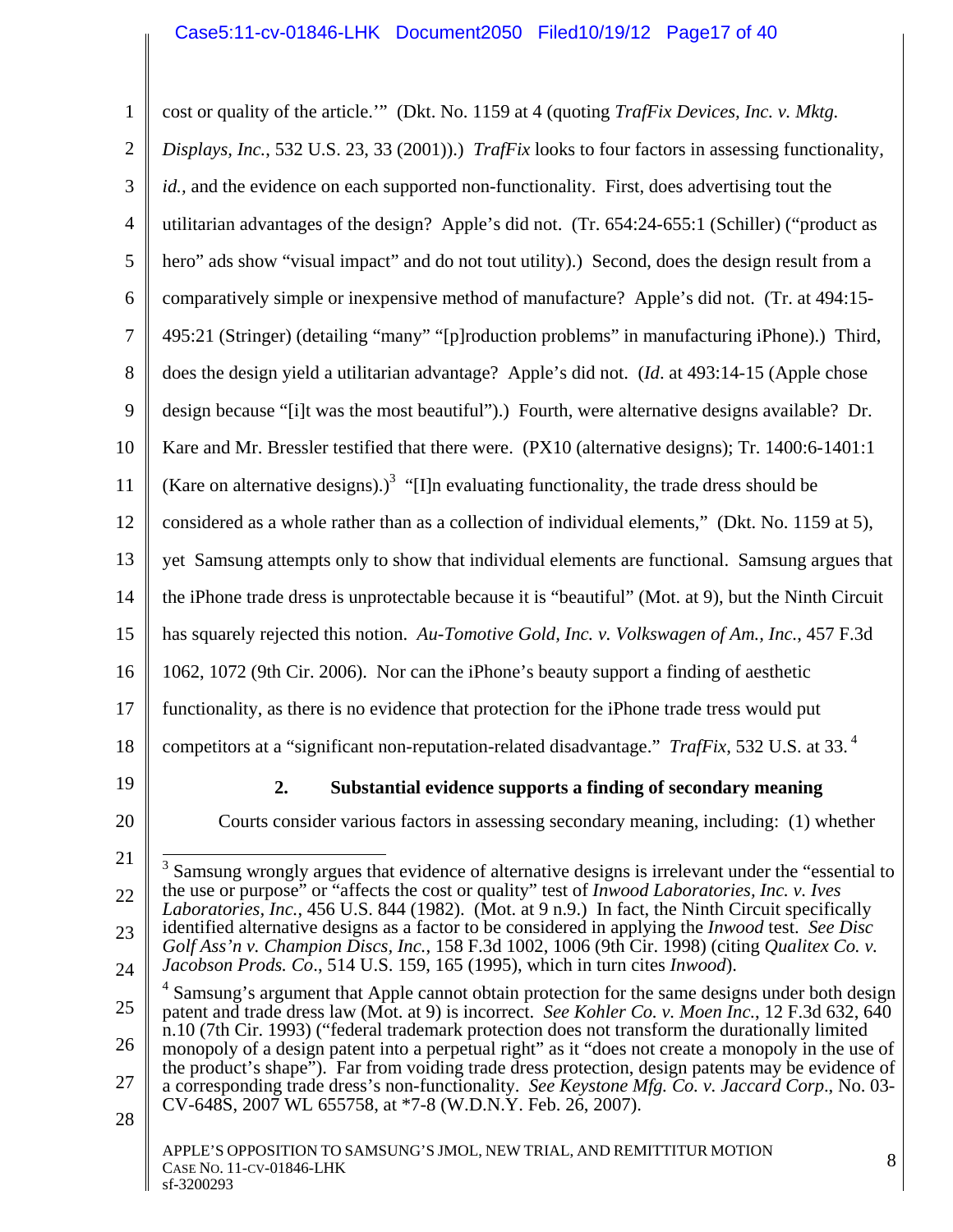1 2 3 4 5 6 7 purchasers associate the configuration with plaintiff; (2) the degree and manner of plaintiff's advertising; (3) the length and manner of plaintiff's use of the configuration; and (4) whether plaintiff's use has been exclusive. *Clamp Mfg. Co. v. Enco Mfg. Co.*, 870 F.2d 512, 517 (9th Cir. 1989). Apple presented sales numbers, advertising expenditures, and advertisements prominently displaying the iPhone design. (PX11 (print and outdoor ads); PX12 & PX127 (TV ads); PX14 (media clips); PX15 (sales numbers); PX16 (ad spend); Tr. 639:8-640:3 (Schiller re Apple's "product as hero" advertising approach).)

8

#### **B. Substantial Evidence Supports The Finding Of Dilution**

9 10 11 12 13 14 15 16 17 18 19 20 21 22 23 24 25 26 27 28 APPLE'S OPPOSITION TO SAMSUNG'S JMOL, NEW TRIAL, AND REMITTITUR MOTION 99<br>Case No. 11-cv-01846-LHK sf-3200293 Samsung wrongly claims that the record contains "no evidence" of fame before its first infringing sales in July 2010. (Mot. at 10-11.) First, surveys are not required to establish fame. *See Burberry Ltd. v. Euro Moda, Inc*., No. 08 Civ. 5781, 2009 WL 1675080, at \*12 (S.D.N.Y. June 10, 2009) (finding fame without surveys in part because of "prominent advertising"). Second, *most* of Apple's fame evidence was before July 2010. (PX11 (print/outdoor ads), PX12 (TV ads), PX14 (media clips), PX133 & PX135 (press coverage).) Apple also offered "Advertising Expenditures (U.S.)" (PX 16), "Cumulative Unit Sales (U.S.") (PX15), and an estimate of advertising expenses as of June 2010 (Tr. 653:24-655:1 (Schiller estimating \$120-130 million in advertising from October 2009 through June 2010). Samsung similarly distorts the record on dilution by overstating its evidence of "similar" third-party smartphones (Mot. at 11), including irrelevant phones that post-date Samsung's first release of accused products. (DX712 ("State of Mobile 2011").) Samsung faults Apple for its alleged failure to offer "empirical evidence" and "hard data" showing dilution (Mot. at 11), but the correct test is *likelihood* of dilution, not actual dilution, and no such evidence is required. 15 U.S.C. § 1125(c)(1). Samsung's attacks also overlook Apple's evidence of the strength and recognition of its iPhone Trade Dress, the similarity of the accused products to the iPhone Trade Dress, Samsung's intent to trade on recognition for the iPhone Trade Dress, and actual association of the accused products with the iPhone Trade Dress. *See* 15 U.S.C. § 1125(c)(2)(A) (listing factors relevant to dilution analysis). (*E.g.*, JX1007, 1010-13, 1015-17, 1019, 1022, 1025, 1027, 1031-35 (accused products); PX6 (press reports regarding similarity between iPhone and accused products'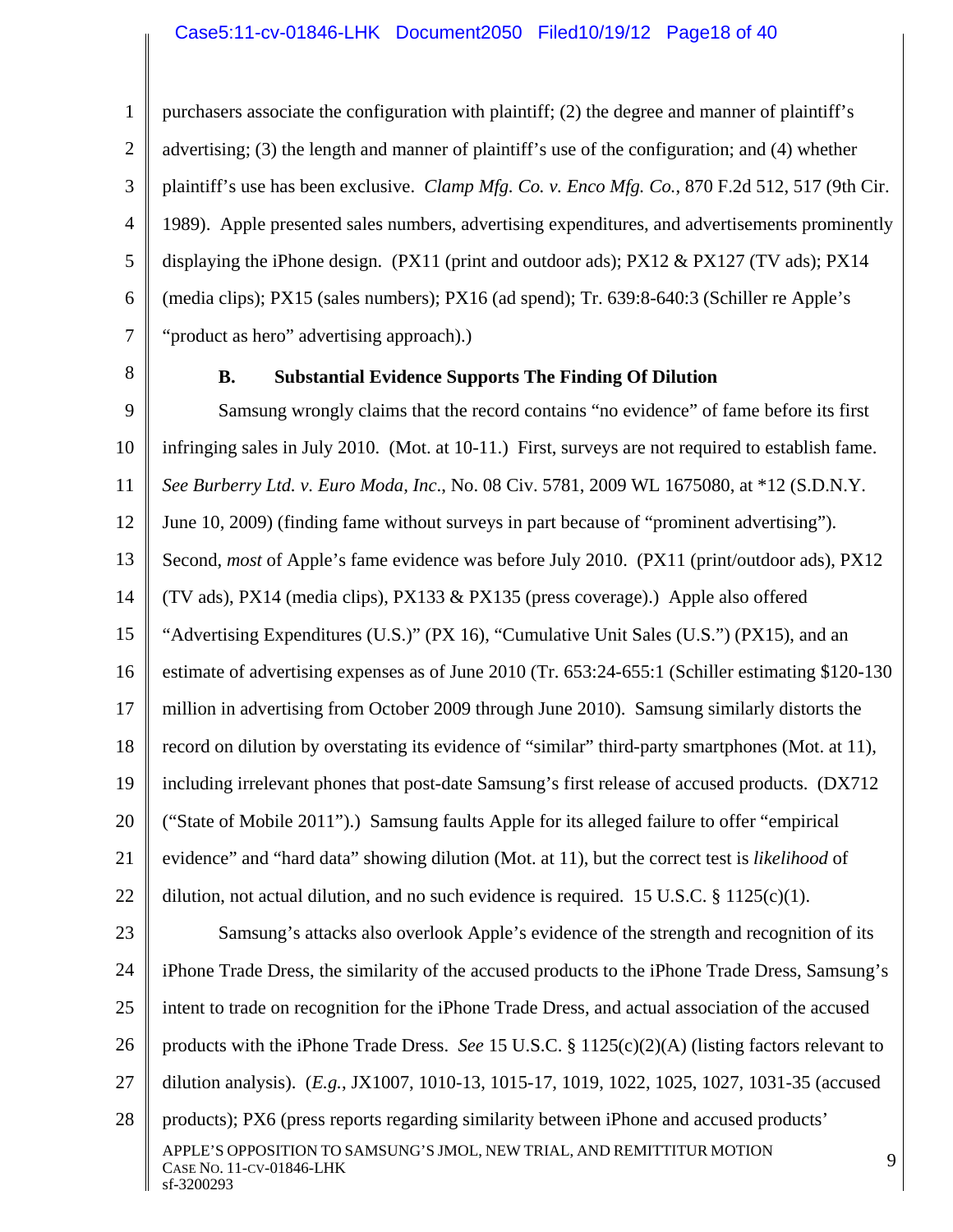| $\mathbf{1}$   | designs); Tr. 1521:22-24 (Winer) ("[T]here is a high degree of dilution, and, therefore, blurring             |  |  |  |  |  |  |
|----------------|---------------------------------------------------------------------------------------------------------------|--|--|--|--|--|--|
| $\overline{2}$ | between the trade dresses."), 1506:16-1507:2 ("Samsung held Apple's products up as targets and                |  |  |  |  |  |  |
| 3              | tried to emulate them."); Tr. 1695:17-1695:22 (Van Liere reporting net association rates of 38%               |  |  |  |  |  |  |
| $\overline{4}$ | and 37% for two different accused products).) Samsung was undisputedly aware of Apple's                       |  |  |  |  |  |  |
| 5              | iPhone when it designed its accused products, viewed the iPhone as "a revolution" (PX36.20),                  |  |  |  |  |  |  |
| 6              | and strove for its products to resemble the iPhone (PX44 (Relative Evaluation Report on S1,                   |  |  |  |  |  |  |
| 7              | iPhone).) Nothing more is required to support the jury's finding of willful dilution. See, e.g., $B \&$       |  |  |  |  |  |  |
| 8              | H Mfg. Co., Inc. v. Bright, No. CVF01-6619, 2005 WL 1342815, at *9 (E.D. Cal. May 10, 2005)                   |  |  |  |  |  |  |
| 9              | (plaintiff must show defendant "willfully intended to trade on the owner's reputation or to cause             |  |  |  |  |  |  |
| 10             | dilution of the famous mark"). And Apple need only prove willfulness by a preponderance of the                |  |  |  |  |  |  |
| 11             | evidence (Dkt. No. 1903 at 93:9-10 (JI 71), not "clear and convincing proof" as Samsung                       |  |  |  |  |  |  |
| 12             | erroneously asserts (Mot. at 11.)                                                                             |  |  |  |  |  |  |
| 13             | SAMSUNG IS NOT ENTITLED TO EITHER JMOL OR A NEW TRIAL ON<br>IV.<br>APPLE'S UTILITY PATENT INFRINGEMENT CLAIMS |  |  |  |  |  |  |
| 14             | <b>Substantial Evidence Supports The Validity Of Apple's Utility Patents</b><br>A.                            |  |  |  |  |  |  |
| 15             | <b>2915 and 2163 Patents.</b> Samsung is incorrect that Mr. Gray's testimony established                      |  |  |  |  |  |  |
| 16             | invalidity and that there was "no evidence" to the contrary. (Mot. at 12-13.) On claim 8 of                   |  |  |  |  |  |  |
| 17<br>18       | the '915 patent, each of Mr. Gray's cited references was missing elements: DiamondTouch with                  |  |  |  |  |  |  |
| 19             | Fractal Zoom was "not a touch-sensitive display integrated with the data processing system"                   |  |  |  |  |  |  |
| 20             | (Tr. 3623:7-18 (Singh)); more than two input points in Fractal Zoom resulted in a scroll rather               |  |  |  |  |  |  |
| 21             | than a gesture operation (Tr. 2356:22-2357:5 (Forlines) ("I]f it's not a two-finger touch, we set             |  |  |  |  |  |  |
| 22             | the application mode to panning mode here.")); and Mr. Gray failed to show that two limitations               |  |  |  |  |  |  |
| 23             | regarding "views associated with the event object" were met (Tr. 3624:21-3625:5 (Singh)). Dr.                 |  |  |  |  |  |  |
| 24             | Singh rebutted Mr. Gray's opinion (Tr. 3622:19-3625:9) ("Mr. Gray did not disclose any kind of                |  |  |  |  |  |  |
| 25             | view object in any way[.]"). For Han, Mr. Gray summarily asserted that "a film that shows                     |  |  |  |  |  |  |
| 26             | exactly what the [Han] system does" proved anticipation, without referring to any source code or              |  |  |  |  |  |  |
| 27             | showing that any limitation was present. (Tr. 2908:8-2910:5.) The video proved only that the                  |  |  |  |  |  |  |
| 28             |                                                                                                               |  |  |  |  |  |  |
|                | Han system did not have a touch screen display "integrated with the data processing system."                  |  |  |  |  |  |  |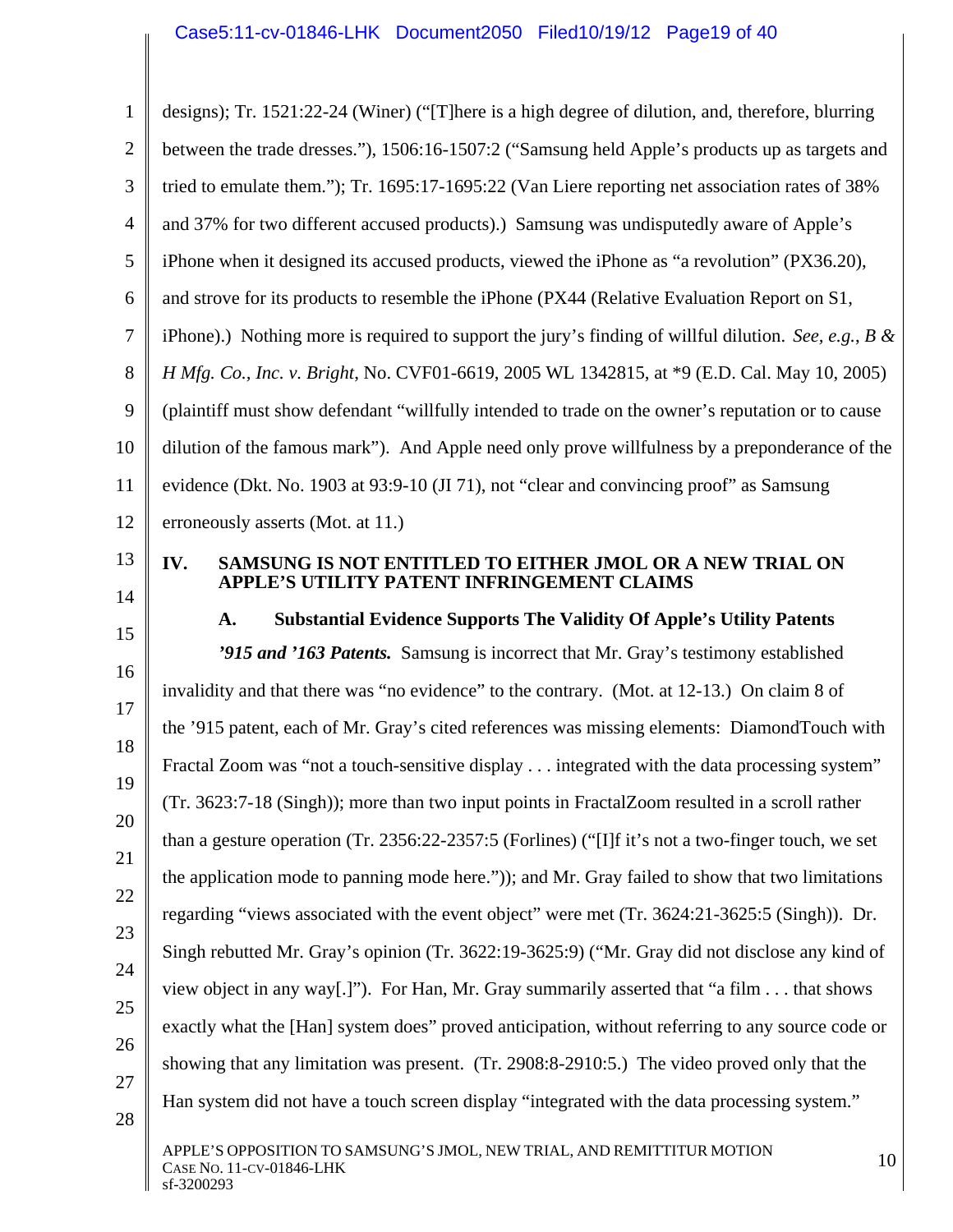1 2 3 4 5 6 7 8 9 10 11 12 13 14 15 16 17 18 19 20 21 22 23 24 25 26 (Tr. 3627:23-3628:10.) For Nomura, Mr. Gray failed to show that any of the three key technical features in claim 8—"events, objects, and views"—was present. (Tr. 3625:12-21 (Singh).) As to claim 50 of the '163 patent, Dr. Singh showed that LaunchTile offered no "structured electronic document" that was being "enlarged and substantially centered," and the "Agnetta" patent similarly taught only magnifying and launching a single application tile from an array of tiles. (Tr. 3615:19-3616:4 (Singh re LaunchTile and Agnetta), 3618:5-3620:10 (Singh re Agnetta).) Mr. Gray's conclusory testimony on the Robbins patent did not make a prima facie case of invalidity (Tr. 2920:1-2922:6) and was rebutted by Dr. Singh (Tr. 3619:4-3620:10) ("Mr. Gray . . . breezed through a slide . . . all the elements from G to J are just simply not met.") The jury also properly rejected Samsung's obviousness defense. Mr. Gray gave a garbled and unsupported obviousness opinion on direct, and confirmed on cross that "anticipation is all [he] spoke to." (Tr. 2907:20-25, 2924:12-17.) *`381 Patent.* Samsung did not establish the invalidity of claim 19 of the '381 patent. Dr. Van Dam did not examine the LaunchTile or DiamondTouch TableCloth source code and he failed to show that either reference had instructions for "detecting an edge" of an electronic document or "responding" to the detection of an "edge." (Tr. 2874:6-2875:14 (Van Dam); 3633:23-3634:11 (Balakrishnan). He and Mr. Forlines, who wrote the code, both admitted that these systems did not translate a document in a second direction "until the area beyond the edge" was no longer displayed, because the program always returned to its starting point rather than reversing direction until the edge was reached. (Tr. 2875:15-2876:10 (Van Dam); 2357:21-2358:5 (Forlines).) Dr. Balakrishnan demonstrated that the TableCloth code does "not deal with what happens in response to an edge" (Tr. 3631:14-3634:19), and the jury could see that it lacked a single "electronic document." LaunchTile did not solve the "frozen screen" or "Desert Fog" problems and did not detect or respond to an "edge" of an electronic document. (Tr. 3634:20- 3636:8 (Balakrishnan).)

27

**B. Substantial Evidence Supports The Jury's Determinations Of Infringement** 

*The '915 and '163 Patents***.** Samsung's assertion that Apple showed infringement of the

28 APPLE'S OPPOSITION TO SAMSUNG'S JMOL, NEW TRIAL, AND REMITTITUR MOTION  $11$ sf-3200293 '915 and '163 patents for only one product is wrong. (Mot. at 13.) All 24 accused products were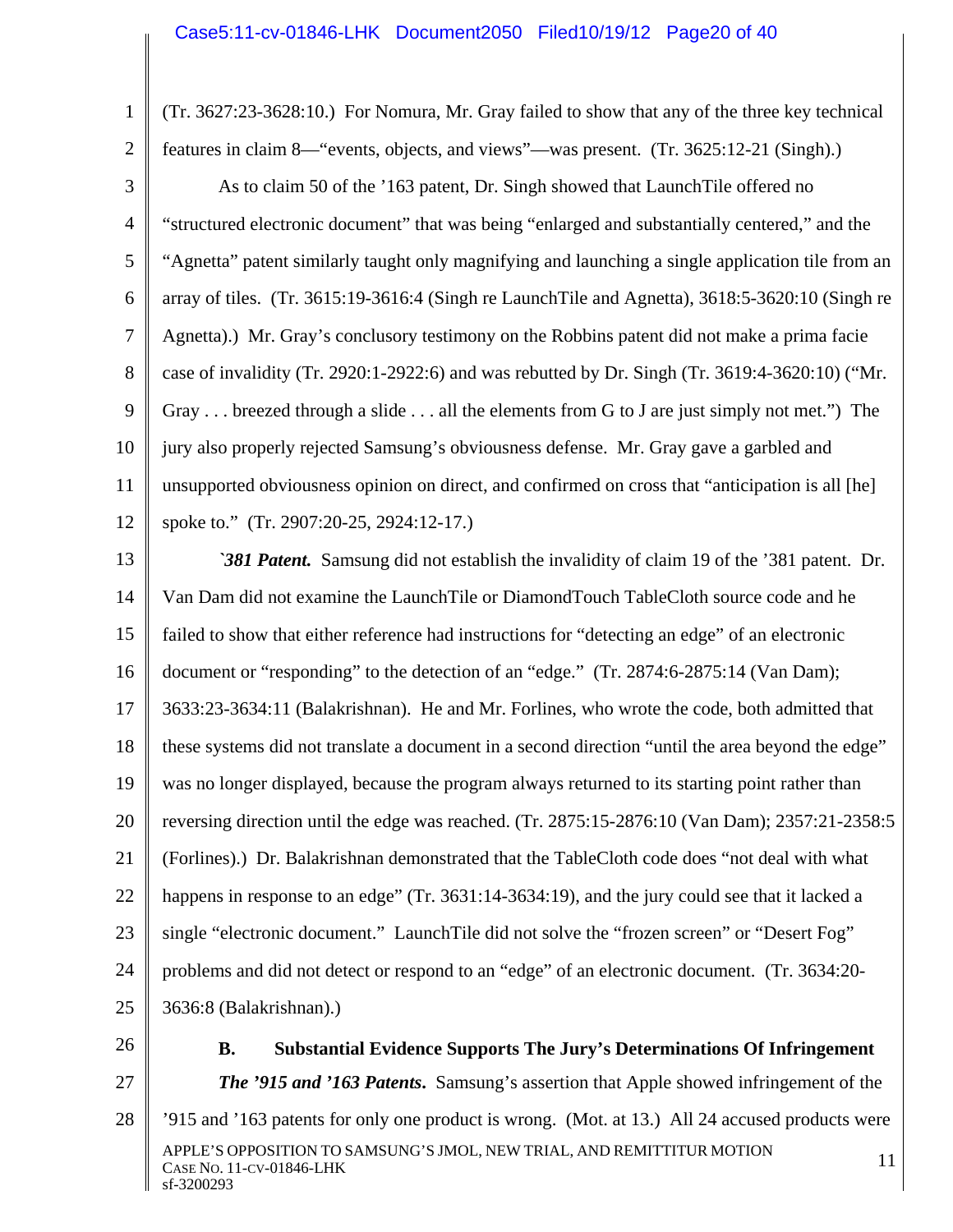1 2 3 4 5 6 7 8 9 admitted into evidence and the jurors were able to test their operation against the asserted claims. (JX1007, 1009-1016, 1019-1020, 1022-1028, 1030-1033, 1036-1037.) Dr. Singh showed videos of all the accused devices performing the claimed steps and testified that every accused product infringed. (Tr. 1829-1830 (confirming '915 infringement), 1840-1842 (confirming '163 infringement).) Dr. Singh also testified that he reviewed the source code for every Android version and that the source code running on each of the products contained infringing instructions. (Tr. 1830:14-21 (based on analysis of devices and code, 24 products infringe '915 patent), 1840:16-22 ('163 limitations in all enumerated devices), 1868:20-1869:7 (confirming analysis of code for all 24 products).)

10 11 12 13 14 15 Samsung offered no real rebuttal. Mr. Gray testified that the Samsung code did not "invoke" a scroll or gesture operation because the MotionEvent object did not itself directly call a scroll or gesture operation (Tr. 2910:18-2912:1 (MotionEvent object "not the causer")), but he did not dispute that the determination of a scroll or gesture was caused by the detection of input points on the touch screen (*see* Tr. 1824:10-1825:8, 1874:8-21), and he relied on the same flawed claim construction that the Court rejected at summary judgment. (Dkt. No. 1158 at  $20.$ )<sup>5</sup>

16 17 18 19 20 21 22 23 24 *The '915 patent*. The jury's finding that the Ace, Intercept, and Replenish did not infringe the '915 patent does not warrant a new trial on the 21 products the jury found did infringe. Although Apple believes that the Ace, Intercept and Replenish infringe, possibly those devices malfunctioned in the jury room (and thus failed to perform scrolling or scaling) or the jurors tested them on a "mobile" website that did not allow two-finger scaling and therefore concluded that those particular devices did not infringe. There is no basis for a new trial on any of the other 21 products. Samsung's sole cited authority recognizes that, where there are inconsistent verdicts, "if reasonably possible we resolve the inconsistency in favor of sustaining the judgment." *Los Angeles Nut House v. Holiday Hardware Corp.*, 825 F.2d 1351, 1353-54 (9th

28

<sup>25</sup>  26 27 <sup>5</sup> Mr. Gray asserted that undisclosed Samsung product(s) did not infringe because they could perform "two-finger scrolling." (Tr. 2912:2-19.) As Dr. Singh testified, one Samsung product, the Galaxy Tab 10.1 running Android version 3.1, was capable of performing a combined scaling/translation "gesture operation" when manipulated with two fingers and thus infringed claim 8. (Tr. 1826:2-1827:17, 1862:11-1864:16 (analyzing DX2577 video of Galaxy Tab 10.1); PX 29.14 (slide re Android 3.1 source code).)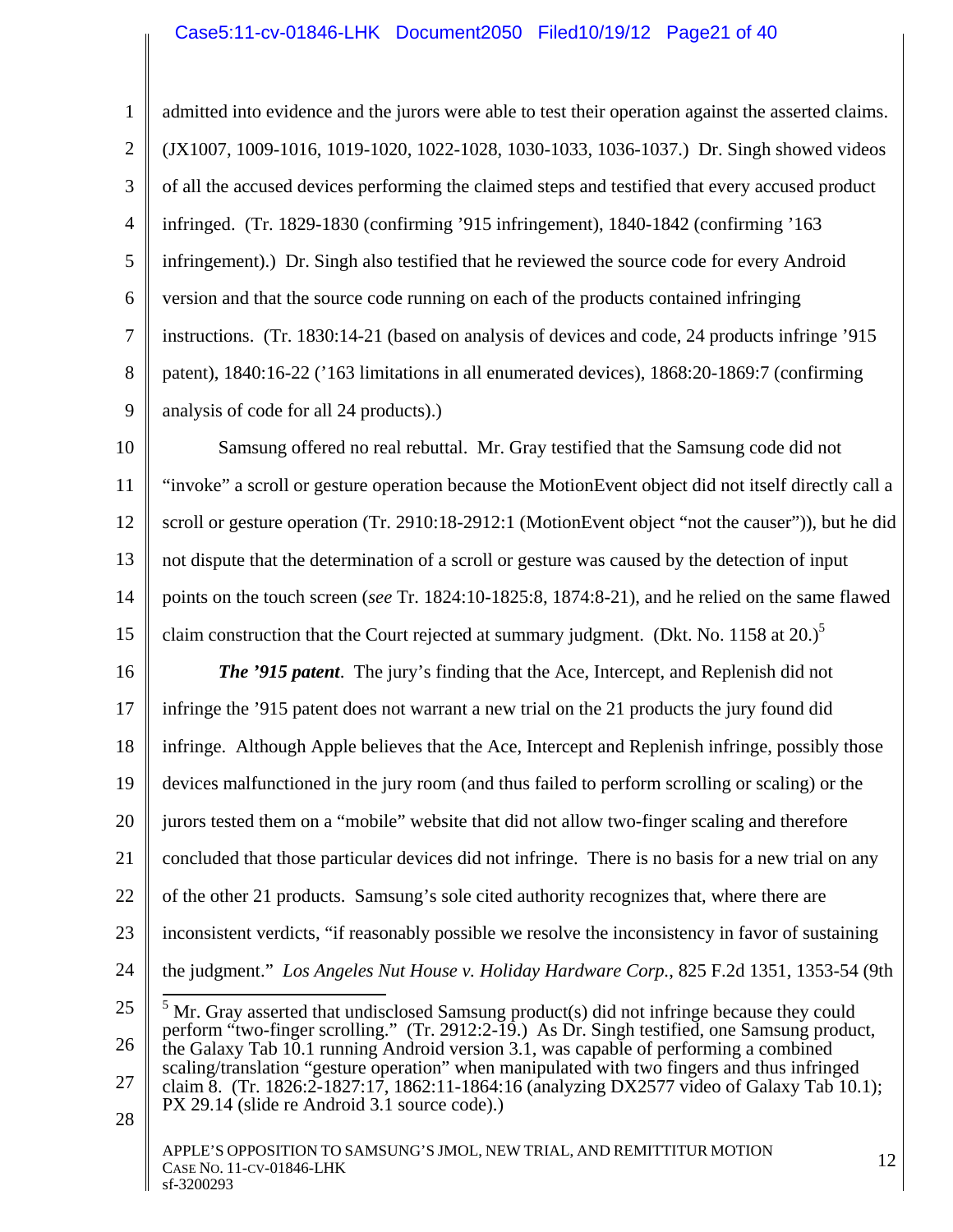#### Case5:11-cv-01846-LHK Document2050 Filed10/19/12 Page22 of 40

1 2 3 4 5 6 7 8 Cir. 1987). In that case, the jury's answer to a special interrogatory barred the remedy granted by its general verdict. *Id*. at 1354. Here, in contrast, the jury's verdicts that 21 out of 24 products infringed were *not* "irreconcilably inconsistent." (Mot. at 14.) Moreover, after the jury revised its initial verdict, the Court asked the parties to confirm "no further inconsistencies" (other than on patent exhaustion) and whether the jury could be excused; Samsung confirmed and stated that it had no objection to excusing the jury. (Tr. at 4316-17.) Samsung thus waived any objection to asserted inconsistencies in the verdict. *See The Home Indem. Co. v. Lane Powell,* 43 F.3d 1322, 1331 (9th Cir. 1995).

9 10 11 12 13 14 15 *The '381 patent*. Dr. Balakrishnan testified that "21 Samsung products infringe claim 19 of the '381 patent." (Tr. 1728:6-8.) He showed videos of those products performing the infringing steps (Tr. 1751:21-1755:21) and confirmed by personally testing all 21 devices and reviewing the Samsung source code for Android 2.1, 2.2, 2.3 and 3.1—all the Android releases that Samsung produced in discovery—that all accused products had the required instructions (Tr. 1728:6-1729:10) (confirming source code review). All accused products were in evidence for the jury to test.

16 17 18 19 20 21 22 23 Samsung's only attempted defense was the so-called "hold still" behavior. As Dr. Balakrishnan testified, that behavior could not be performed reliably or consistently, and did not change the fact that "the instructions for doing the bounce back . . . continue to exist on those phones" and the products still perform the infringing steps. (Tr. 1756:9-1757:21.) Samsung is wrong that the Court previously found the claim to require the electronic document "to *always* snap back." (Mot. at 14.) At the preliminary injunction stage, the Court tentatively construed claim 1, a method claim. (Dkt. No. 452 at 58-60.) That decision does not bear on claim 19, which is an apparatus claim requiring certain computer instructions.

24

sf-3200293

#### **V. SUBSTANTIAL EVIDENCE SUPPORTS THE JURY'S WILLFULNESS FINDINGS**

25 26 27 28 APPLE'S OPPOSITION TO SAMSUNG'S JMOL, NEW TRIAL, AND REMITTITUR MOTION [13]<br>Case No. 11-cv-01846-LHK Samsung improperly used its motion on non-jury claims to expand on its attack on the jury's willfulness findings, thereby skirting the page limits for its JMOL motion. (*Compare, e.g.,*  Mot. at 16:4-16, *with* Dkt. No. 1988 at 10-11 (identical language as JMOL, with additions).) Apple's opposition to Samsung's non-jury claims motion responds to these arguments. (Dkt. No.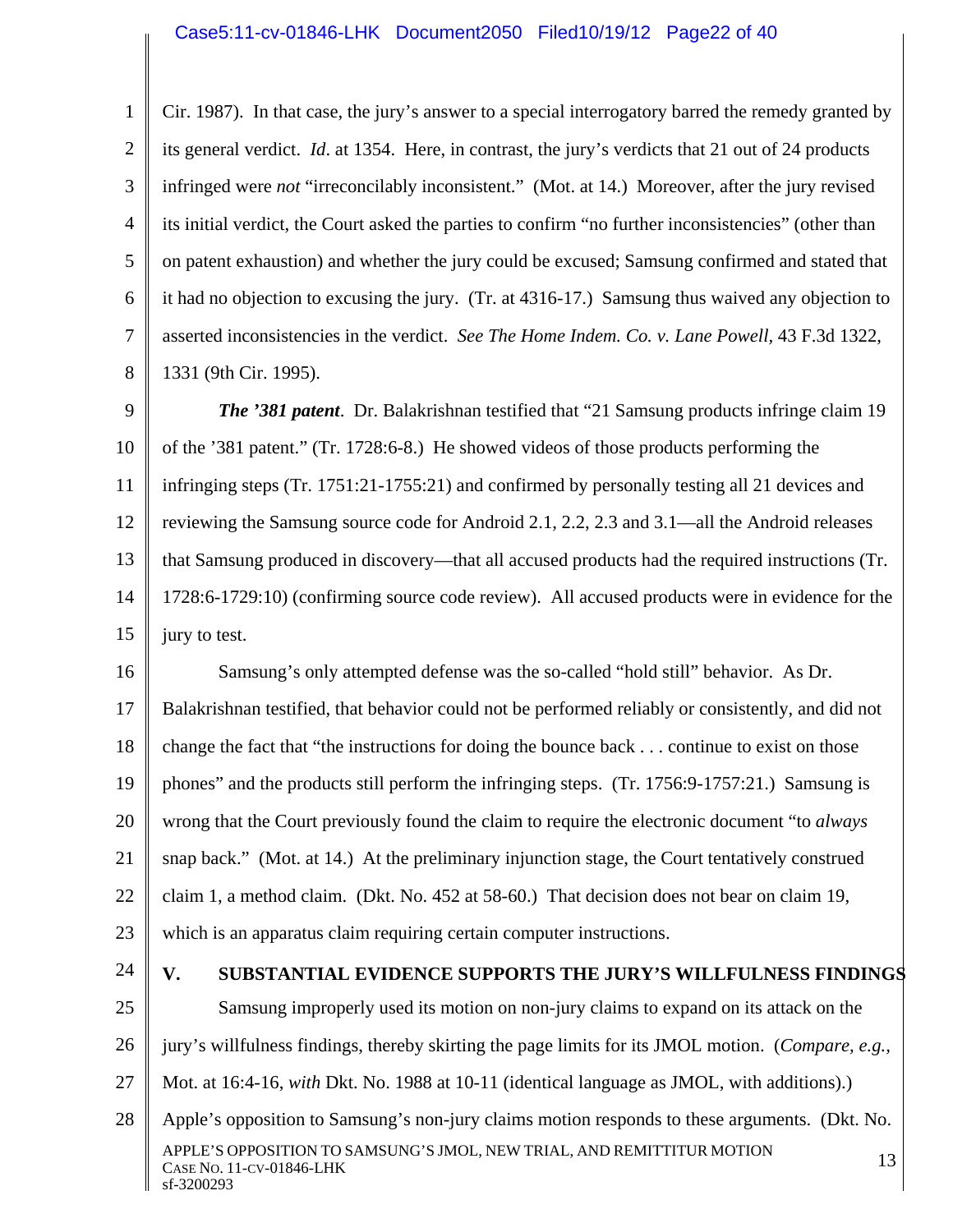### Case5:11-cv-01846-LHK Document2050 Filed10/19/12 Page23 of 40

2027 at 8-11.) And as Apple has shown in its enhancement motion (Dkt. No. 1982 at 12),

2 3 4 5 6 substantial evidence supports the jury's willfulness findings, including evidence that Samsung intended to take Apple's market share by deliberately copying the iPhone design and features, and that Samsung lacked a good faith belief that Apple's patents were invalid or not infringed. (*E.g.*, PX44 (comparing iPhone and Galaxy S1 features, with "Direction for Improvement" for each Samsung feature); PX36.20 (report to Samsung that iPhone was considered a "revolution").)

7 8 9 10 11 12 13 14 Samsung's two additional arguments are without merit. The willfulness inquiry is directed to an infringer's reckless disregard of a *patent,* not *individual claims. See, e.g., i4i Ltd. P'ship v. Microsoft Corp.*, 598 F.3d 831, 860 (Fed. Cir. 2010) ("reasonable jury could have concluded that Microsoft willfully infringed the '449 patent"). Thus, the Court instructed the jury, without objection, to examine whether a party acted "with reckless disregard of the patent it infringed." (Dkt. No. 1883 at 72.) Samsung's cited authority addresses not willfulness, but whether a patentee had "pursued frivolous infringement claims" justifying attorney's fees under Section 285. *Highmark, Inc. v. Allcare Health Mgmt. Sys.*, 687 F.3d 1300, 1306 (Fed. Cir. 2012).

15 16 17 18 19 20 21 22 23 24 25 26 Samsung suggests that the evidence that it deliberately copied Apple's products "did not even address the patents or rights at issue here," but concedes that there are a "few exceptions." (Mot. at 16.) The exceptions presumably include evidence that Samsung studied and then implemented the technologies covered by all three utility patents. (PX38.24 ("tap to zoom" (covered by'163) "can be used as a design benchmark"); PX36.36 ("two-fingered pinch" (covered by'915) and "bounc[ing]" lists (covered by '381) make iPhone "sexy to use"); Tr. 846 (Denison) (acknowledging Samsung engineer's testimony regarding study of iPhone's "bounce-back functionality").) They no doubt also include evidence that Samsung took the same approach to copying the industrial design of Apple's iPhone and its GUI, as covered by the D'677, D'087, and D'305 patents. (*E.g.*, PX3.3 (photo timeline); PX35 (urging icon redesign to more closely resemble iPhone); PX36.20 (noting that iPhone was "hailed for its beauty"), PX36.31 (conceding iPhone's "strong, screen-centric design" with "[o]versized screen" and "[c]onsistent surface").)

27

1

28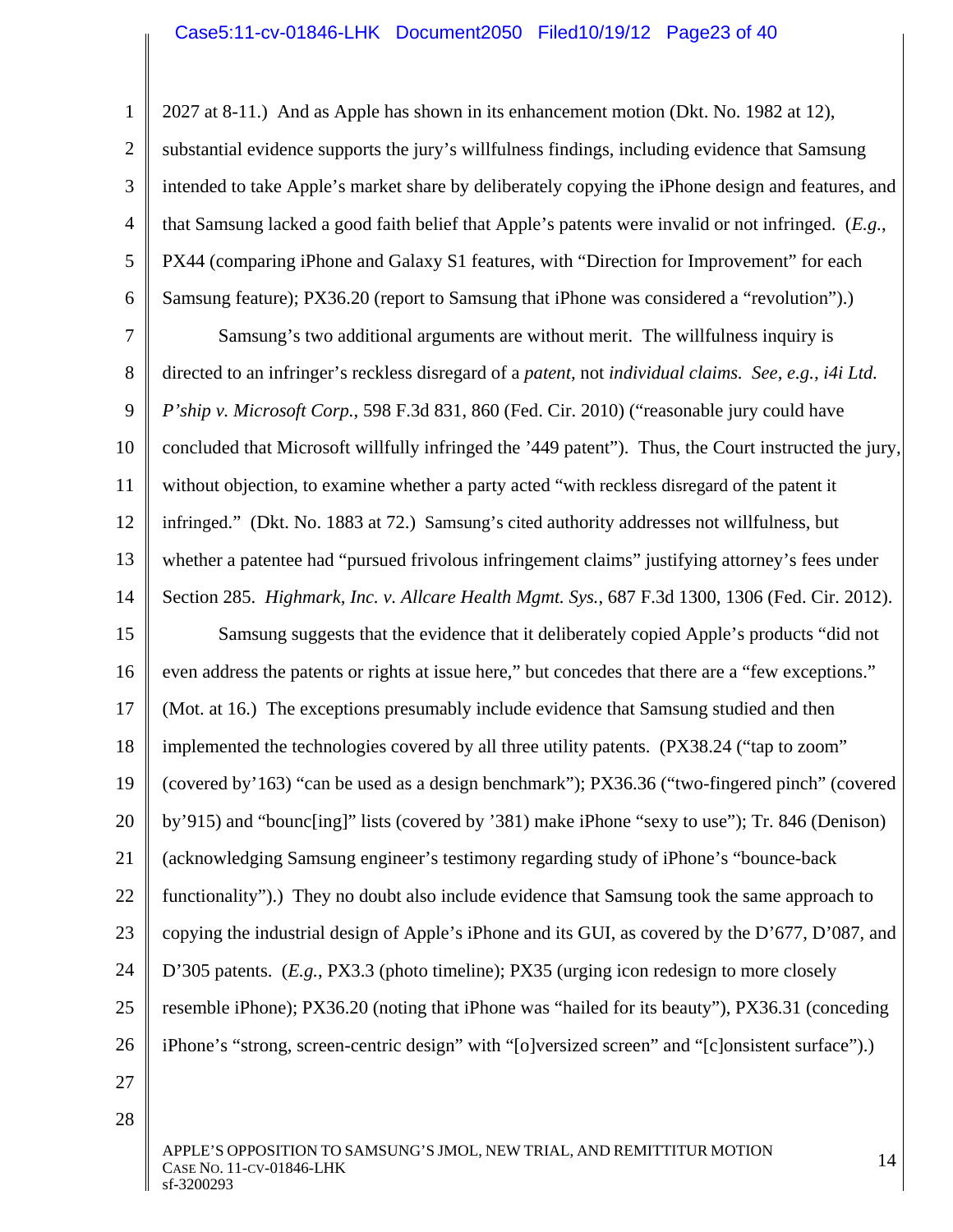1 2

3

4

5

6

7

8

9

10

11

12

13

14

15

16

17

18

19

## **VI. SUBSTANTIAL EVIDENCE SUPPORTS SEC'S DIRECT INFRINGEMENT AND ACTIVE INDUCEMENT OF INFRINGEMENT**

Samsung waived any challenge to SEC's direct infringement by not raising it in its Rule 50(a) motions. It also loses on the merits. SEC sold phones and tablets directly into the U.S. to its subsidiaries, SEA and STA. (*E.g.*, Tr. 2068:14-17 (Musika) ("STA and SEA buy[] product from SEC), 2069:14-16 ("SEC sells  $\dots$  to  $\dots$  STA, and phones  $\dots$  land in the United States.")); Tr. 795:1-4 (Denison) (agreeing that SEC "ships the products to locations in the United States"). That STA and SEA "were in the United States when they contracted for the accused [devices] and the products were delivered directly to the United States" constitutes "substantial evidence to support the jury's conclusion" that SEC "sold the accused [devices] within the United States." *Litecubes, LLC v. N. Light Prods.*, 523 F.3d 1353, 1371 (Fed. Cir. 2008).

The verdict against SEC is independently supported by substantial evidence that it actively induced STA and SEA to infringe. SEC knew of at least the '381 patent by August 2010. (PX52.14) (Apple presentation listing '381 patent). There is evidence that SEC also knew of the '163 and '915 patents in designing the infringing products, as SEC's Mobile Design Group head conceded that SEC monitored "UX" patents. (PX202) (DH Chang). SEC undisputedly knew of the remaining patents no later than the filing of the complaint. *LaserDynamics, Inc. v. Quanta Computer, Inc.*, 694 F.3d 51, 60 (Fed. Cir. 2012) (knowledge of patents for inducement can be based on filing of complaint). And as explained in Section V above, SEC knew that its subsidiaries' sales of smartphones and tablets were infringing.

20 21 22 23 24 25 26 27 28 Despite this knowledge, SEC actively aided and abetted its subsidiaries' infringing sales. SEC controlled STA's interactions with carriers and stores. (Tr. 796:14-18 (Denison) (SEC "directions" to STA); PX59.2 ("Headquarters . . . team personnel" (*i.e.,* SEC) led taskforce investigation of Tab returns at Best Buy with STA employees); PX35 (icon designs relayed from AT&T to SEC through STA).) SEC set the wholesale prices for the infringing phones and tablets sold by STA in the US. (PX204 at 188:9-17 (Sheppard Dep.) ("SEC sets the wholesale price"; STA does not have "direct responsibility" for this).) SEC's CEO specifically directed STA to "Beat Apple" via its sales of infringing products. (PX58; Tr. 810:6-812:25 (Denison re PX58).)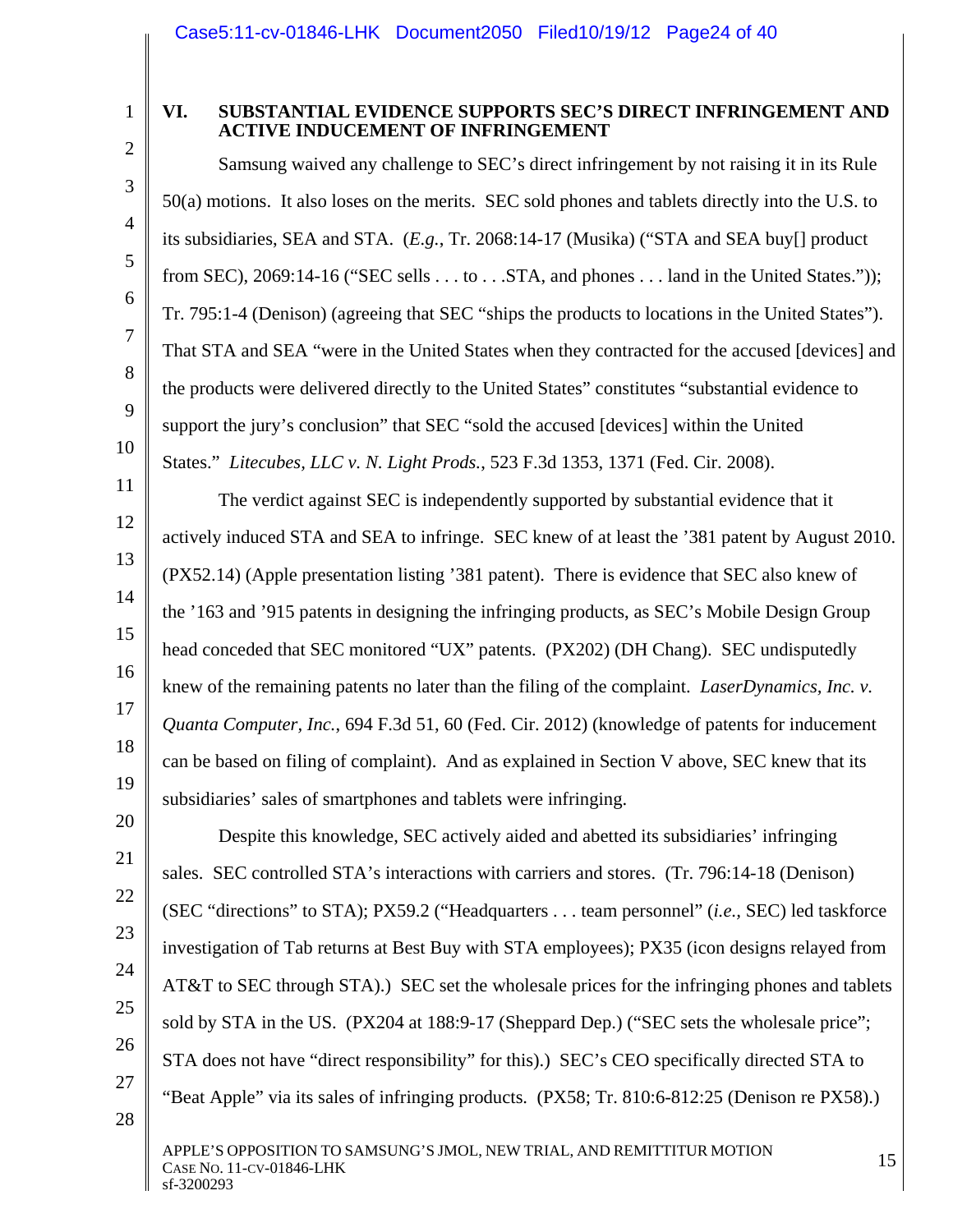# Case5:11-cv-01846-LHK Document2050 Filed10/19/12 Page25 of 40

| $\mathbf{1}$   | Even assuming that SEC lacked actual awareness of one or more of Apple's patents, SEC                                  |  |  |  |  |  |  |
|----------------|------------------------------------------------------------------------------------------------------------------------|--|--|--|--|--|--|
| $\overline{2}$ | acted with "willful blindness." A defendant is willfully blind, and therefore liable for inducement,                   |  |  |  |  |  |  |
| 3              | even absent actual knowledge of a patent, where it "subjectively believe <sup>[s]</sup> that there is a high           |  |  |  |  |  |  |
| 4              | probability that a fact exists," but "take[s] deliberate actions to avoid learning of that fact."                      |  |  |  |  |  |  |
| 5              | Global-Tech Appliances, Inc., v. SEB S.A., 131 S. Ct. 2060, 2070 (2011). As in Global-Tech,                            |  |  |  |  |  |  |
| 6              | Apple's patented iPhone and iPad devices were "innovation[s] in the U.S. market" when                                  |  |  |  |  |  |  |
| 7              | Samsung copied them, containing "advanced technology that would be valuable in the U.S.                                |  |  |  |  |  |  |
| 8              | market." Id. at 2071. Given this, like the defendant in Global-Tech, SEC had reason to believe                         |  |  |  |  |  |  |
| 9              | that Apple's iPhone and iPad products were protected by patents. Further, Steve Jobs stated at                         |  |  |  |  |  |  |
| 10             | the iPhone's launch that Apple had filed for "over 200 patents" to protect its                                         |  |  |  |  |  |  |
| 11             | innovations. (JX1091 at 1:30:24.) Although warned of the need to make its products "noticeably                         |  |  |  |  |  |  |
| 12             | different" from Apple's (PX42), SEC deliberately ignored the risk of infringement and copied                           |  |  |  |  |  |  |
| 13             | Apple's products flagrantly. $(E.g., PX44 (126 \text{-slide presentation concerning ways to copy})$                    |  |  |  |  |  |  |
| 14             | iPhone); PX34.37 (noting "easy imitation" of iPhone's "HW"); PX55.15 (side-by-side                                     |  |  |  |  |  |  |
| 15             | comparison of iPhone icons by Samsung's icon designer).) The jury appropriately determined                             |  |  |  |  |  |  |
| 16             | that SEC induced infringement by SEA and STA.                                                                          |  |  |  |  |  |  |
| 17             | SAMSUNG IS NOT ENTITLED TO JMOL, A NEW TRIAL, OR REMITTITUR<br>VII.<br><b>ON DAMAGES</b>                               |  |  |  |  |  |  |
| 18             | The Damages Verdict Must Be Upheld Because It Is Neither Grossly                                                       |  |  |  |  |  |  |
| 19             | A.<br><b>Excessive Nor Unsupportable By The Record As A Whole</b>                                                      |  |  |  |  |  |  |
| 20             | To set aside the damages award, Samsung must satisfy a significantly higher standard than                              |  |  |  |  |  |  |
| 21             | the test for JMOL on liability. The Court "upholds a jury's damages award unless grossly                               |  |  |  |  |  |  |
| 22             | excessive or monstrous, clearly not supported by the evidence, or based only on speculation or                         |  |  |  |  |  |  |
| 23             | guesswork." Energy Transp., 2012 WL 4840813, at *11 (internal quotation marks omitted).                                |  |  |  |  |  |  |
| 24             | Samsung "must show that the award is, in view of all the evidence, either so outrageously high or                      |  |  |  |  |  |  |
| 25             | so outrageously low as to be unsupportable as an estimation" of damages. <i>Id.</i> (quoting Rite-Hite                 |  |  |  |  |  |  |
| 26             | Corp. v. Kelley Co., 56 F.3d 1538, 1554 (Fed. Cir. 1995) (en banc)). Damages need only be                              |  |  |  |  |  |  |
| 27             | "within the range encompassed by the record as a whole."" <i>Powell v. Home Depot U.S.A., Inc.,</i>                    |  |  |  |  |  |  |
| 28             | 663 F.3d 1221, 1241 (Fed. Cir. 2011).                                                                                  |  |  |  |  |  |  |
|                | APPLE'S OPPOSITION TO SAMSUNG'S JMOL, NEW TRIAL, AND REMITTITUR MOTION<br>16<br>CASE NO. 11-CV-01846-LHK<br>sf-3200293 |  |  |  |  |  |  |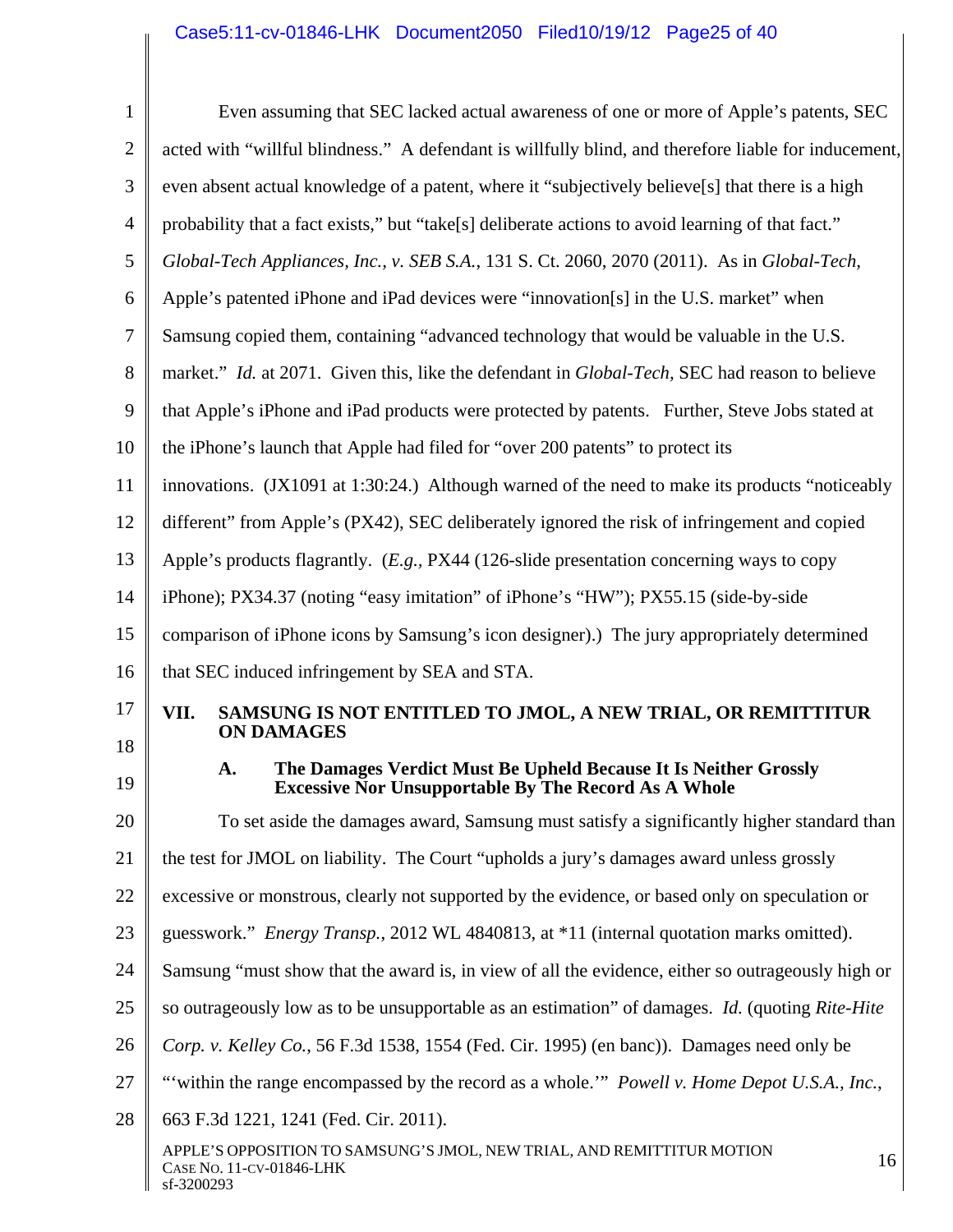#### Case5:11-cv-01846-LHK Document2050 Filed10/19/12 Page26 of 40

1 2 3 4 5 6 7 8 Samsung falls far short of this high burden. The award, \$1,049,393,540, lies closer to the \$519 million minimum amount proposed by Samsung (DX781.1 (Samsung's profits summary)) than to the \$2.75 billion advocated by Apple (PX25A1 (Summary of Apple's Damages Calculations)) and finds ample support in the record as a whole. The individual product amounts found in Question 23 also fall within the range advocated by the parties' experts or, in some cases, \$155,841,889 below both experts' ranges. (*Compare* Dkt. No. 1931 at 16, *with* DX781.1, *and* PX25A1.4; *see also* Dkt. No. 2002 at 18:14-19:17) (identifying damages awards that fell a total of \$155,841,889 below undisputed, minimum amounts Samsung advocated).)

9

#### **B. This Court Should Not Attempt To "Deconstruct" The Verdict**

10 11 12 13 14 15 16 17 18 19 20 21 22 23 24 25 26 27 28 APPLE'S OPPOSITION TO SAMSUNG'S JMOL, NEW TRIAL, AND REMITTITUR MOTION  $17$ sf-3200293 Samsung asks the Court to set aside the jury's award based on speculation regarding how the jury calculated its verdict. Using individual breakdowns found solely in Mr. Wagner's declaration, Samsung argues that the record "lacks sufficient evidence" to support the deconstructed figures. (Mot. at 18.) Precedent forbids Samsung's deconstruction and speculation because Samsung's method "encroach[es] upon the jury's proper function under the Constitution." *Los Angeles Mem'l Coliseum Comm'n v. NFL*, 791 F.2d 1356, 1365 (9th Cir. 1986). "Even a total inadequacy of proof on isolated elements of damages claims submitted to a jury will not undermine a resulting aggregated verdict which is nevertheless reasonable in light of the totality of the evidence." *Id*. at 1366. If "the jury's verdicts find substantial support in the record and lie within the range sustainable by the proof, we will not 'play Monday morning quarterback' and supplant the jury's evaluation of the complex and conflicting evidence with our own." *Id*. This Ninth Circuit law applies to the treatment of jury verdicts, which is not an issue unique to patent law. The consensus across circuit courts likewise forbids courts from "speculat [ing] as to the jury's calculation methods, as long as the damage amount is supported by the evidence." *Krause v. Dresser Indus., Inc*., 910 F.2d 674, 679-80 (10th Cir. 1990); *see also, e.g.*, *Chuy v. The Philadelphia Eagles Football Club*, 595 F.2d 1265, 1279 n.19 (3d Cir. 1979) ("Of course, it is well accepted that a court will not inquire into the calculation methods employed by the jury during its deliberations."). Courts have affirmed damages awards even where they correspond to the penny to a legal theory that the jury *rejected* in its verdict. *Mid-west*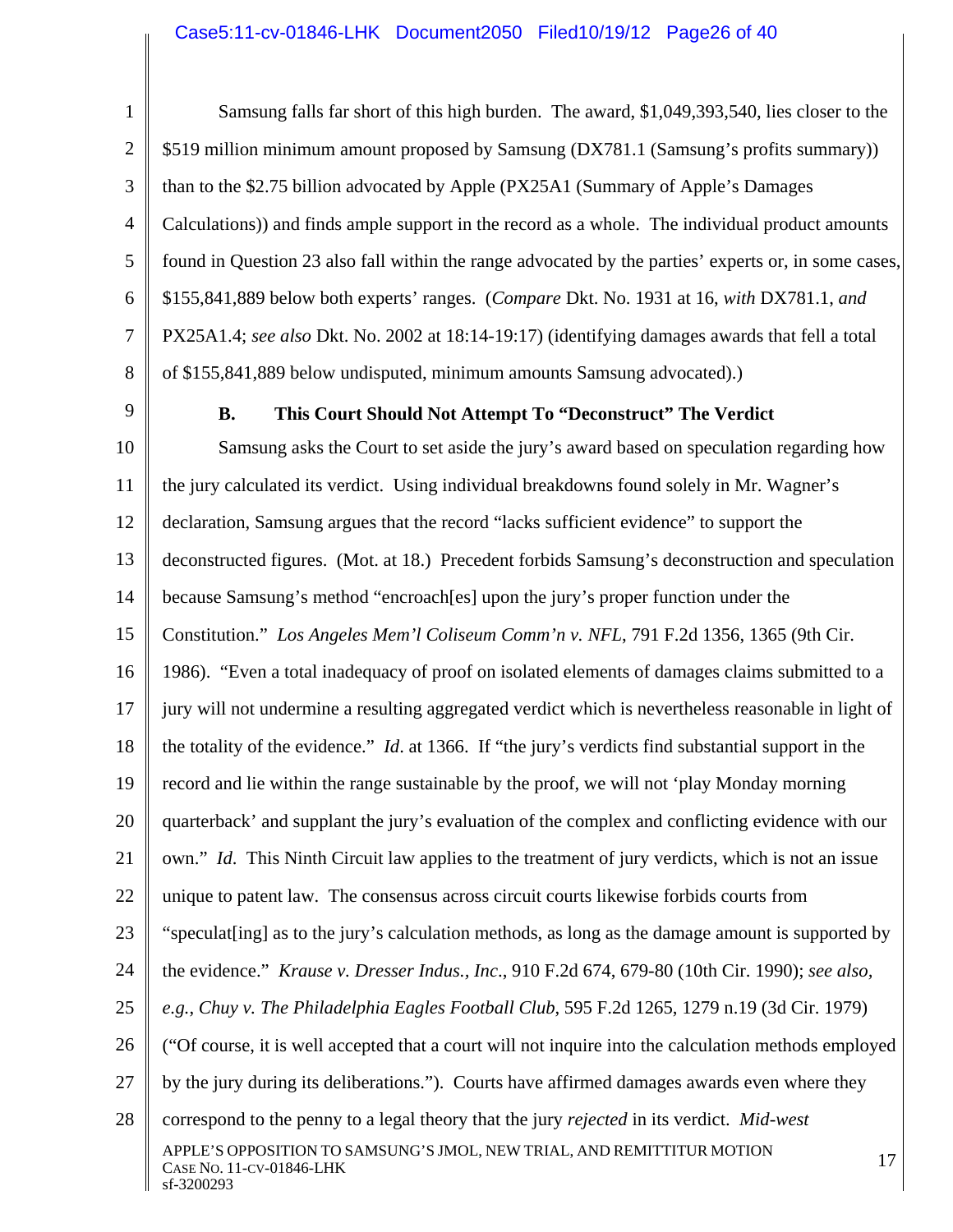1 2 3 4 5 *Underground Storage, Inc. v. Porter*, 717 F.2d 493, 501-02 (10th Cir. 1983). The Federal Circuit's jurisprudence is in accord. *See, e.g., Revolution Eyewear, Inc. v. Aspex Eyewear, Inc.*, 563 F.3d 1358, 1371-72 (Fed. Cir. 2009) (rejecting challenge to damages based on claim that verdict was "mathematically impossible" in light of jury's choice of a 5% royalty and defendants' revenues, because record as a whole supported verdict).

6 7 8 9 10 11 12 13 14 15 16 17 18 19 20 21 22 None of Samsung's cases holds otherwise. The Federal Circuit in *Lucent Technologies, Inc. v. Gateway, Inc.*, 580 F.3d 1301 (Fed. Cir. 2009), reviewed all of the evidence before determining that "substantial evidence does not support the jury's verdict of a lump-sum royalty payment of \$357,693,056.18." *Id*. at 1324, 1325-36. Considering the defendants' alternative argument, the Court further held that the record also did not support the use of the entire market value of Microsoft's products to calculate a royalty. *Id.* at 1336-39. Solely as an introduction to why this issue was relevant, the Court noted that "working the math backwards strongly suggests that the jury must have used some calculation of a rate applied to the entire market value of the software." *Id*. at 1336. The Court never used any hypothetical calculation as a foundation for its analysis, and *Lucent* offers no reason to reverse decades of authority and start speculating about a jury's methods. *Telcordia Technologies, Inc. v. Cisco Systems, Inc*., 612 F.3d 1365 (Fed. Cir. 2010) dealt solely with whether the district court abused its discretion by "interpreting the verdict form" to determine whether it compensated the patent-holder for future infringement, thereby precluding an injunction. *Id*. at 1378. *In re First Alliance Mortgage Co*., 471 F.3d 977 (9th Cir. 2006) reversed because the jury award was "directly traceable" to an instructional error and inadmissible evidence. *Id*. at 1001. Samsung does not and could not make such a contention here. **C. Samsung's "Hypothetical Award Components" Do Not Warrant Relief** 

23

# **1. The record supports the jury's award of Samsung's profits**

24 25 26 27 28 APPLE'S OPPOSITION TO SAMSUNG'S JMOL, NEW TRIAL, AND REMITTITUR MOTION  $18$ sf-3200293 Samsung deconstructs the verdict and argues that \$948 million is an unsupported award of Samsung's profits on 16 products. Even if the Court were to deconstruct the verdict, that argument is specious. Federal statutes provide for an award of defendant's profits for design patent infringement (35 U.S.C. § 289) and willful trade dress dilution (15 U.S.C. § 1117). Controlling precedent permits such awards if the jury finds liability and reasonable proof of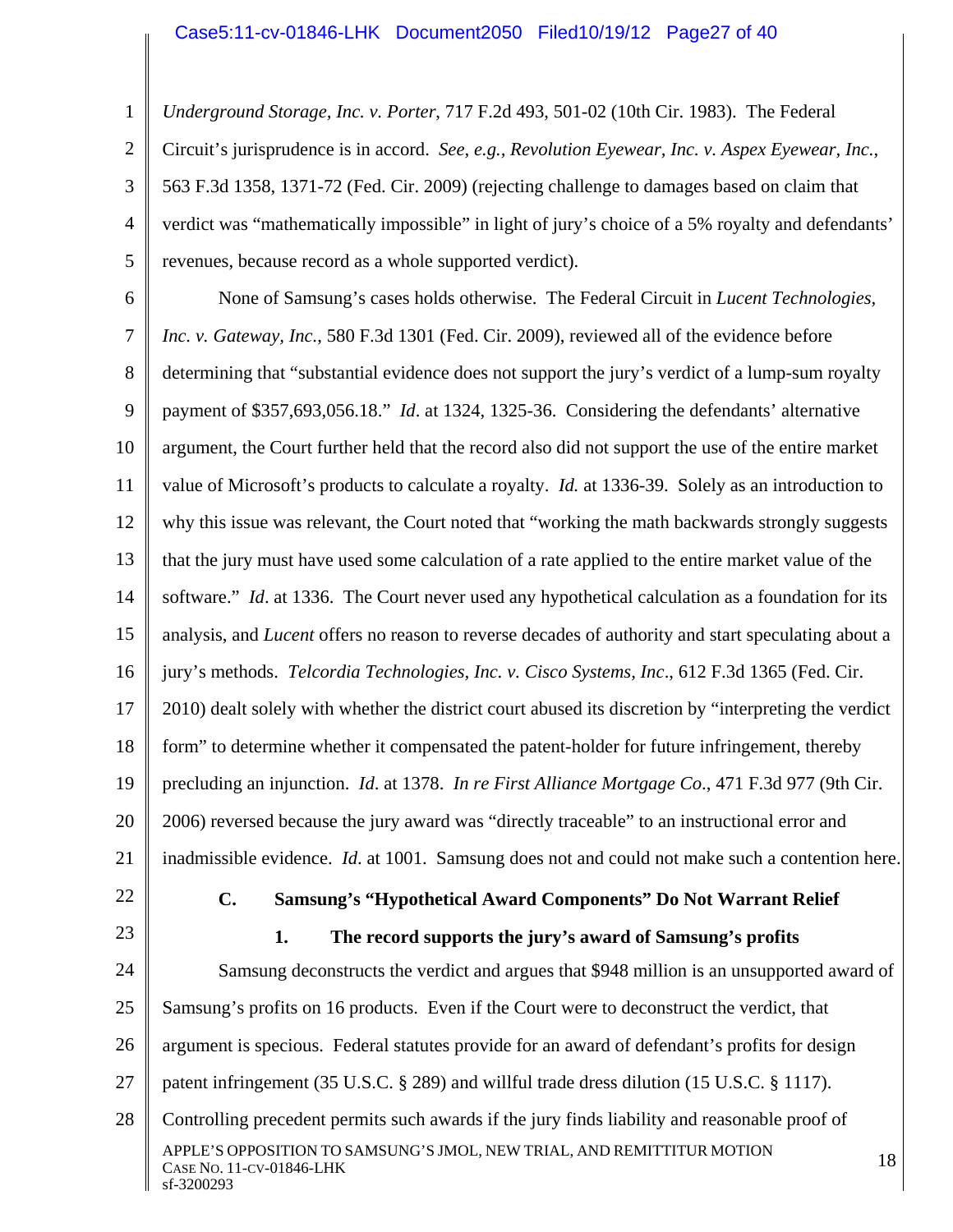#### Case5:11-cv-01846-LHK Document2050 Filed10/19/12 Page28 of 40

1 2 3 4 5 6 7 8 defendants' profits—nothing more is required. *See, e.g.*, *Nike Inc. v. Wal-Mart Stores*, 138 F.3d 1437, 1442 (Fed. Cir. 1998) (design); *Nintendo of Am., Inc. v. Dragon Pac. Int'l*, 40 F.3d 1007, 1012 (9thCir. 1994) (Lanham Act). No additional "causation" requirement applies, and none of Samsung's cited cases supports its position. *E.g.*, *Carbice Corp. v. Am. Patents Dev. Corp.*, 283 U.S. 27, 33 (1931) (not addressing damages at all); *ResQNet.com, Inc. v. Lansa, Inc.*, 594 F.3d 860, 869 (Fed. Cir. 2010) (addressing reasonable royalties under 35 U.S.C. § 284); *Junker v. HDC Corp.*, No. C-07-05094, 2008 WL 3385819, at \*5 (N.D. Cal. July 28, 2008) (awarding defendant's profits without requiring proof of causation).

9 10 11 12 13 14 15 16 Substantial evidence supports the verdict. Mr. Musika testified that the jury should award Apple more than \$2.2 billion dollars in Samsung's profits for the products found to infringe Apple's design patents or trade dress. (PX25A1.5; Dkt. No. 1990-20 ¶¶ 12-13.) Mr. Wagner placed Samsung's profits between \$519 million and \$1.086 billion. (DX781.01, .03). He admitted that using "Mr. Musika's calculation of Samsung's profitability" and the "start dates" advocated by Samsung, \$1.396 billion is the "correct number" for Samsung's profits. (Tr. 3065:6-16.) Thus, Samsung's hypothetical \$948 million in Samsung profits falls "within the range encompassed by the record as a whole." *Powell*, 663 F.3d at 1241.

17 18 19 20 21 22 23 24 25 26 Samsung's remaining arguments conflict with controlling law. The Federal Circuit rejected "apportionment" under § 289. *Nike*, 138 F.3d at 1442. For trade dress infringement, Samsung bore the burden of proving that "sales were demonstratively not attributable" to its dilution. *Nintendo*, 40 F.3d at 1012; *Lindy Pen Co. Inc. v. Bic Pen Corp.*, 982 F.2d 1400, 1408 (9th Cir. 1993). For both claims, Samsung bore the burden of showing that any proposed cost deductions were directly tied to the infringing sales. 15 U.S.C. § 1117(a); Dkt. No. 1903 at 72 (JI 54); *Kamar Int'l, Inc. v. Russ Berrie & Co.*, 752 F.2d 1326, 1332 (9th Cir. 1984) (allowing overhead deduction only when infringer demonstrates it was of actual direct assistance in infringing product's production or sale). In light of this authority, Samsung's analysis of the record must be rejected. First,

27 28 APPLE'S OPPOSITION TO SAMSUNG'S JMOL, NEW TRIAL, AND REMITTITUR MOTION CASE NO. 11-CV-01846-LHK 19 sf-3200293 because Samsung bore the burden of proof, the jury was free to reject Samsung's evidence and award up to \$2.2 billion. The jury awarded less than half this amount. Second, Mr. Musika gave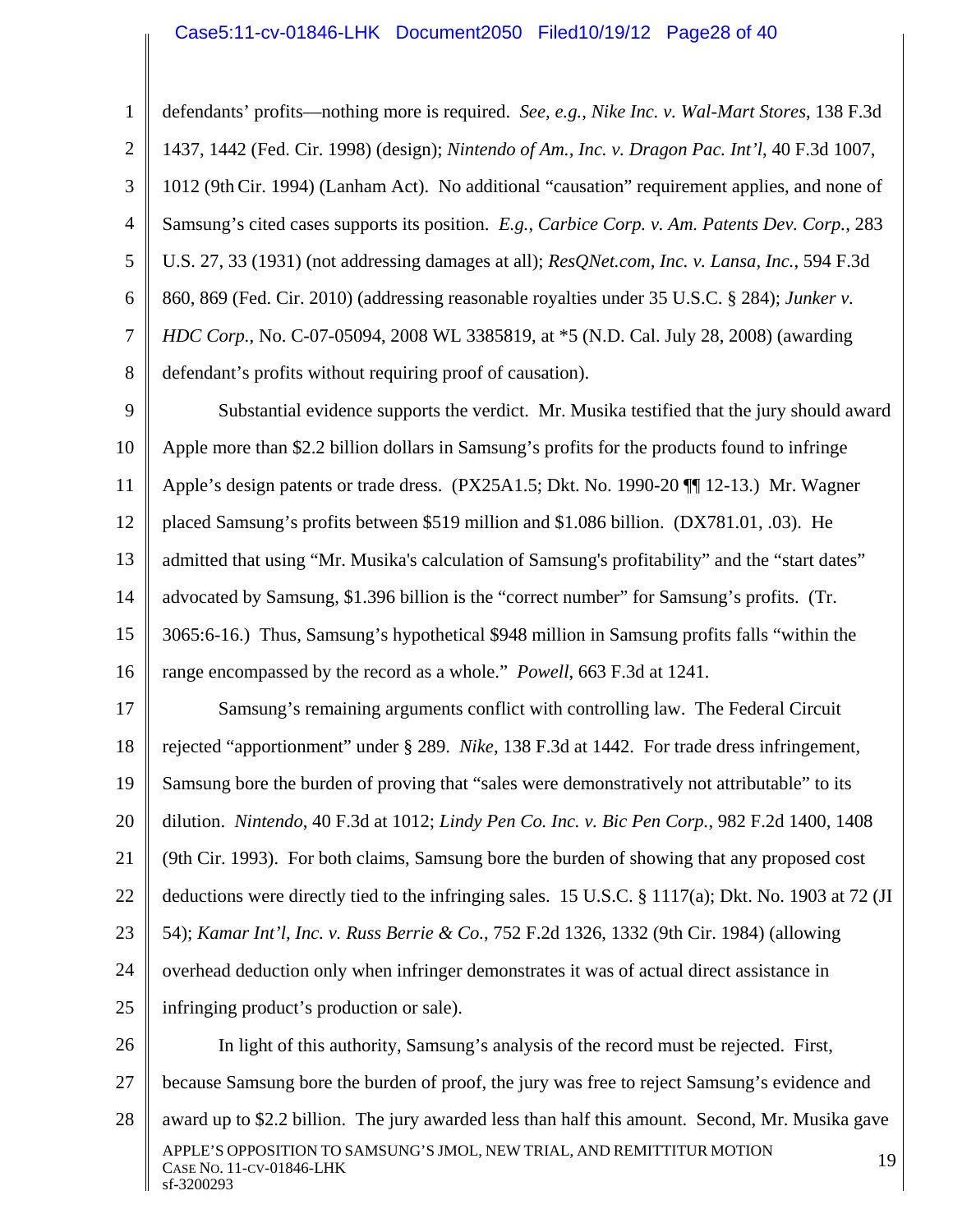#### Case5:11-cv-01846-LHK Document2050 Filed10/19/12 Page29 of 40

1 2 3 4 5 6 7 8 the jury sufficient reason to question the veracity and size of the non-manufacturing costs Samsung sought to deduct. (Tr. 2062:7-2066:22 (testifying that some Samsung's expenses lacked even indirect relationship to infringing sales, and Samsung's information did not tie to reliable source, was not used to run business, included multiple errors, was repeatedly withheld, and was questioned by Court ).) Moreover, Samsung's "apportionment" evidence was irrelevant, sparse, and woefully inadequate to compel a 95% reduction in Samsung's profits. The verdict cannot be reversed or remitted based on Samsung's bare assertion that the jury had to make every deduction that Samsung requested.

9

#### **2. The record supports the jury's award of Apple's lost profits**

10 11 12 13 14 15 16 17 Samsung claims that \$91 million of the jury's award reflects Apple's lost profits on five products. The Court should not divide the award in that way, but if it does, the record fully supports Samsung's proposed amount. Federal statutes provide for an award of lost profits for patent infringement (35 U.S.C. § 284) and willful trade dress dilution (15 U.S.C. § 1117), and Mr. Musika testified to lost profits exceeding \$488 million overall (Tr. 2075:1-16). Mr. Musika's damages summary includes \$91 million specifically for the five products for which Samsung alleges that lost profits were awarded. (PX25A1.4; Dkt. No. 1990-20 ¶ 13). This alone provides a sufficient basis for the supposed \$91 million lost profits award.

18 19 20 21 22 23 24 25 26 27 28 APPLE'S OPPOSITION TO SAMSUNG'S JMOL, NEW TRIAL, AND REMITTITUR MOTION CASE NO. 11-CV-01846-LHK 20 Samsung argues that the jury could not conclude that the iPhone and Samsung products compete as potential substitutes because of alleged price differences. The Court previously rejected this challenge, (Dkt. No. 1157 at 10-11 ("*BIC Leisure*, however, does not require a separate price elasticity study where the parties are clearly direct competitors, as is the case here.")), and the evidence contradicts it. (*E.g.*, Tr. 656:18-657:2 (Schiller confirming competition between Apple and Samsung); 1510:5-11 (Winer) ("products do compete and compete heavily").) Certainly, disputed evidence regarding price differences that Mr. Musika already took into account does not satisfy Samsung's burden. (Tr. 2133:7-2135:22 (Musika re price differences).) Samsung next argues that the jury could only conclude that virtually all Samsung's customers would have purchased other Android smartphones if Samsung's infringing products were not available. Samsung points to evidence that some customers chose Android phones over

sf-3200293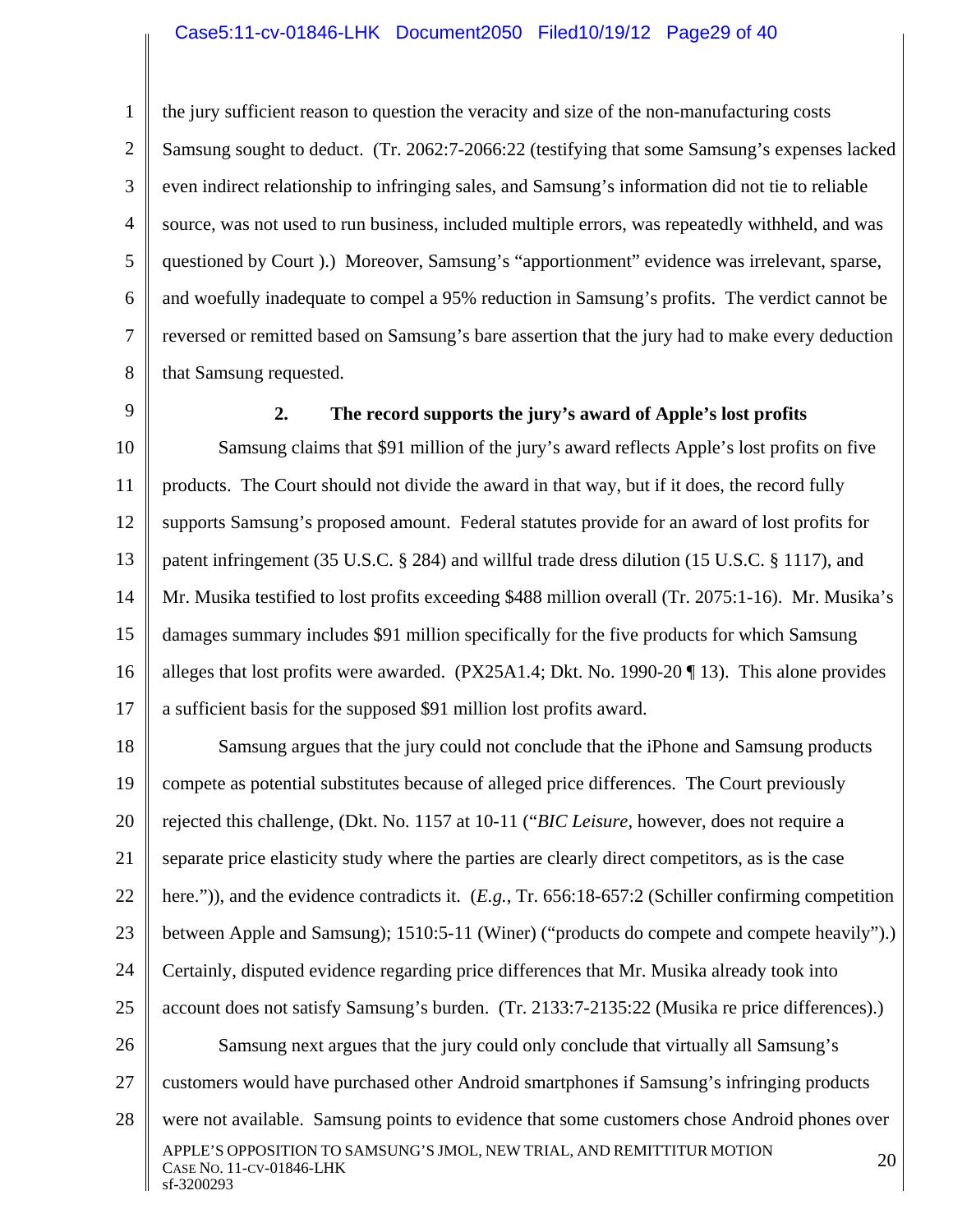#### Case5:11-cv-01846-LHK Document2050 Filed10/19/12 Page30 of 40

1 2 3 4 5 6 7 8 Apple, but Mr. Musika acknowledged that and on that basis allocated the majority of the market to companies other than Apple. (PX25A1.8-.9.) In fact, Mr. Musika allocated only "2 million out of that 22 million" in infringing sales as Apple's lost profits. (Tr. 2084:1-2085:9.) There was also ample evidence that design, user interface, and Apple's proprietary touch screen navigation technology affect consumer demand, including testimony from Stringer, Schiller, Benner, Musika, Hauser and Wagner and numerous internal Apple and Samsung documents and surveys. (*See* Dkt. No. 1982 at 7-9 (discussing in detail exhibits and testimony showing that Apple's designs and navigation technology drive consumer demand for smartphones).)

9 10 11 12 13 14 15 16 Nor can Samsung show that the record lacked evidence of Apple's capacity to make iPhones. Two pages of PX25A1 set out data showing Apple's capacity during the relevant periods, and these pages and Mr. Musika's testimony that "Apple . . . did have the ability to make those [2 million incremental] sales" establish that Apple could have sold more iPhone 4 *and iPhone 3GS* models during the relevant period. (PX25A1.14-15; Tr. 2085:10-2086:3 (Musika), 2097:13-17 (identifying capacity analysis).) Samsung's argument that Apple could not sell the *iPhone 4* for four out of 24 months does not show that Apple could not make the comparatively small number of iPhones needed during the relevant period.

17 18 Samsung's final argument is that Mr. Musika's calculations lacked sufficient detail to adjust the lost profits by some undefined combinations of patents, periods, or products.

19 20 Samsung's only cited case, *Wechsler v. Macke Int'l Trade, Inc.*, 486 F.3d 1286, 1294 (Fed. Cir. 2007), disallowed lost profits because the patentee *was not selling any competing product* when

21 the defendant infringed, and does not apply.

22

#### **3. The record supports the jury's award of royalties**

23 24 25 26 27 28 APPLE'S OPPOSITION TO SAMSUNG'S JMOL, NEW TRIAL, AND REMITTITUR MOTION 21<br>Case No. 11-cv-01846-LHK sf-3200293 Samsung's final attack on hypothetical elements of the verdict is its claim that the \$9.1 million in reasonable royalties supposedly awarded for five products is improper because Mr. Musika's reasonable royalty opinions lack sufficient detail. Samsung wrongly assumes that the jury awarded Apple \$7.14 per unit for the utility patents and \$24 for design claims for these products, but this theory bears no relationship to the jury's actual verdict. When the amounts awarded by product are divided by the unit sales for the five products Samsung includes, the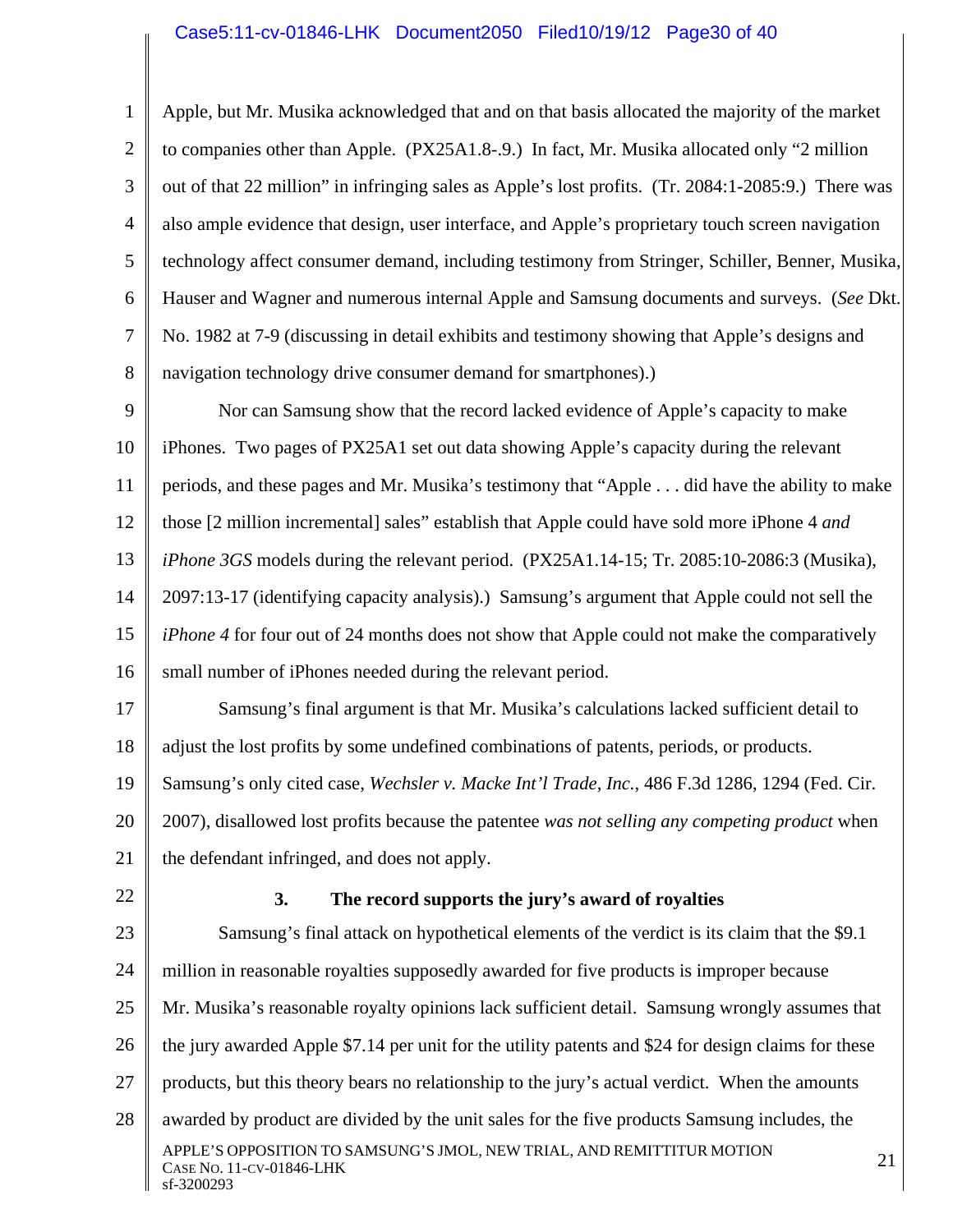1 2 3 4 5 6 7 resulting royalties range between \$1.58 to \$3.57 per unit, 50% or less than the rates Mr. Musika proposed. (*Compare* Dkt. No. 1931, question 23, *with* JX1500's unit sales; PX25A1.5; Dkt. No. 1990-20 ¶ 14.) Much higher royalty rates were supported both by his testimony (Tr. 2087:3- 2093:22) (Musika re reasonable royalties) and a table that summarized his methods, the relevant royalty ranges he derived from three different economic methodologies, and the rates he offered. (PX25A1.16.) The alleged \$9 million award is not outrageously high, and must be upheld. *Spectralytics, Inc. v. Cordis Corp.*, 649 F.3d 1336, 1345 (Fed. Cir. 2011).

8

#### **D. Samsung's "Incorrect Notice Date" Arguments Are Wrong**

9 10 11 12 13 14 15 16 17 18 19 20 Samsung wrongly asserts that it is entitled to a new trial because "the jury calculated Samsung's profits and Apple's damages based on Mr. Musika's use of an incorrect notice date." (Mot. at 24.) First, *Samsung's own expert* testified that applying *his* view of the appropriate notice dates, damages of "\$1.396 billion" for Samsung's profits were appropriate if the jury accepted Mr. Musika's calculation of Samsung's profitability. (Tr. 3064:14-3066:16 (Wagner).) Second, Samsung assumes that the alleged 40% reduction from Musika's number relates solely to disputes over costs (s*ee* Mot. at 18), but any adjustment made by the jury could have accounted for notice, costs, or both. Wagner's present declaration reinforces this. He claims that Musika's numbers "adjusted for notice" total to \$1,093,071,655 (Dkt. No. 1990-20 at Schedule 1B, col. [g] (adding \$866,328,487 and \$266,743,168)), which is more than the jury's entire award and \$100 million more than what Samsung alleges is attributable to Samsung's profits. Thus, the evidence supports the jury's award whether the jury accepted Samsung's or Apple's position on notice.

21 22 23 24 25 26 27 28 APPLE'S OPPOSITION TO SAMSUNG'S JMOL, NEW TRIAL, AND REMITTITUR MOTION 22<br>Case No. 11-cv-01846-LHK sf-3200293 Second, Apple can recover damages for Samsung's violations of Apple's unregistered trade dress regardless of the date on which it gave Samsung notice. *GTFM, Inc. v. Solid Clothing, Inc.*, 215 F. Supp. 2d 273, 306 (S.D.N.Y. 2002); *see also* McCarthy on Trademarks § 19:144 (4th ed. 2012). Thus, the argument is moot for the five products found to dilute it. Third, ample evidence supports the August 4, 2010, notice date. Samsung was fully aware of Apple's complaints by that time. Apple's written presentation repeatedly identifies Samsung's use of Apple's utility patents, including the '381 and other "user interface" patents, and accused Samsung of copying Apple's designs, including side-by-side comparisons of the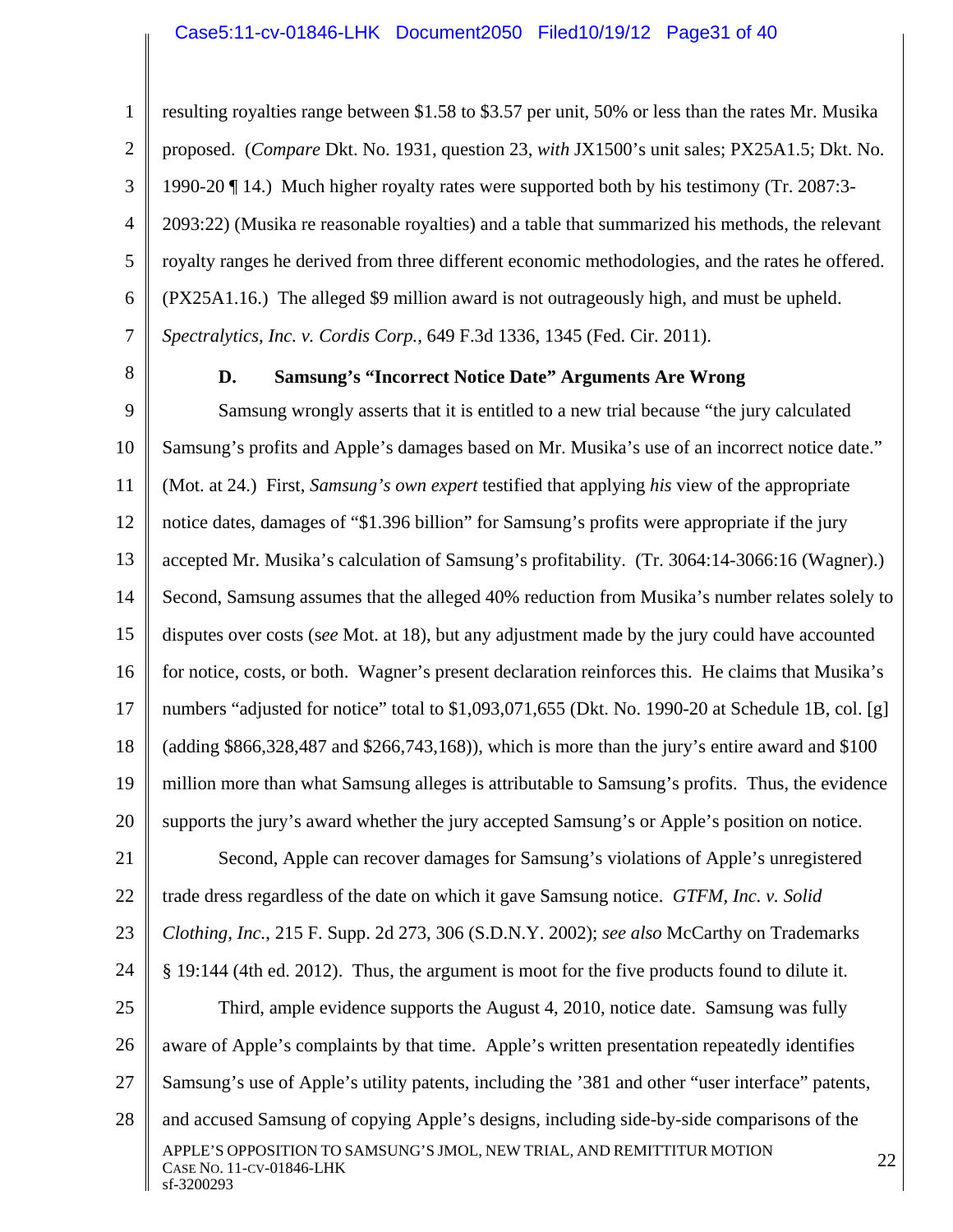#### Case5:11-cv-01846-LHK Document2050 Filed10/19/12 Page32 of 40

1 2 3 4 5 6 7 8 9 10 11 12 13 14 15 industrial design of iPhone 3GS (which embodies the D'677, D'305 and D'087 patents and Apple's trade dress) and the Galaxy S product, and of the products' user interfaces. (PX52.14-18 (presentation); Tr. 1958:25-1962:19 (Teksler on August 2010 presentation).) Samsung's director of licensing, who attended the meeting, admitted that the parties discussed Samsung's infringement of "Apple phone's patents and design." (PX201 at 31:15-16; 31:18-20; 33:21-24; 37:21-38:05 (JW Lee Dep.).) Nothing more, including more specificity about individual or laterissued patents, was required. *Minks v. Polaris Indus., Inc.*, 546 F.3d 1364, 1376-77 (Fed. Cir. 2008) (trier of fact must take into account history of parties' relationship in determining whether communication was "sufficiently specific" to give rise to actual notice); *Ceeco Mach. Mfg., Ltd. v. Intercole, Inc*., 817 F. Supp. 979 (D. Mass. 1992) (actual notice does not require identifying patent by number where plaintiff notified adversary he had patent on given item and defendant was infringing that patent). Samsung's claim that the jury had to conclude that Samsung lacked notice of Apple's allegations until the lawsuit was filed is inconsistent with this record. Finally, Samsung misstates the law when it claims that the Court can throw out the verdict so long as the jury "may have" relied on the August 4, 2010, notice date. (Mot. at 24.) As noted

16 above, a jury's damage award must be sustained unless the amount is "grossly excessive or

17 monstrous, clearly not supported by the evidence or based only on speculation or guesswork."

18 *Energy Transp.*, 2012 WL 4840813, at \*11 (internal quotation marks omitted). Because the

19 \$1.05 billion is supported based on an alternative theory, the Court must affirm the verdict. In

20 *Energy Transportation,* the patentee's damages expert improperly relied on the "25% rule" for

21 one calculation of damages. *Id.* The Court nonetheless *affirmed* the jury verdict because "[t]he

22 jury did not adopt either expert's damages analysis wholesale," and "this court perceives that the

23 record supports the jury's award with substantial evidence." *Id.* at \*12.In *Revolution Eyewear*,

24 the Federal Circuit similarly affirmed a jury verdict, despite arguments that it was

28

25 "mathematically impossible" to square the jury's award with the plaintiff's evidence on

26 defendant's revenue. 563 F.3d at 1371. Whether or not the jury relied on plaintiff's number, the

27 verdict as a whole was supported by substantial evidence and could not be disturbed. *Id.*

APPLE'S OPPOSITION TO SAMSUNG'S JMOL, NEW TRIAL, AND REMITTITUR MOTION 23<br>Case No. 11-cv-01846-LHK sf-3200293 Samsung's cited cases do not hold otherwise. In *First Alliance*, the jury received an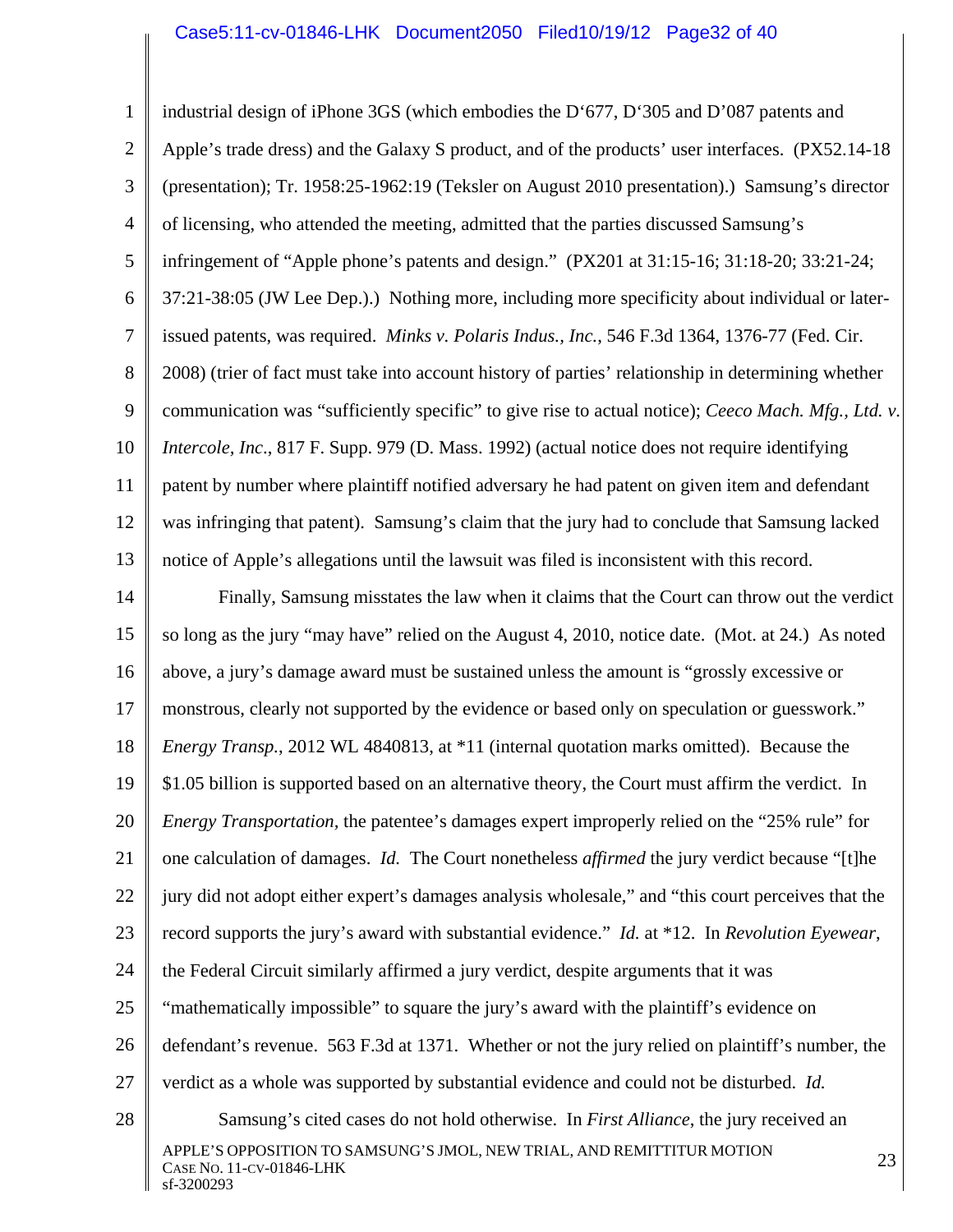1 2 3 4 5 6 7 8 9 10 incorrect instruction *and* erroneously admitted evidence as to one legal theory. 471 F.3d at 1002. No such error occurred here. The court's statement in *Brocklesby v. United States*, 767 F.2d 1288 (9th Cir. 1985), that "the judgment must be reversed if any of the three theories [of liability on which the jury was instructed] is legally defective," *id.* at 1294, clearly does not apply here, as Samsung makes no showing that any of Apple's liability claims was "legally defective," instead asserting that there were not sufficient facts to support one of multiple damages theories. This challenge does not justify the Court's intervention if the record as a whole supports the damages. *See*, *e.g.*, *Landes Constr. Co. v. Royal Bank of Canada*, 833 F.2d 1365, 1373 (9th Cir. 1987) (general verdict returned after hearing alternative calculations of damages upheld if substantial evidence exists for any one calculation.").

11

## **E. Samsung Has Not Shown That It Is Entitled To Remittitur**

12 13 14 15 16 17 18 19 20 21 22 As Samsung acknowledges (Mot. at 24), the proper amount of a remittitur is "the maximum amount sustainable by the proof." *D&S Redi-Mix v. Sierra Redi-Mix & Contracting Co.*, 692 F.2d 1245, 1249 (9th Cir. 1982). Further, remittitur is only permissible if the jury's award is "monstrous." *Revolution Eyewear*, 563 F.3d at 1372. Samsung must therefore show that the verdict *as a whole* is monstrous and more than the maximum sustainable by the evidence. *Oiness v. Walgreen Co.*, 88 F.3d 1025, 1030 (Fed. Cir. 1996) ("This court has adopted the 'maximum recovery rule' which requires this court to remit the damage award to the highest amount the jury could 'properly have awarded based on the relevant evidence.'"). Further, the "court cannot 'correct' a damages figure by extrapolating" new damage figures not found on the verdict form; doing so would deprive Apple of its constitutional right to a jury. *Energy Transp.*, 2012 WL 4840813, at \*36. Samsung never attempts to satisfy this standard.

23 24 25 26 27 28 APPLE'S OPPOSITION TO SAMSUNG'S JMOL, NEW TRIAL, AND REMITTITUR MOTION 24<br>Case No. 11-cv-01846-LHK sf-3200293 The evidence as a whole supports awards well in excess of the verdict. *See* § VII.A, *supra*. Further, Samsung's argument that the damages award should be reduced due to failures of proof with respect to Apple's lost profits or Samsung's profits fails, as explained above. *See* § VII.B, *supra.* Samsung's effort to reduce the award "to reflect correct notice dates" (Mot. at 25) fails because the jury awarded Apple less than the maximum supported by the evidence, even if Samsung were correct as to the appropriate notice dates, and Samsung's argument relies entirely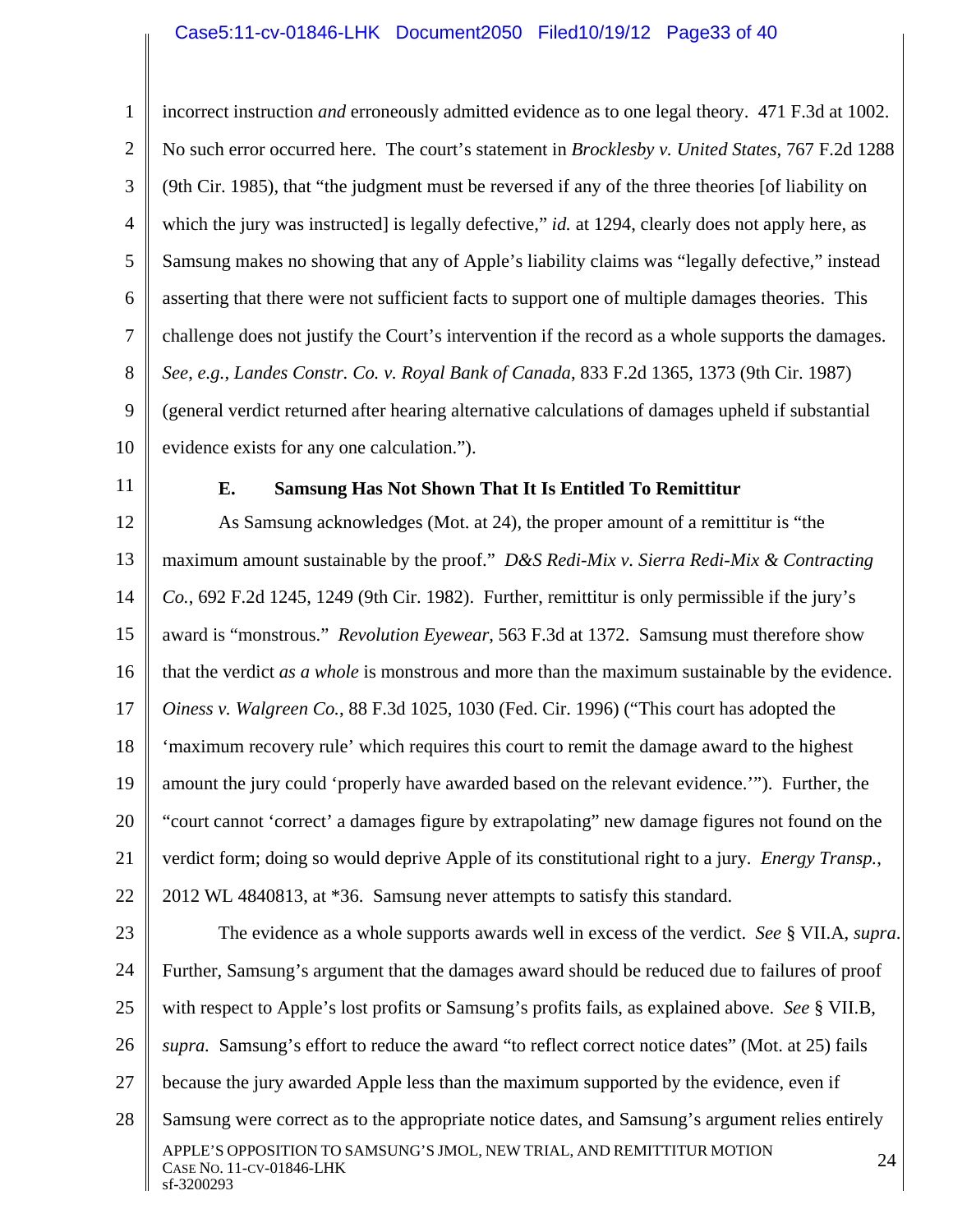on a *post hoc* extrapolation and recalculation of damages. *See* § VII.C, *supra*.

2

1

3 4 5 6 7 8 9 10 11 12 13 14 15 16 Finally, Samsung claims that the jury's award of \$57 million for the Galaxy Prevail is unsupported because Mr. Musika's "lost profits" number for the Prevail was \$8.5 million. (Mot. at 26.) But Samsung ignores that Mr. Musika accounted for nearly all of the Galaxy Prevail units through a calculation of *Samsung's* profits. (PX25A1.5 (including \$143 million for Samsung's profits).) Having determined that the Prevail infringed the utility patents but not the trade dress or design patents, the jury needed to award a different type of damages for the Prevail units Mr. Musika had assigned to Samsung profits, and could reasonably award Apple's lost profits instead. The evidence was that (1) Apple's profit margin was approximately \$244 per phone (Tr. 2075:1-7 (\$488.8 million in Apple's lost profits for 2 million units)); (2) it would take Samsung between 1 and 8 months to design around Apple's patents (Tr. 2084:11-19); (3) Samsung sold 1.2 million Prevail phones in Q2 2011 and Q3 2011 (JX1500.1); and (4) Apple's market share in those time periods was between 22.5% and 29.0% (PX25A1.8). Based on these facts, there was sufficient evidence to support Apple's lost profits damages of \$65 million or more for the Prevail (1.2 million x \$244 x 22.5%). Mr. Musika explained to the jury how to do such a revised calculation (Tr. 2162:11-2163:12), and Apple reminded them in closing (Tr. 4131:24-4132:4).

17

# **F. Samsung Has Not Accounted For The Stipulation And Order**

18 19 20 21 22 23 Samsung makes several arguments challenging the lack of specificity in Mr. Musika's calculations. All must be rejected because Samsung ignores the stipulation and order precluding such challenges. (*See* Dkt. No. 1597 ¶¶ 1, 2, 6 & 14; *see also* Dkt. No. 1649). Thus, to the extent Samsung's arguments regarding Samsung's profits (Mot. at 19:15-20:21), price elasticity (*id*. at 21:1-6), lost profits calculations (*id.* at 22:3-16), and reasonable royalty rates (*id.* at 22:18-23:5) are based on lack of specificity of the evidence, these arguments have been waived.

- 24 25
- 

## **VIII. SAMSUNG IS NOT ENTITLED TO JMOL ON ITS OFFENSIVE CASE**

For Samsung's patents, substantial evidence supports the jury's findings of non-

- 26 infringement and patent exhaustion. <sup>6</sup> The jury was also free to reject the testimony of Samsung's
- 27  $\overline{\phantom{a}}$ <sup>6</sup> Samsung conceded that Apple's accused products do not infringe the '516, '941, '893, and '711 patents under the doctrine of equivalents. (Tr. 3261:21-3262:1.)
- 28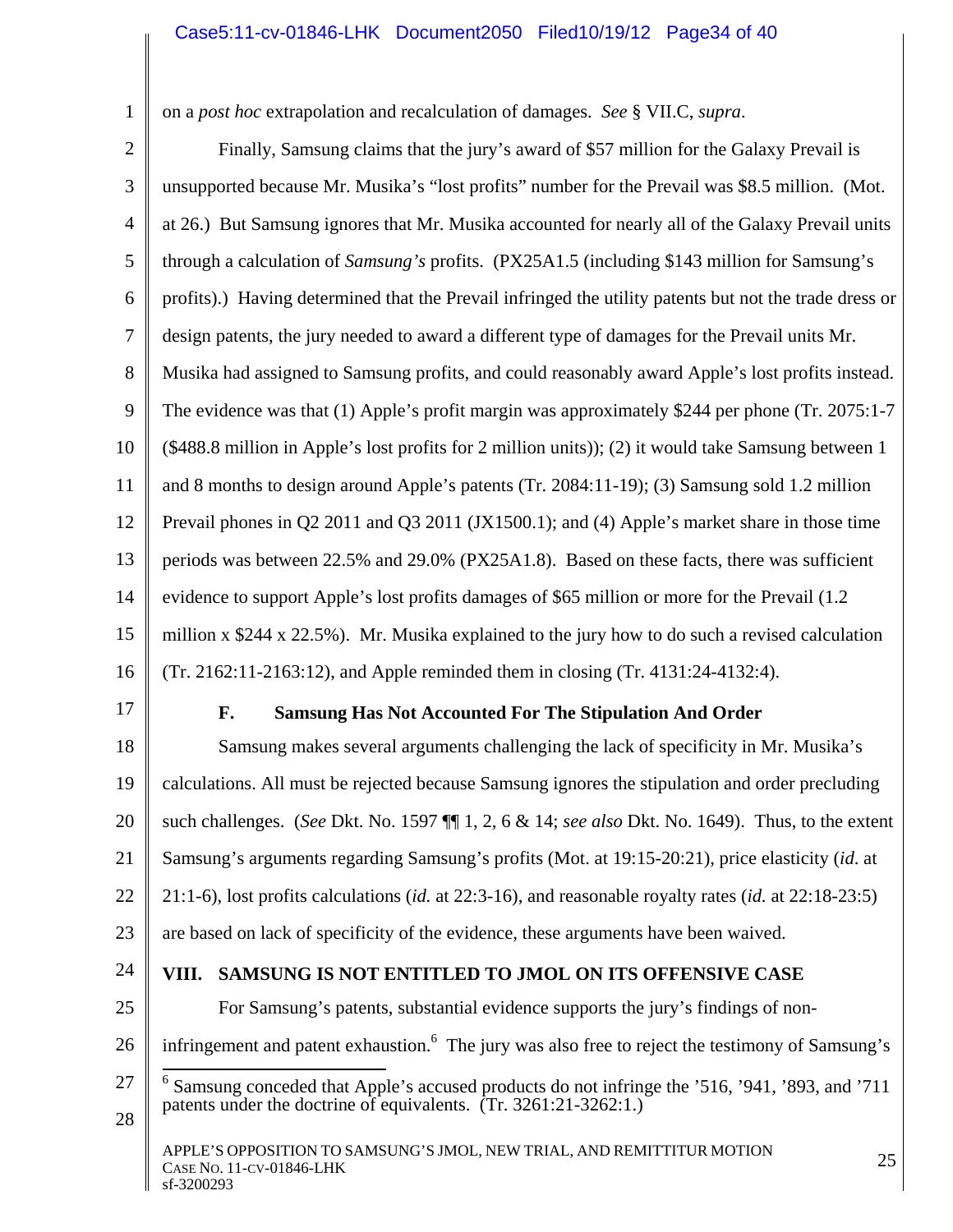### Case5:11-cv-01846-LHK Document2050 Filed10/19/12 Page35 of 40

1 2 3 4 experts as not credible and to find that Samsung failed to meet its burden of proving infringement. *See Winarto v. Toshiba Am. Elecs. Components, Inc.*, 274 F.3d 1276, 1283 (9th Cir. 2001) ("In ruling on a motion for JMOL, the court is not to make credibility determinations or weigh the evidence and should view all inferences in the light most favorable to the nonmoving party.").

5 6

7

8

9

10

11

12

13

14

17

19

21

22

23

25

27

28

#### **A. Substantial Evidence Supports The Jury's Non-Infringement And Patent Exhaustion Findings For The '516 And '941 Patents**

Samsung's only challenge to the jury's non-infringement findings is a belated attempt to raise claim construction arguments for "total transmit power" in the '516 patent and "an entire SDU" in the '941 patent. (Mot. at 26-28.) These arguments come too late, since Samsung never sought a construction for *any* term in these patents and never objected to the Court's instruction that the jury should apply the claim language's "plain and ordinary meaning" for terms that had not been construed (Dkt. No. 1693 at 10 (undisputed jury instruction)). *See Conoco, Inc. v. Energy & Envtl. Int'l, L.C.*, 460 F.3d 1349, 1359 (Fed. Cir. 2006) ("[L]itigants waive their right to present new claim construction disputes if they are raised for the first time after trial."). Samsung's request for a judgment of infringement also fails on the merits, as explained below.

15 16 18 20 24 26 **'516 Patent.** Substantial evidence shows that Apple's accused products do not satisfy the "total transmit power" limitations. Samsung improperly focuses on the *embodiments* disclosed in the '516 patent, while infringement requires comparing the accused products to the *claims* of the patent. Here, as Samsung's expert Dr. Williams testified, the asserted claims refer to only two channels. (JX1073.27 (claim 15); Tr. 2766:14-23 (Williams) (agreeing that "the channels" in claim 15 "refers to the first and second channel").) The evidence showed that Apple's products, in contrast, calculate the total transmit power of all five physical channels (JX1083.25; PX208 ("this is the transmit power of *all* physical channels")), and Dr. Kim explained that this difference resulted in no infringement. (Tr. 3418:18-3419:2 ("Apple product does not obtain the total transmit power by adding two channels, but it actually adds five channels"), 3421:8-3422:20.) The jury therefore had ample evidence from which to find that Apple's products do not infringe.

**'941 Patent.** Substantial evidence demonstrates that Apple's accused products do not meet the "entire SDU" limitations. Again, Samsung improperly compares Apple's products to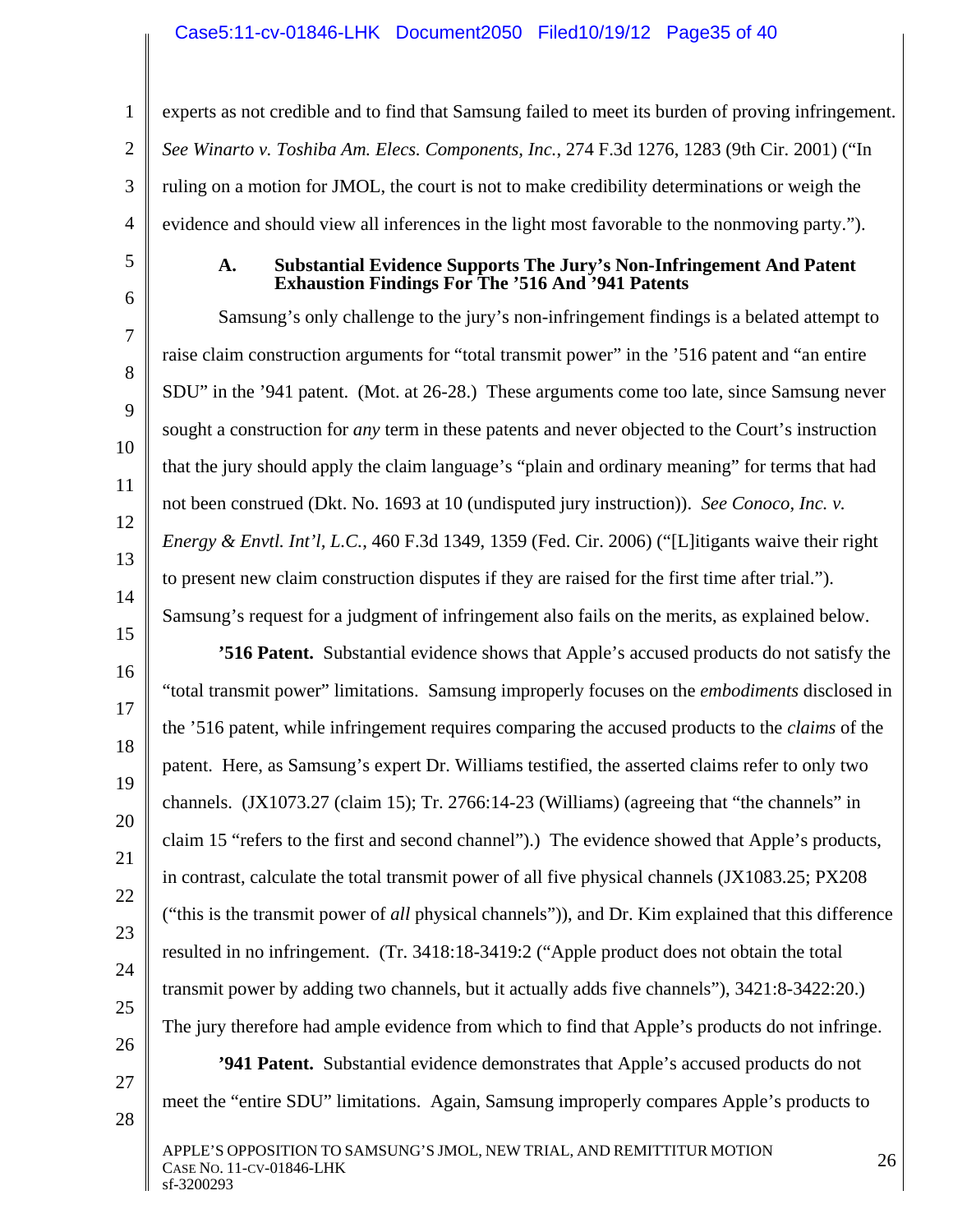## Case5:11-cv-01846-LHK Document2050 Filed10/19/12 Page36 of 40

1 2 3 4 5 6 7 8 9 10 11 12 13 14 15 16 17 18 19 20 21 22 23 24 25 26 27 28 APPLE'S OPPOSITION TO SAMSUNG'S JMOL, NEW TRIAL, AND REMITTITUR MOTION 27<br>Case No. 11-cv-01846-LHK the *embodiments* disclosed in the '941 patent. (Mot. at 27-28.) Samsung also ignores the prosecution history in which Samsung disclaimed the "exact match" scenario that it now contends the claims cover. (JX1060.22-.23, .28-.29 (amendment and remarks); Tr. 3449:23-3453:5 (Knightly).) *See Alpex Computer Corp. v. Nintendo Co.*, 102 F.3d 1214, 1221 (Fed Cir. 1997) ("[P]ositions taken before the PTO may bar an inconsistent position on claim construction."). When Apple's products are properly compared to the asserted *claims*, as Dr. Knightly did at trial, it is clear that Apple's products do not have the "one-bit field" indicating "whether the PDU contains an entire SDU" that claims 10 and 15 require. (Tr. 3464:11-16 (Knightly) ("[Apple's products] don't have the one bit field that's in the claim"); *see* Tr. 3446:21-3449:4, 3453:6-10 (Knightly).) The jury's non-infringement finding is thus supported by substantial evidence. **Patent Exhaustion.** Substantial evidence also supports the jury's finding that Samsung's rights in the '516 and '941 patents were exhausted. Samsung's challenges to that verdict fail. *First*, Apple proved that Intel's sales to Apple were authorized by Samsung. The Samsung-Intel license authorized Intel to sell chipsets "indirectly" (PX81.11, .23),<sup>7</sup> which includes the authority to sell through a subsidiary. (Tr. 3543:12-24 (Donaldson) ("indirectly" includes "right to sell" through "a number of subsidiaries")).<sup>8</sup> Apple further proved that the chipset sales were indirect sales made by Intel Corporation through its sales subsidiary Intel Americas. (PX78 (invoices from Intel Americas); Tr. 3170:1-4 (Blevins) ("Intel Americas is a sales subsidiary of Intel whose function it is to send invoices and collect payments for Intel products.").) It is irrelevant whether Intel Americas was separately sublicensed. *Second*, Apple proved that the relevant sales occurred in the United States. (PX78 (invoices showing that buyer, seller, and payment were in the United States).) Samsung does not 7 Samsung's reliance on *Management Systems Associates, Inc. v. McDonnell Douglas Corp.*, 762 F.2d 1161 (4th Cir. 1985), is misplaced. In that case, the jury considered an exhibit containing damages calculations that were based on a faulty construction of a contract. *Id.* at 1173-78. The court based its reversal primarily on the improper admission of that exhibit into evidence and noted that the jury instructions were deficient for implicitly incorporating those faulty constructions*. Id*. at 1177-78. Here, in contrast, the agreement itself was submitted to the jury and the jury was asked to determine whether it authorized Intel's sales to Apple. <sup>8</sup> Contrary to Samsung's assertion (Mot. at 28), none of Dr. Ahn's deposition testimony played at trial discussed the Samsung-Intel license. (*See* Selwyn Decl., Ex. 1.)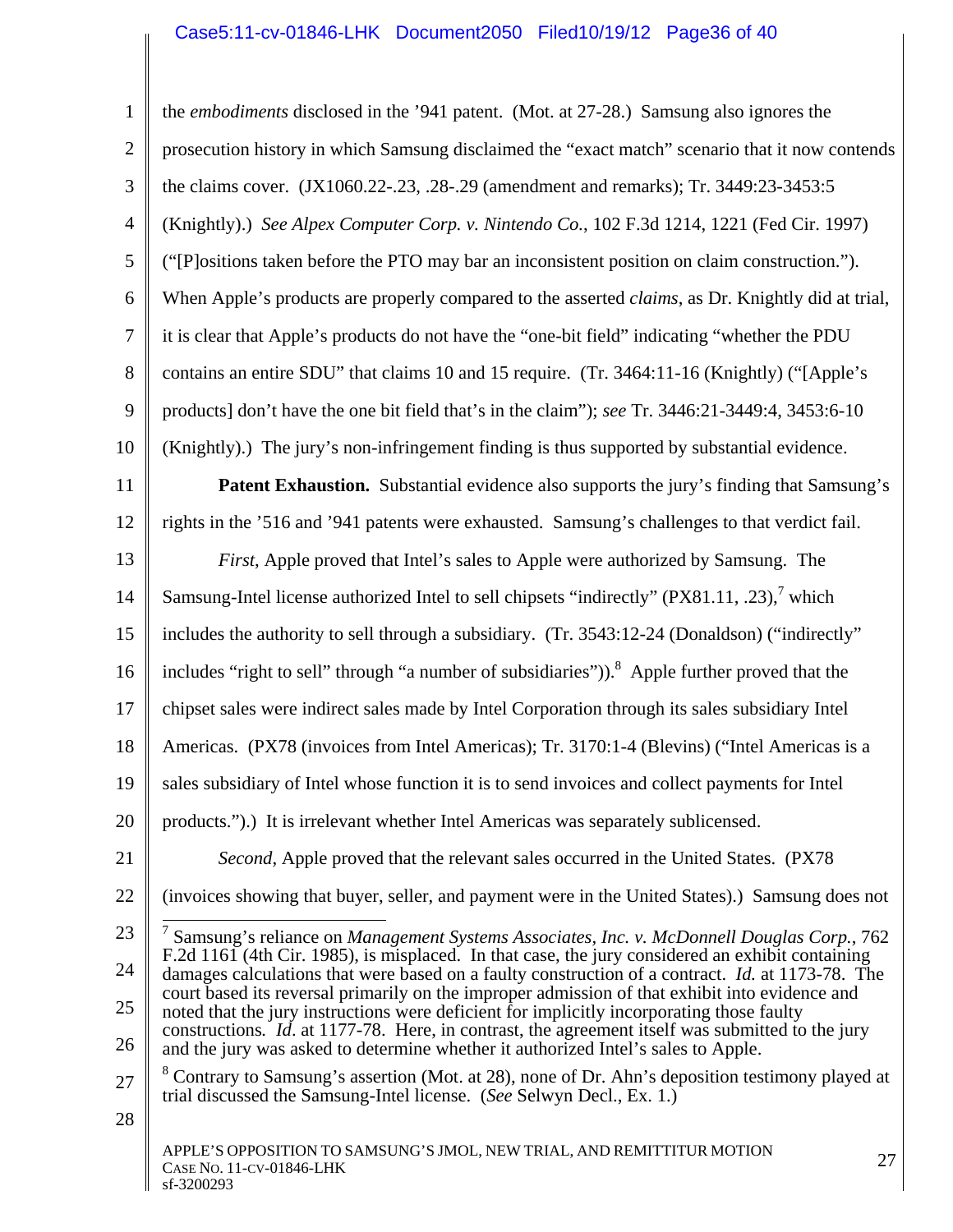# Case5:11-cv-01846-LHK Document2050 Filed10/19/12 Page37 of 40

| $\mathbf{1}$   | dispute this evidence. Instead, Samsung contends that a U.S. sale requires delivery in the United                                                                                                          |  |  |  |  |  |  |
|----------------|------------------------------------------------------------------------------------------------------------------------------------------------------------------------------------------------------------|--|--|--|--|--|--|
| $\overline{2}$ | States (Mot. at 28), but the Federal Circuit has held that the location of the "essential activities"—                                                                                                     |  |  |  |  |  |  |
| 3              | including ordering, payment, and/or performance of the sales contract—may establish that a sale                                                                                                            |  |  |  |  |  |  |
| $\overline{4}$ | took place at one or more particular locations, even if delivery occurred elsewhere. <sup>9</sup> See, e.g.,                                                                                               |  |  |  |  |  |  |
| 5              | MEMC Elec. Materials, Inc. v. Mitsubishi Materials Silicon Corp., 420 F.3d 1369, 1375-77 (Fed.                                                                                                             |  |  |  |  |  |  |
| 6              | Cir. 2005) (finding that a sale occurred in Japan where the ordering, payment, and shipping                                                                                                                |  |  |  |  |  |  |
| 7              | instructions were in Japan, despite delivery in Texas); N. Am. Philips Corp. v. Am. Vending Sales,                                                                                                         |  |  |  |  |  |  |
| 8              | Inc., 35 F.3d 1576, 1579 (Fed. Cir. 1994) (stating that a sale may occur in several locations,                                                                                                             |  |  |  |  |  |  |
| 9              | including the "places of contracting and performance," and rejecting that a sale occurs only                                                                                                               |  |  |  |  |  |  |
| 10             | "where the goods change hands").                                                                                                                                                                           |  |  |  |  |  |  |
| 11             | Finally, although Samsung does not challenge the sufficiency of the evidence that the                                                                                                                      |  |  |  |  |  |  |
| 12             | Intel chipsets substantially embodied the patents, it argues that the jury's exhaustion finding is                                                                                                         |  |  |  |  |  |  |
| 13             | inconsistent with the non-infringement finding. But there is no inconsistency: a product may                                                                                                               |  |  |  |  |  |  |
| 14             | "substantially embody" a patent without infringing. See Quanta Computer, Inc. v. LG Elecs., Inc.,                                                                                                          |  |  |  |  |  |  |
| 15             | 553 U.S. 617, 621, 630-35 (2008) (finding exhaustion from sale of non-infringing chips that                                                                                                                |  |  |  |  |  |  |
| 16             | substantially embodied patent).                                                                                                                                                                            |  |  |  |  |  |  |
| 17             | Substantial Evidence Supports The Jury's Non-Infringement Findings For<br><b>B.</b><br>The '460, '893, And '711 Patents                                                                                    |  |  |  |  |  |  |
| 18             | <b>2460 Patent.</b> Substantial evidence supports the jury's finding that Apple does not infringe                                                                                                          |  |  |  |  |  |  |
| 19             | the '460 patent for multiple reasons. First, Samsung argues that Apple's application programs—                                                                                                             |  |  |  |  |  |  |
| 20             | called "apps"—are the claimed "modes" and "sub-modes" (Mot. at 29), but Samsung's expert Dr.<br>Yang conceded that "application programs and modes are different." (Tr. 2482:15-2483:2.)                   |  |  |  |  |  |  |
| 21             |                                                                                                                                                                                                            |  |  |  |  |  |  |
| 22             | Apple's witnesses similarly explained that "apps are quite different from modes." (Tr. 3196:15-                                                                                                            |  |  |  |  |  |  |
| 23             | 3197:5 (Dourish); see also Tr. 3181:2-8 (E. Kim); Tr. 3297:4-7, 3304:12-3306:4 (Srivastava); Tr.                                                                                                           |  |  |  |  |  |  |
| 24<br>25       | 3232:9-3233:8 (Givargis).) Second, the Court properly instructed the jury that no particular order                                                                                                         |  |  |  |  |  |  |
| 26             | At the jury charge conference, Samsung's counsel agreed with the "essential activities"                                                                                                                    |  |  |  |  |  |  |
| 27             | language (Tr. 3767:8-17 ("if the Court is intending to keep what it has, if we can include delivery<br>as one of the essential activities")), and further agreed that "performing under the obligations of |  |  |  |  |  |  |
| 28             | the contract would include delivery" (Tr. 3768:1-8).                                                                                                                                                       |  |  |  |  |  |  |
|                | APPLE'S OPPOSITION TO SAMSUNG'S JMOL, NEW TRIAL, AND REMITTITUR MOTION<br>28<br>CASE NO. 11-CV-01846-LHK<br>sf-3200293                                                                                     |  |  |  |  |  |  |

 $\frac{\text{SSE} + \text{NO.}}{\text{sf-3200293}}$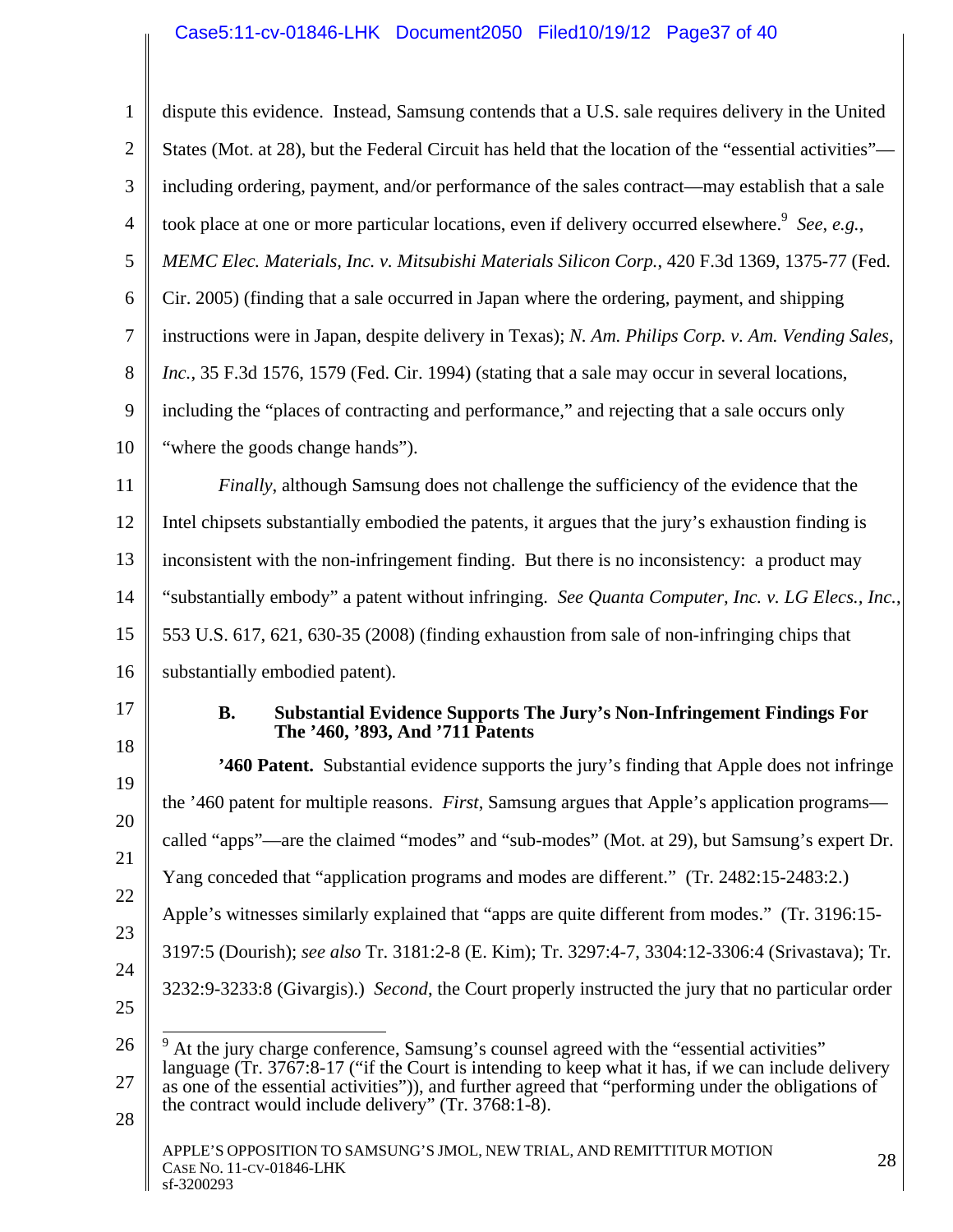## Case5:11-cv-01846-LHK Document2050 Filed10/19/12 Page38 of 40

1 2 3 4 5 6 7 8 9 10 11 of steps was required "absent [claim] language specifying a specific order." (Dkt. No. 1903 at 41.) Here, the plain meaning of the claim language—including the phrase "displaying *other* images"—requires step C to be performed after step B. (JX1069.19 (claim 1); Tr. 3297:10- 3299:19 (Srivastava).) As Dr. Srivastava testified—and Samsung does not dispute (Mot. at 29)— "Apple products simply cannot do . . . element C after element B." (Tr. 3299:20-3300:24.) *Third*, Dr. Yang conceded that Apple's iOS 5 products do not literally have "scroll keys" (Tr. 2394:12- 14), and substantial evidence showed that "swiping" is not equivalent to using "scroll keys." (Tr. 3181:25-3183:10 (E. Kim); Tr. 3300:25-3304:9 (Srivastava) (explaining differences in function, way, and result).) Prosecution history estoppel also bars Samsung from asserting equivalents because Samsung added "scroll keys" during prosecution to overcome prior art (JX1066.180, .183). *See Festo Corp. v. Shoketsu Kinzoku Kogyo Kabushiki Co*., 535 U.S. 722, 734 (2002).

12 13 14 15 16 17 18 19 **'893 Patent.** Substantial evidence supports the jury's non-infringement finding because, as discussed above, the "apps" used in Apple's products are not the "modes" claimed by Samsung's patents. (Tr. 3197:23-3200:12 (Dourish); Tr. 2482:15-2483:2 (Yang) ("[A]pplication programs and modes are different.").) In addition, Apple's products do not meet the "irrespective of a duration" limitation because "there are a number of circumstances under which when you switch from the camera app to the photo app you are not going to be presented with the same image that you were viewing before you left." (Tr. 3200:13-3202:14 (Dourish); *see also* Tr. 3178:12-3180:18 (E. Kim) (describing circumstances).)

20 21 22 23 24 25 26 27 **'711 Patent.** Substantial evidence supports the jury's non-infringement finding because, for the same reasons explained above, the "apps" used in Apple's products are not the "MP3 mode" claimed in the '711 patent. (Tr. 3232:9-3233:8 (Givargis); Tr. 2482:15-2483:2 (Yang) ("[A]pplication programs and modes are different.").) Moreover, Dr. Yang failed to identify "an application module including at least one applet" in Apple's source code (Tr. 2479:4-8 ("I just can't recall exactly which one they are."); *see* Tr. 2476:1-2479:23), and there was no evidence that Apple's products contain that claim element. On the contrary, Dr. Givargis testified that Apple's products "do not use applets." (Tr. 3228:19-3229:4; *see also* Tr. 3229:5-3232:8.)

28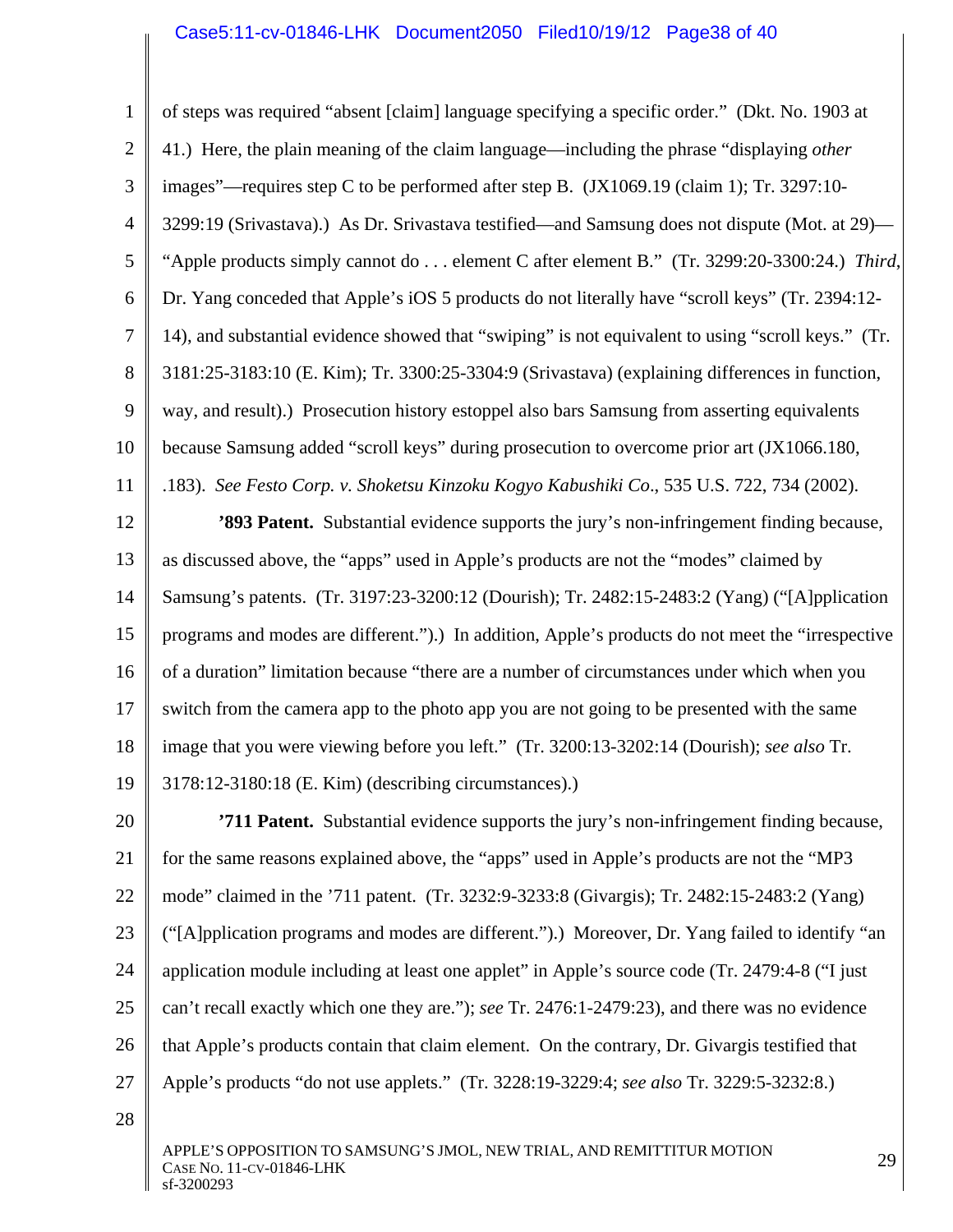1 2

3

4

5

6

7

8

9

10

11

12

13

### **IX. SAMSUNG'S DELIBERATE TRIAL STRATEGY CANNOT IMPLICATE THE "INTERESTS OF JUSTICE"**

This Court did not "prevent[] Samsung from presenting a full and fair case." (Mot. at 30.) Samsung made a strategic decision to reject a separate trial on its counterclaims and to proceed instead with a single trial under the established time limitations. (July 24, 2012 Hr'g Tr. 45:20- 46:4, 47:23-48:7, 49:10-12 (Court offers separate trial if Samsung thinks limits "are prejudicial"; Samsung responds: "Our choice is parity. . . . We'll do the case within the time limits."); Dkt. No. 1329 at 2 (confirming trial limits and noting Samsung's rejection of separate trial).) Samsung then made strategic choices about how to use its allotted time, including "a strategic decision to spend more time to cross-examine Apple witnesses" than Apple used "to present its affirmative case" (Tr. 3250:22-3252:2) and not to call certain witnesses. The Court followed Ninth Circuit precedent in allowing each side to comment on the other's failure to call witnesses. (Dkt. No. 1721 at 1-2 (citing *Food Machinery & Chem. Corp. v. Meader*, 294 F.2d 377, 384 (9th Cir. 1961).) Samsung cites no contrary authority.

14 15 16 17 18 19 20 21 22 23 24 25 26 Nor does Samsung establish unequal treatment. Samsung points to rulings excluding theories and evidence not timely disclosed during discovery, but the Court applied the same rule to Apple (*e.g.*, Tr. 942:20-943:13, 1254:20-22). The Court also required both sides to lay sufficient foundation for witness testimony. (*E.g.*, Tr. 2484:21-2485:3 (sustaining Samsung's foundation objection).) The examples Samsung cites (Mot. at 30:21-23) simply reflect its failures to establish that a witness knew anything about the topic or exhibit (Tr. 524:15-525:19, 527:3-12) and, in contrast, Apple's appropriate questions about witnesses' personal knowledge (Tr. 2832:1- 19), documents with stipulated authenticity that witnesses had considered (*e.g.*, Tr. 1406:11- 1410:8; *see also* Dkt. No. 1205 (stipulation)), or topics for which Samsung had opened the door (Tr. 987:21-992:12). Apple's advertisements were relevant to secondary meaning and fame analyses (Dkt. No. 1903 at 83, 87), but Samsung's proffered advertisement was not relevant. In sum, Samsung received a fair trial; it simply does not like the result. **CONCLUSION** 

27 28

Samsung's motion for JMOL, new trial, or remittitur should be denied.